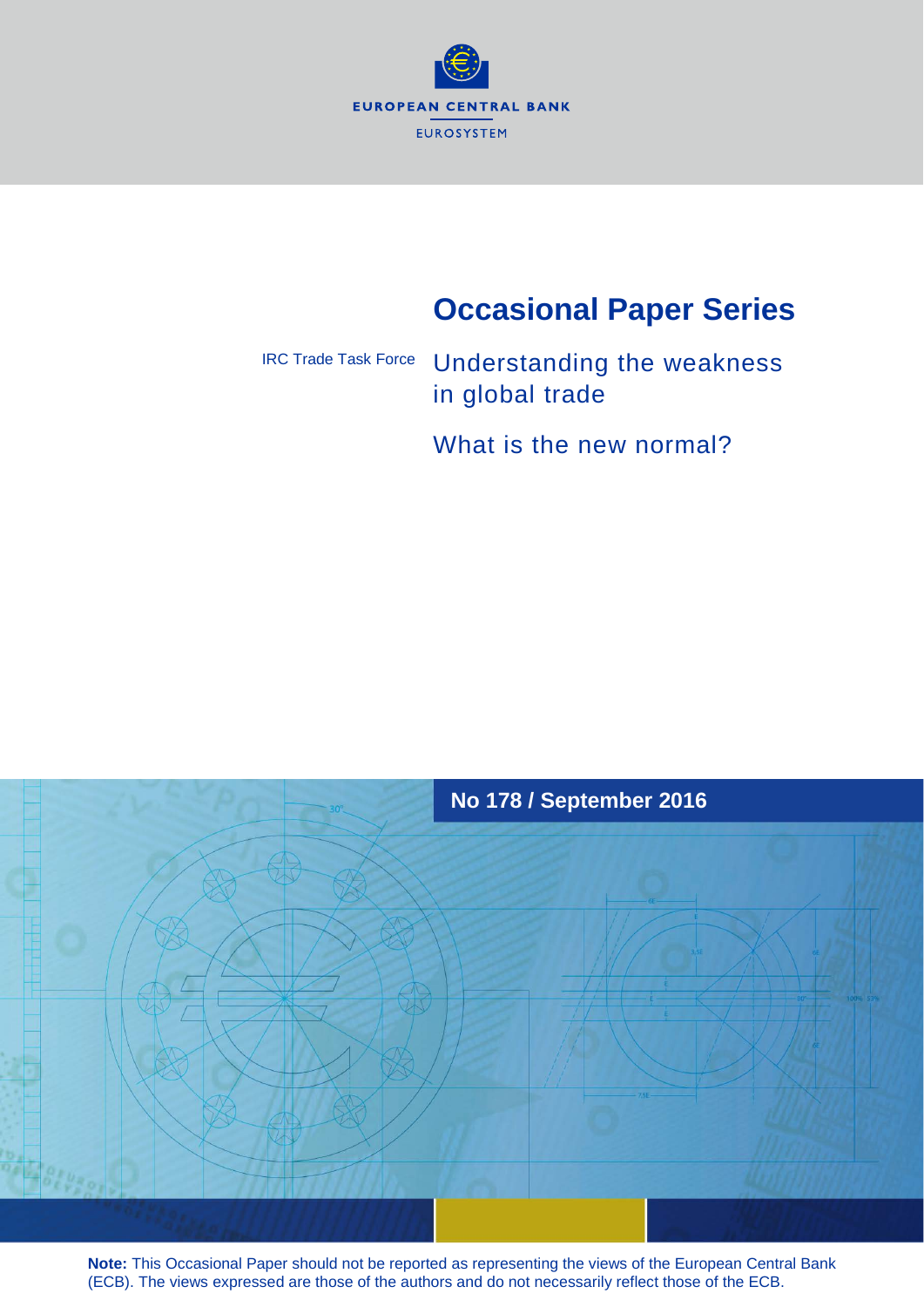# **Contents**

| <b>Abstract</b>                                        |                                                |                                                                                               |                |  |  |
|--------------------------------------------------------|------------------------------------------------|-----------------------------------------------------------------------------------------------|----------------|--|--|
| <b>Non-technical summary</b>                           |                                                |                                                                                               |                |  |  |
| 1                                                      | <b>Review of stylised facts and literature</b> |                                                                                               |                |  |  |
|                                                        | 1.1                                            | Introduction and motivation                                                                   | 6              |  |  |
|                                                        | 1.2                                            | Stylised facts: recent developments in global trade                                           | $\overline{7}$ |  |  |
|                                                        | 1.3                                            | A brief review of related literature                                                          | 10             |  |  |
|                                                        | 1.4                                            | Conceptual framework and basic model                                                          | 11             |  |  |
|                                                        |                                                | <b>Box 1</b> A stylised model of global trade                                                 | 11             |  |  |
| $\mathbf{2}$                                           |                                                | The role of shifts in the geographical, sectoral and demand<br>composition of global activity | 15             |  |  |
|                                                        | 2.1                                            | Geographical perspective                                                                      | 15             |  |  |
|                                                        |                                                | Box 2 The special role of China in the recent trade slowdown                                  | 18             |  |  |
|                                                        | 2.2                                            | Sectoral perspective: the role of the services sector                                         | 20             |  |  |
|                                                        | 2.3                                            | <b>Demand composition</b>                                                                     | 21             |  |  |
|                                                        |                                                | <b>Box 3 Measurement issues in trade statistics</b>                                           | 23             |  |  |
| 3                                                      | The role of global value chains                |                                                                                               |                |  |  |
|                                                        | 3.1                                            | Measuring global value chains                                                                 | 25             |  |  |
|                                                        | 3.2                                            | What is changing global value chains?                                                         | 28             |  |  |
| 4                                                      |                                                | <b>Frictions in global trade</b>                                                              | 31             |  |  |
|                                                        |                                                | 4.1 Transportation costs                                                                      | 31             |  |  |
|                                                        | 4.2                                            | Protectionism: tariffs and non-tariff measures                                                | 32             |  |  |
|                                                        | 4.3                                            | Foreign direct investment                                                                     | 33             |  |  |
|                                                        | 4.4                                            | The finance-trade nexus                                                                       | 34             |  |  |
| Discussion and outlook: what is the "new normal"?<br>5 |                                                |                                                                                               |                |  |  |
| <b>References</b>                                      |                                                |                                                                                               |                |  |  |
| <b>Acknowledgements</b><br>46                          |                                                |                                                                                               |                |  |  |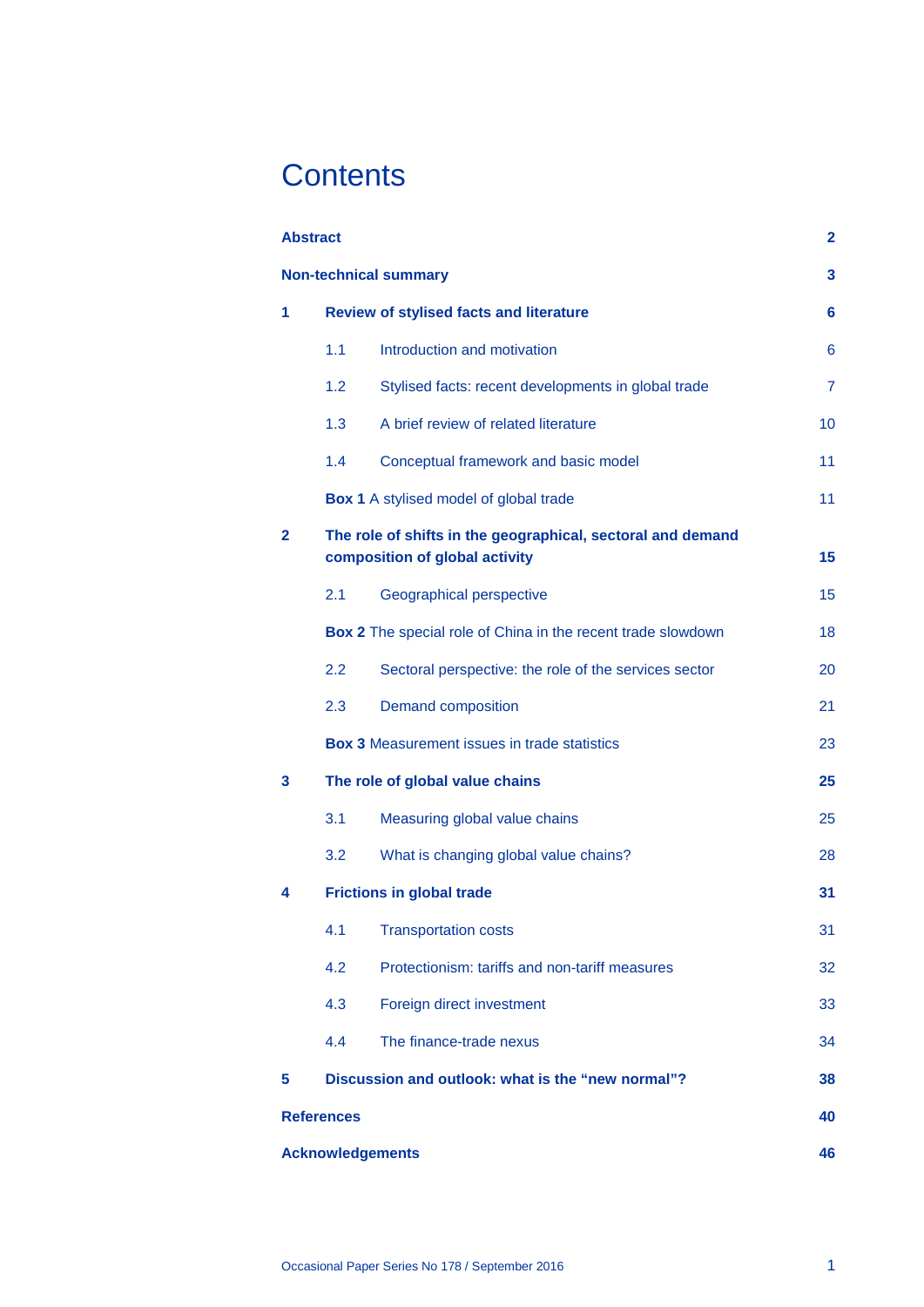# <span id="page-2-0"></span>Abstract

Global trade has been exceptionally weak over the past four years. While global trade grew at approximately twice the rate of GDP prior to the Great Recession, the ratio of global trade to GDP growth has declined to about unity since 2012. This paper assesses to what extent the change in the relationship between global trade and global economic activity is a temporary phenomenon or constitutes a lasting change. It finds that global trade growth has been primarily dampened by two factors. First, compositional factors, including geographical shifts in economic activity and changes in the composition of aggregate demand, have weighed on the sensitivity of trade to economic activity. Second, structural developments, such as waning growth in global value chains, a rise in non-tariff protectionist measures and a declining marginal impact of financial deepening, are dampening the support from factors that boosted global trade in the past. Notwithstanding the particularly pronounced weakness in 2015 that is assessed to be mostly a temporary phenomenon owing to a number of country-specific adverse shocks, the upside potential for trade over the medium term appears to be limited. The "new normal" for global trade can therefore be expected to look broadly similar to the weakness observed over recent years on average. In this sense, buoyant trade dynamics in the 1990s and early 2000s may have been what was exceptional, rather than the slowdown over recent years.

**Keywords:** global trade slowdown, trade elasticity, global value chains, frictions in global trade, protectionism.

**JEL codes:** F10, F13, F14, F15.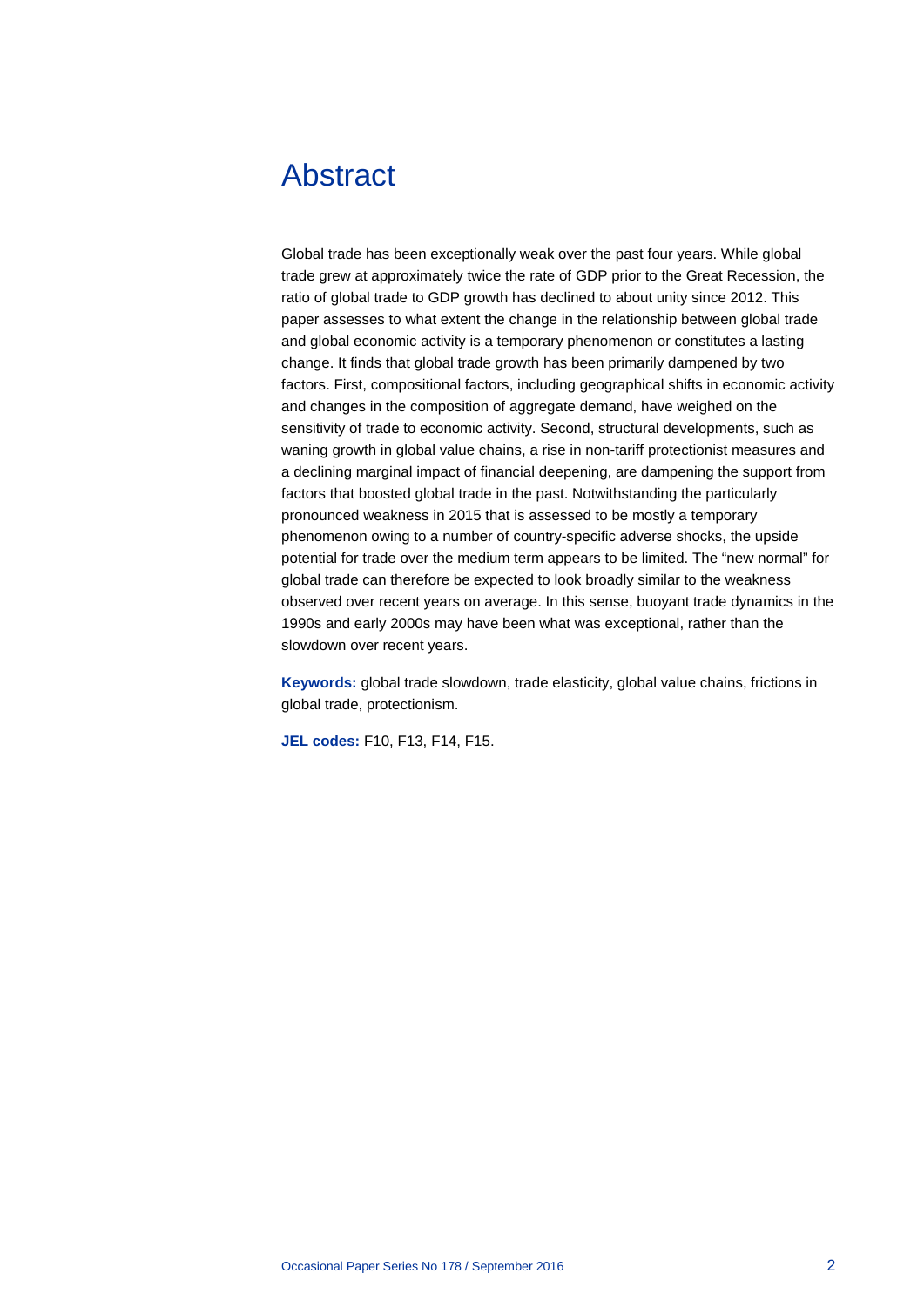# <span id="page-3-0"></span>Non-technical summary

In recent years, global trade has been exceptionally weak. Annual import growth since 2012 has been half of what it was between 1980 and the Great Recession, and is currently recording the longest period of below-trend growth in almost half a century. Notably, the same weakness has not been reflected in economic activity, which, while subdued, has not decelerated to the same extent. As a result, the ratio of average imports to GDP growth – or the income elasticity of trade – has declined markedly relative to pre-crisis levels, such that the relationship of global trade and activity appears to have changed.

The long period of sub-par trade growth has raised the question of whether this is a temporary deviation from trend or a longer-lasting phenomenon, reflecting fundamental structural change. The question has been a prominent area of recent research and is highly relevant for central banks seeking to understand the role of external demand and international linkages in shaping the outlook for domestic activity, potential output and inflation. This paper aims to identify the main determinants of the decline in the income elasticity of trade with a view to identifying a possible "new normal" for trade growth.

The change in the global income elasticity of trade between the pre-crisis period and more recent years is found to be mainly driven by two developments (see **[Table 1](#page-4-0)** below). One source of change arises from compositional effects, such as the shift of growth in trade and economic activity towards economies with lower trade intensity, and changes in the composition of aggregate demand factors towards less tradeintensive components. These shifts are not necessarily structural and could reverse in part over the medium term. The other source of change relates to structural factors that are altering the fundamental relationship between trade and economic activity, such as the degree of trade liberalisation and the reliance on global value chains (GVCs). These tend to be slow-moving changes reflecting fundamental shifts in the economy. The main difference between these two sources is that the latter fundamentally changes the relationship between trade and economic activity at the level of individual countries or demand components, while the former changes the global income elasticity of trade by shifting the weight of activity among countries or demand components which differ in their underlying sensitivity of trade to economic activity.

Compositional effects explain about half of the decline in the global income elasticity of trade. The largest effect originates from the geographical composition of activity, especially the growing weight in the world economy of emerging market countries, which typically have a lower trade intensity than advanced economies. This implies a weaker relationship between trade and economic activity at the global level. To a lesser extent, demand composition effects have also contributed to the global trade slowdown: with import-intensive GDP components such as investment no longer growing more strongly than overall GDP, import growth has moderated. The demand composition effects have been generally limited; however, as the global economy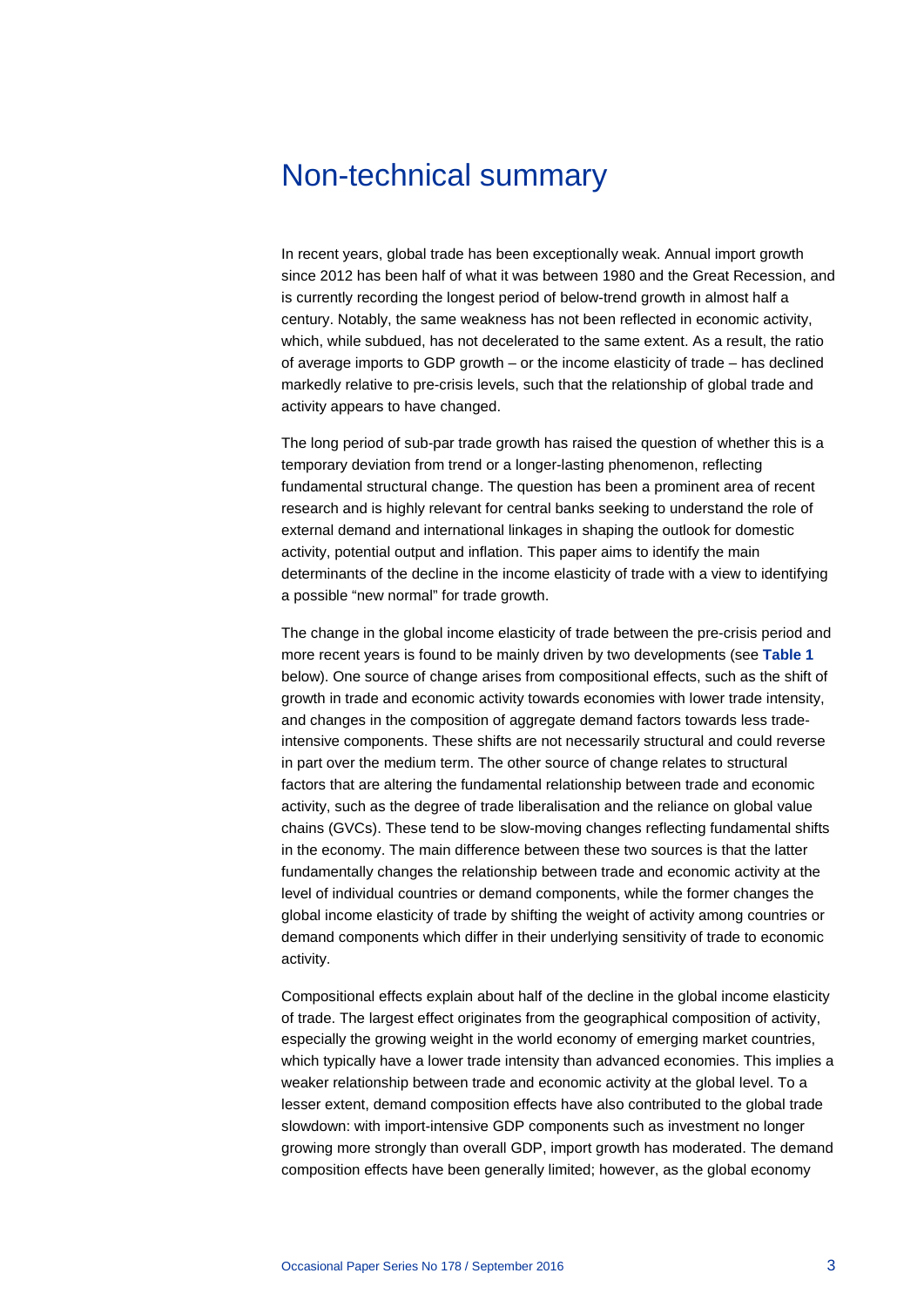recovers, some strengthening of investment and thus the global trade elasticity might be expected.

#### <span id="page-4-0"></span>**Table 1**

Assessment of factors driving the recent weakness in global trade

| <b>Factors behind change</b>                                                                                              | Quantitative impact*<br>(1995-2007 vs. 2012-15) | Outlook: are these factors temporary or longer lasting?                                                                                                                                           |
|---------------------------------------------------------------------------------------------------------------------------|-------------------------------------------------|---------------------------------------------------------------------------------------------------------------------------------------------------------------------------------------------------|
| <b>Compositional factors</b>                                                                                              | $0.4 - 0.6$                                     |                                                                                                                                                                                                   |
| Changing composition of global activity and trade – shifting from<br>AEs (high trade elasticity) to EMEs (low elasticity) | Large                                           | Longer-lasting. EMEs are expected to continue making a large<br>contribution to global demand, but risks to outlook mean a rapid shift in<br>the composition of global growth cannot be excluded. |
| Shift in global demand away from trade-intensive components<br>(e.g. investment)                                          | Small/medium                                    | Temporary. A recovery in global investment would increase the trade<br>intensity of demand. However, investment growth is not expected to<br>return to the rapid growth of early 2000s.           |
| Shift in global trade from manufacturing to services                                                                      | Small                                           | Ongoing. Shift towards services remains very gradual amid possible<br>measurement biases.                                                                                                         |
| <b>Structural developments</b>                                                                                            | $0.3 - 0.4$                                     |                                                                                                                                                                                                   |
| Dwindling global value chain participation                                                                                | Medium                                          | Longer-lasting, but dependent on pace of technological progress and<br>trade liberalisation.                                                                                                      |
| Waning reductions in transportation costs                                                                                 | Small                                           | Largely permanent. Dependent on technological progress, but limited<br>room for further large reductions in trade costs.                                                                          |
| Waning trade liberalisation, increased non-tariff protection<br>measures                                                  | Small                                           | Trade liberalisation mainly permanent, but swift progress with further<br>trade liberalisation not expected in immediate future.                                                                  |
| Waning financial deepening provides less support for trade<br>expansion                                                   | Small/medium                                    | Largely permanent. Rapid financial deepening in past suggests limited<br>scope for further support from financial deepending to enchance trade.                                                   |

\* The table above provides a summary assessment of the relative importance of the various factors affecting the trade elasticity, comparing recent experience (2012-15) with the precrisis period (1995-2007). 'Longer-lasting' denotes developments that are not necessarily permanent but are likely to persist over the medium-term. The distinction betw composition and structural factors is mainly based on the decomposition exercise in Chapter 2. The relative magnitudes among structural factors is based on empirical analyses in Chapters 3 and 4. However, as some of the structural factors are inevitably interrelated, some judgment has been applied to appropriately align their marginal contributions. The empirical evidence underlying these results is discussed in the paper

> Although qualitatively less important, the second source of change in the global trade elasticity reflects structural developments, the influence of which materialises via three channels. The first reflects waning support from factors that had previously contributed to global trade outpacing global output growth, including lower transportation costs, the removal of trade barriers through lower tariffs and the growing adherence to global trade agreements through the increase in WTO membership. The second, related, channel reflects the moderation in the expansion of GVCs. Over recent decades the rapid integration of emerging market economies into the world economy had boosted the expansion of GVCs, but the process of fragmenting production across borders was already slowing even before the Great Recession. The contraction in GVCs also reflects in part rising labour costs in key emerging markets, a better appreciation of supply risk considerations in the wake of some natural disasters and an increasing move towards onshoring of production to export markets, which is partially motivated by a rise in protectionist policies. The third channel reflects diminishing marginal support from financial deepening to facilitate export capacity. As some of these explanatory factors are interconnected, an assessment of the marginal contributions to the trade weakness necessarily requires a degree of judgment. Moreover, the future evolution of both the structural drivers and compositional developments remains uncertain, and the identified explanatory factors may not capture the decline in the trade elasticity in its entirety.

This paper concludes that the recent weakness in the global trade-income relationship constitutes a "new normal" for the medium-term global trade-income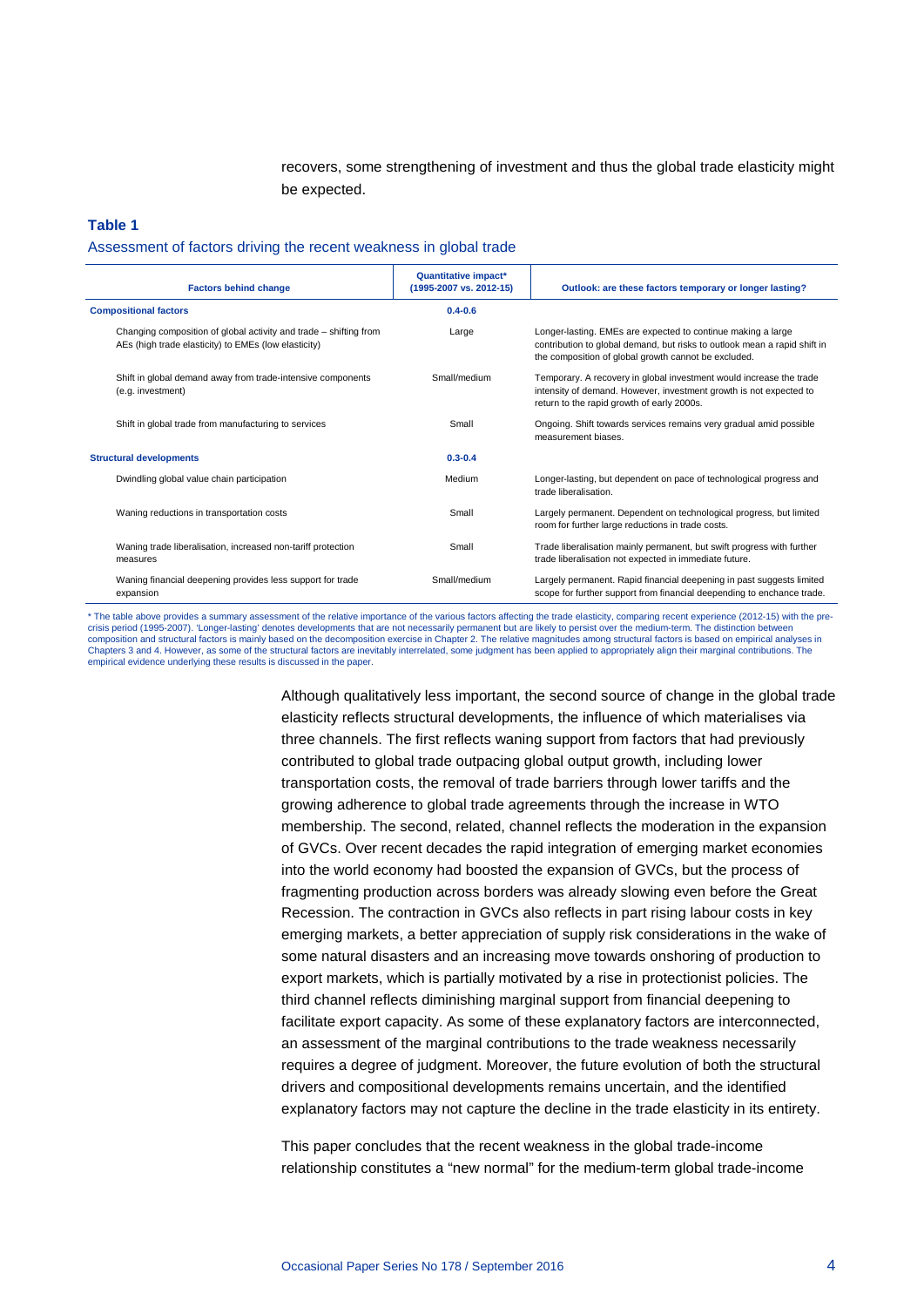elasticity, and hence trade growth. Some of the structural factors that supported rapid trade expansion in the past, such as reduced transportation costs, declines in tariffs, and support from financial deepening seem to have largely run their course. The expansion of GVCs has stalled, and anecdotal evidence implies that, against the background of rising protectionist measures such as local content requirements, strong renewed expansion is unlikely to materialise in the medium term. Other factors are more uncertain and may contribute to some cyclical upswing. For instance, the dampening effect of low investment may gradually wane as the impact of negative shocks in emerging markets and oil-exporting countries unwinds or output gaps in advanced economies gradually close. New trade agreements and closer integration of countries in the southern hemisphere into the world economy could give a fresh impetus to global trade. Yet, while the trade elasticity of emerging market economies may over time converge with that of advanced economies, the underlying shift in the geographical composition of global economic activity from advanced towards emerging market economies is likely to persist. As such, the upside potential for trade over the medium term appears to be limited, and the new normal for global trade can be expected to look broadly similar to the "weakness" observed over recent years on average.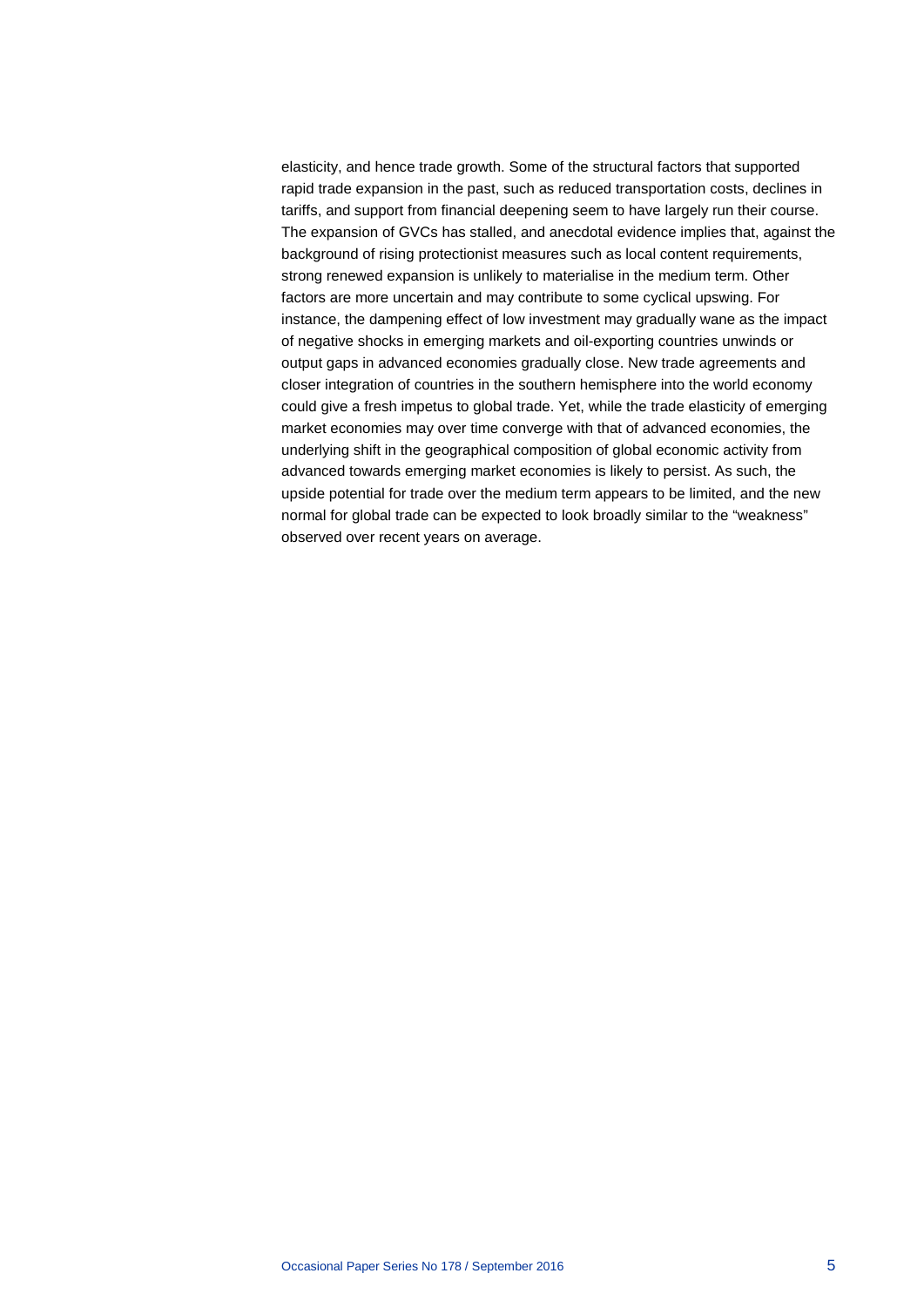# <span id="page-6-0"></span>1 Review of stylised facts and literature

## <span id="page-6-1"></span>1.1 Introduction and motivation

Global trade has been exceptionally weak over the past five years. Annual world import growth has been below its long-run average since mid-2011, the longest period of below-trend growth for a half century (**[Chart 1](#page-6-2)**). While global activity has also been subdued, the weakness in trade has been exceptional. Prior to the Great Recession, the ratio of global imports to GDP was rising steeply, whereas since 2011, this ratio has flattened considerably (**[Chart 2](#page-6-3)**). That is, the relationship between global trade and activity appears to have changed.

## <span id="page-6-2"></span>**Chart 1** World import growth





Source: OECD and national sources. Notes: Imports of goods and services. The dashed line shows the average over the period 1970Q1-2015Q4. The last observation refers to 2015Q4.

<span id="page-6-4"></span>-

<span id="page-6-3"></span>**Chart 2** Ratio of global imports to GDP



Source: National sources. Notes: Global GDP is aggregated with market exchange rates. Last observation is 2015Q4.

The long period of sub-par trade growth raises the question of whether this is a temporary deviation from trend or a longer-lasting phenomenon, reflecting fundamental structural change. This question is highly relevant for central banks. External demand for domestic goods plays an important role in the outlook for domestic activity and inflation. Understanding international trade linkages is essential in the assessment of the transmission of external shocks to the domestic economy. International trade is also a driver of total factor productivity and hence of potential growth. Against this background, this paper identifies the main determinants of the decline in the gross income elasticity of trade, defined as the average growth rate of world trade divided by the average growth rate of world GDP.<sup>[1](#page-6-4)</sup> A major focus is the extent to which these drivers are temporary or longer-lasting – in short, what is the

See, for example, US International Trade Commission (1997).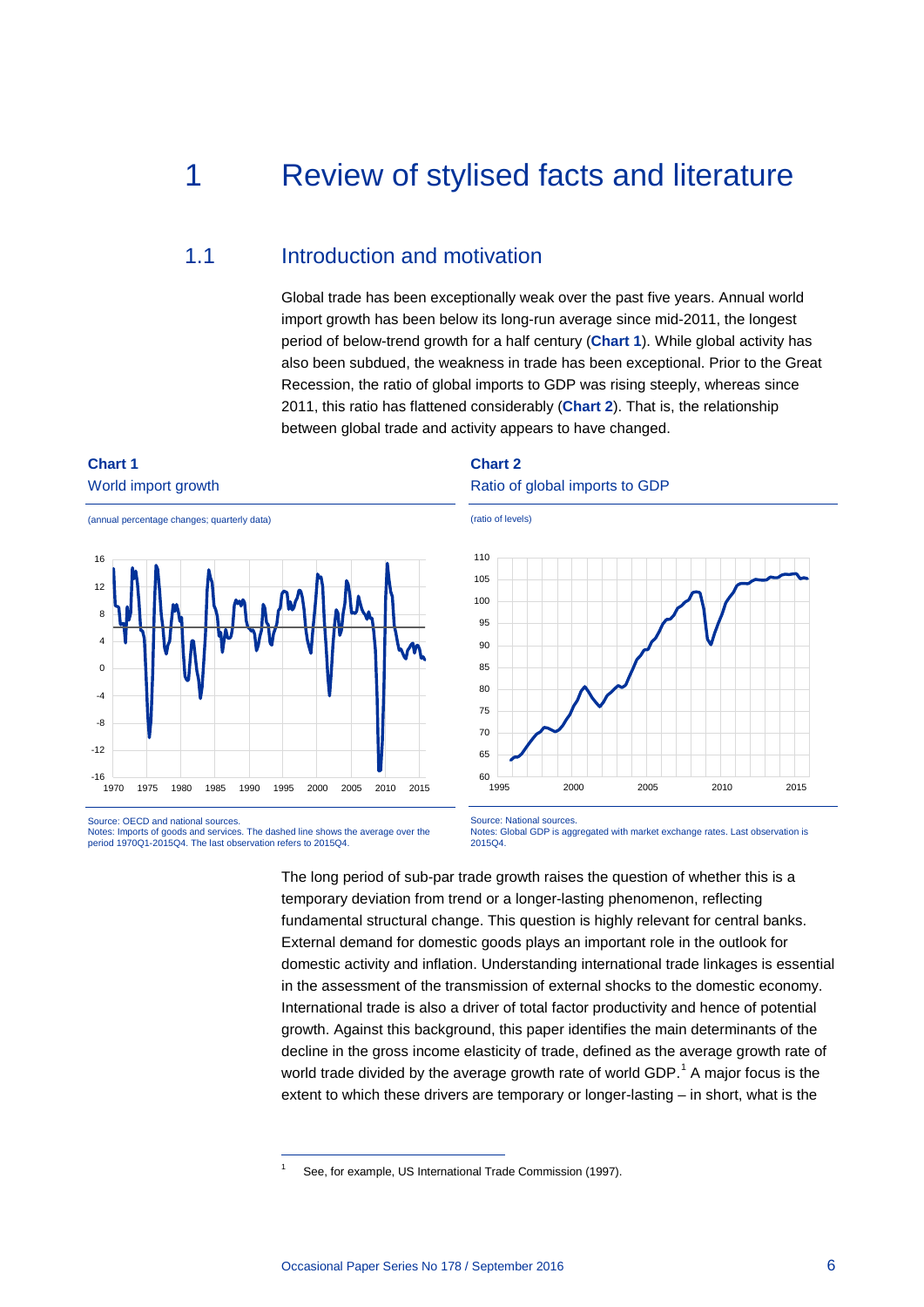"new normal" rate of trade growth, and more specifically, of the trade-income elasticity?

The paper is structured as follows. The first chapter reviews stylised facts and the existing literature, introducing a theoretical framework for understanding the determinants of trade. The second chapter provides empirical evidence for the impact of changes in the geographical, sectoral and demand composition. The third chapter focuses on the role of global value chains, while the fourth assesses the impact of trade frictions. The paper closes with a summary assessment.

## <span id="page-7-0"></span>1.2 Stylised facts: recent developments in global trade

Until the Great Recession, global trade typically expanded faster than global GDP. The income elasticity of trade was above unity on average prior to the Great Recession. Indeed, from the 1980s until 2007, global trade expanded on average about twice as fast as global GDP.

The financial crisis brought large swings in global trade. The crisis and subsequent rebound between 2009 and 2011 were marked by strong changes in trade relative to GDP (**[Chart 3](#page-7-1)**). During the Great Recession, the decline in trade was much more pronounced than the decline in global output. Subsequently, trade recovered and grew at over 12% in 2010, well above global GDP growth.

## <span id="page-7-1"></span>**Chart 3**





## <span id="page-7-2"></span>**Chart 4**





Source: IMF (WEO).

Notes: Imports of goods and services. Global GDP is aggregated with market exchange rates. Last observation is 2015.

Source: IMF (WEO).

Notes: Imports of goods and services. MENA refers to Middle East and Northern Africa.

From 2012 onwards, however, world trade weakened substantially again. Global import growth decelerated to around 3%, about half of the pre-crisis average and close to the GDP growth rate. The decline has affected both advanced and emerging economy aggregates; import weakness has also been broad-based across regions (**[Chart 4](#page-7-2)**). The ongoing weakness in global trade, especially relative to GDP growth, was unexpected and reflected in repeated downward adjustments to trade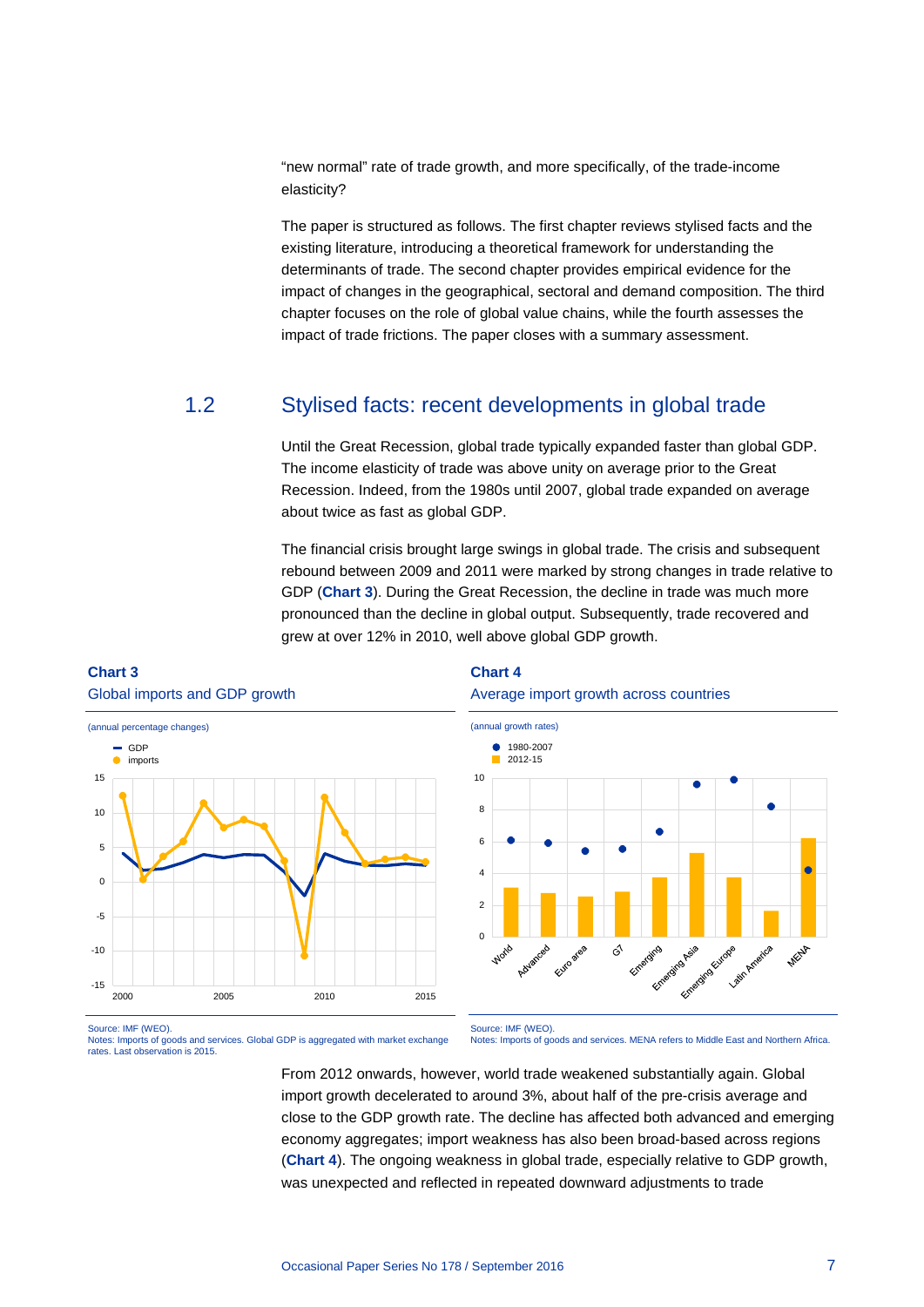projections in recent years by the Eurosystem, international organisations and private forecasters.

Empirical analysis suggests there has been a structural break in the trade-income relationship. Formal panel structural break tests suggest two structural breakpoints, resulting in three different regimes ([Chart 5](#page-8-0)).<sup>[2](#page-8-2)</sup> The estimated break dates are placed around 2000, i.e. in the run-up to China's accession to the WTO accession (and its integration to the global economy), and at the end of 2009, reflecting the impact of the Global Trade Collapse (GTC). Tests at country level confirm considerable differences in the link between trade and income<sup>[3](#page-8-3)</sup> across the three regimes (**[Chart](#page-8-1) 6**), in particular a considerable decline in the trade elasticity in the third regime after 2009.

## <span id="page-8-0"></span>**Chart 5**





-

Source: Martinez-Martin (2016).

## <span id="page-8-1"></span>**Chart 6**





Source: Martinez-Martin (2016).

Notes: Estimated break dates for countries for which the null hypothesis of no cointegration is rejected at the 5% level of significance in the unit-by-unit analysis.

Following Martinez-Martin (2016), using a cointegrating framework based on 21 (mostly advanced) countries. Chart 5 shows the frequency of estimated heterogeneous break dates.

<span id="page-8-3"></span><span id="page-8-2"></span>Rather than GDP, the tests use Import-Adjusted Demand (IAD), which weighs expenditure components according to their import shares (see Section 2.4).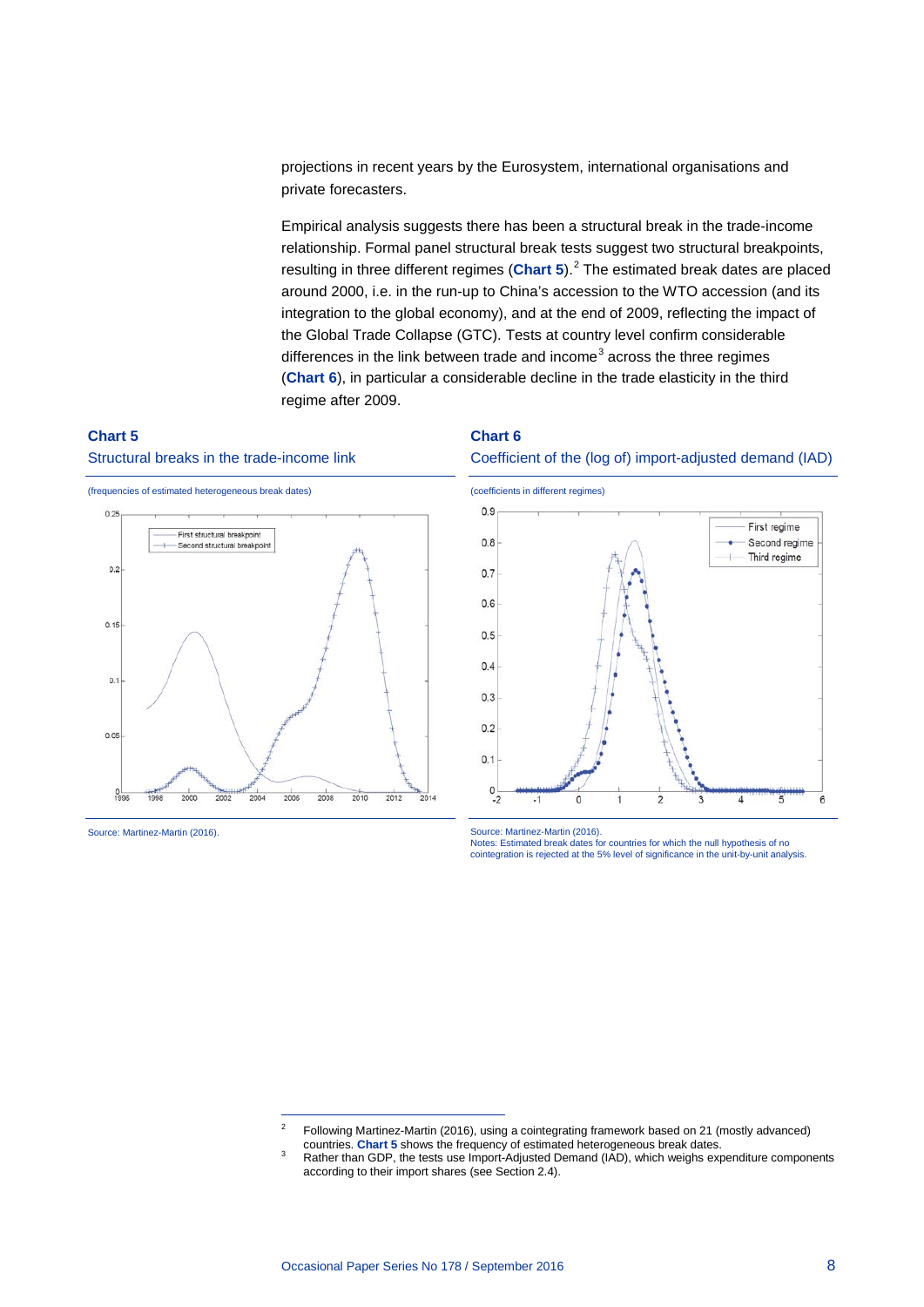## <span id="page-9-0"></span>**Table 2**

#### Pre- and post-crisis growth rates of trade and GDP

| (annual growth rates; ratios) |                     |                   |                         |       |  |  |
|-------------------------------|---------------------|-------------------|-------------------------|-------|--|--|
| <b>Period</b>                 | <b>GDP</b> weights* | <b>GDP</b> growth | <b>Import</b><br>growth | Ratio |  |  |
| 1980-2007                     | <b>MEX</b>          | 3.0               | 6.1                     | 2.0   |  |  |
| 1995-2007                     | <b>MEX</b>          | 3.2               | 7.4                     | 2.3   |  |  |
| 2012-15                       | <b>MEX</b>          | 2.5               | 3.1                     | 1.3   |  |  |
| 1980-2007                     | PPP                 | 3.5               | 6.1                     | 1.7   |  |  |
| 1995-2007                     | PPP                 | 4.1               | 7.4                     | 1.8   |  |  |
| 2012-15                       | PPP                 | 3.3               | 3.1                     | 0.9   |  |  |

Source: IMF (WEO).

Notes: Imports of goods and services. Global weights refer either to market exchange rate (MEX)-based weights or purchasing power parity (PPP) weights.

The decline in the global trade-income elasticity is robust to different aggregation methods. Trade and activity can be compiled at a global level using different methods. Using annual data, **[Table 2](#page-9-0)** compares the decline in the global elasticity ranges using different measures of global GDP (aggregated either with purchasing power parity (PPP) or market exchange rate (MEX)-based weights) and alternative reference periods (starting in 1980 or 1995). The decline in the global trade elasticity ranges between 0.7-1.0. For consistency of the analysis, this paper will focus on one measure: the market exchange ratebased measure of global activity, which suggests the global trade-income elasticity has fallen by 1.0 from its

1995-2007 average of  $2.3.^4$  $2.3.^4$  The overall result is clear, however: on each measure and aggregation method, global trade has been substantially weaker since 2012 than in pre-crisis periods.

## **Chart 7** Ratios of global import growth to global GDP growth

(ratios of growth rates; annual data)



Source: IMF (WEO).

<span id="page-9-1"></span>Notes: Imports of goods and services. Global GDP is aggregated at market exchange rates. The last observation refers to 2015.

-

Yet, while global trade has been particularly weak since 2012, the declines appear to be part of a longer-term trend. Simple comparisons of recent experience with pre-crisis averages can miss important slow-moving trends. Even before the financial crisis, the global tradeincome elasticity had fluctuated substantially. It peaked in the early 1990s and has been on a declining trend ever since (**Chart 7**). Rather than looking for exceptional developments since 2012, it might be important to see recent experience as part of broader shifts in global trade trends. Indeed, there are a number of indications that the pre-crisis experience was exceptional – a period in which factors such as global integration, declining trade costs and advances in technology provided a one-off, albeit persistent, boost to trade growth. In other words, to assess the "new normal" for trade growth, one may need to ask whether previous experience constituted a sustainable benchmark.

<sup>4</sup> Global trade flows are aggregated by calculating nominal country shares in a common currency (USD) at market exchange rates (MEX), which is the same approach as taken, for example, in the IMF World Economic Outlook (WEO). To be consistent, global GDP should therefore also be aggregated using MEX. Furthermore, while GDP in PPP terms is important for comparing real incomes (per capita) across countries, it is less applicable for global trade, where the relevant purchasing power is mainly concerned with global prices; in other words, PPP weights would overstate the purchasing power of emerging economies in international markets for tradable goods and services.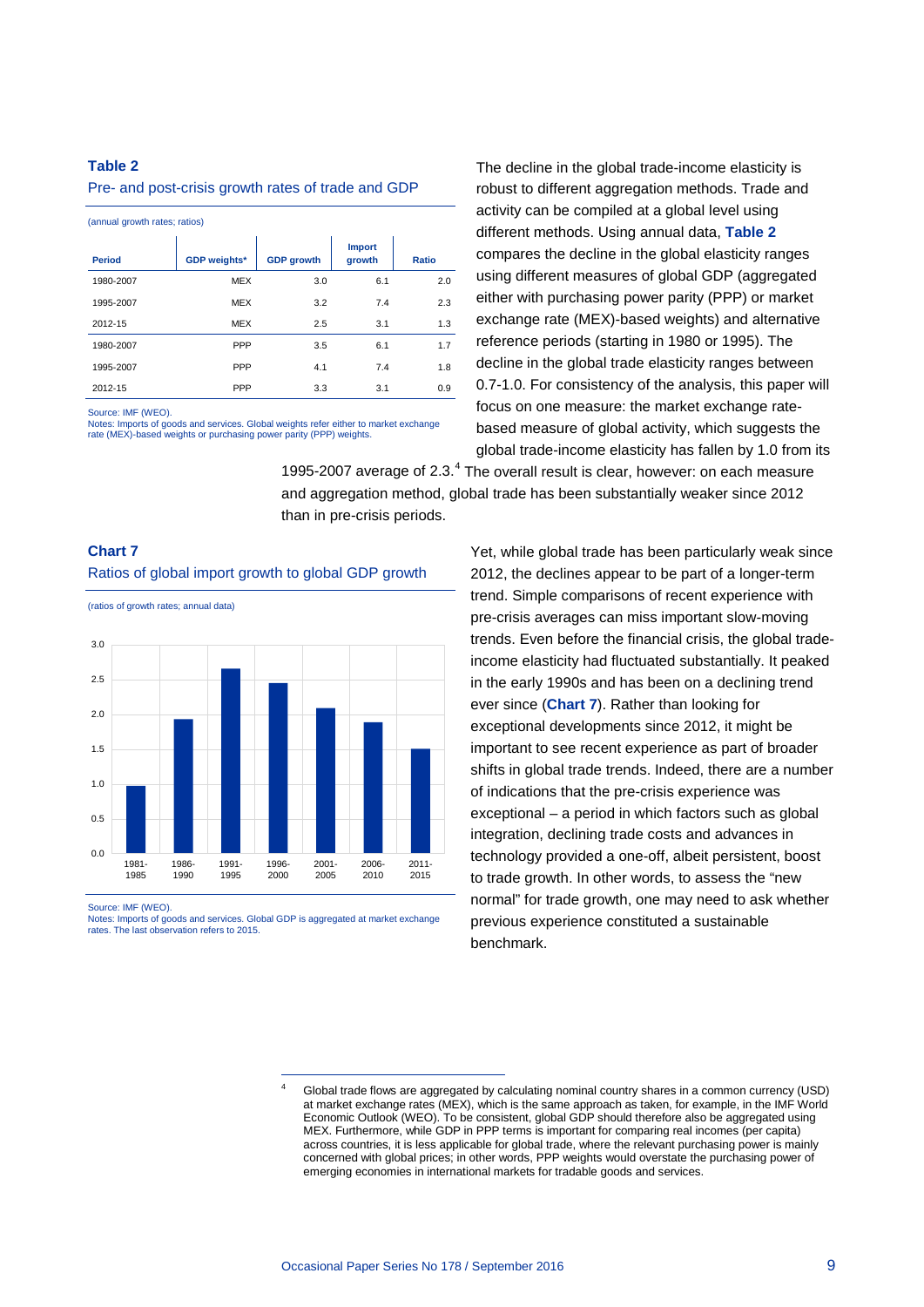## <span id="page-10-0"></span>1.3 A brief review of related literature

A number of studies argue that post-war trade was boosted by significant advances in technology, communication and transportation that are now gradually waning. In explaining rising trade growth, Irwin (2002) points to a shift from trade in primary goods to manufactured goods. Containerisation and other logistical innovations created efficiency gains in the transportation sector that helped support trade (Hummels 2007). Perhaps most importantly, emerging markets opened to international trade, as evidenced by sharply falling tariff rates (see Chapter 4). At the same time, technological and economic advances allowed the manufacturing process to become fragmented internationally through the use of global supply chains (Amador and di Mauro 2015). This outsourcing of intermediate production processes led to a rise in the trade of intermediate goods, such that gross trade increased even if the consumption of final traded goods did not change (Gangnes et al. 2015). All of these factors helped to raise the income elasticity of trade above unity in the pre-crisis period. But many of these supporting drivers have also faded as tariff rates have stabilised at lower levels, logistical innovations have matured and global value chain expansion has slowed owing, for instance, to increasing labour costs in key emerging markets. As Chapter 3 discusses, waning support from these factors could, at least partly, explain the long-running decline in trade elasticity, even before the Great Recession.

The literature has tended to interpret the trade collapse and subsequent strong rebound over 2009-2011 as a crisis-related, temporary deviation from longer-term trends. Freund (2009) finds that the relationship between trade and GDP changes during recessions, with trade declining more strongly than historical nonrecessionary co-movements with output suggest, partly owing to drawdowns of inventories and a preference for sourcing from home country suppliers during downturns. Global value chains can further amplify the volatility through bullwhip effects, whereby changes in final demand can lead to larger adjustments in inventories along the production chains (Altomonte et al. 2012). Bussière et al. (2013) attribute the collapse in trade during the Great Recession in particular to a sharp decline in investment, which has a higher import content than other GDP components.

However, other papers have pointed to long-lasting crisis effects arising from protectionism and financial constraints. A number of empirical studies show that protectionist non-tariff measures (NTMs) have increased recently (Evenett and Fritz 2015) and that countries pursue more trade-restrictive policies when they experience recessions and/or when their competitiveness deteriorates through an appreciation of real exchange rates (Georgiadis and Gräb 2013). Empirical studies also suggest that liquidity contractions and tighter financial conditions have a restrictive effect on trade-intensive sectors, especially those that are most credit-dependent (Chor and Manova 2013). These developments were especially visible during the global financial crisis. However, Iacovone and Zavacka (2009) find evidence that the consequences are longer-lasting – as much as three years after a banking crisis, a country's exports continue to grow more slowly in sectors that are more dependent on external assets and with limited tangible assets to pledge as collateral.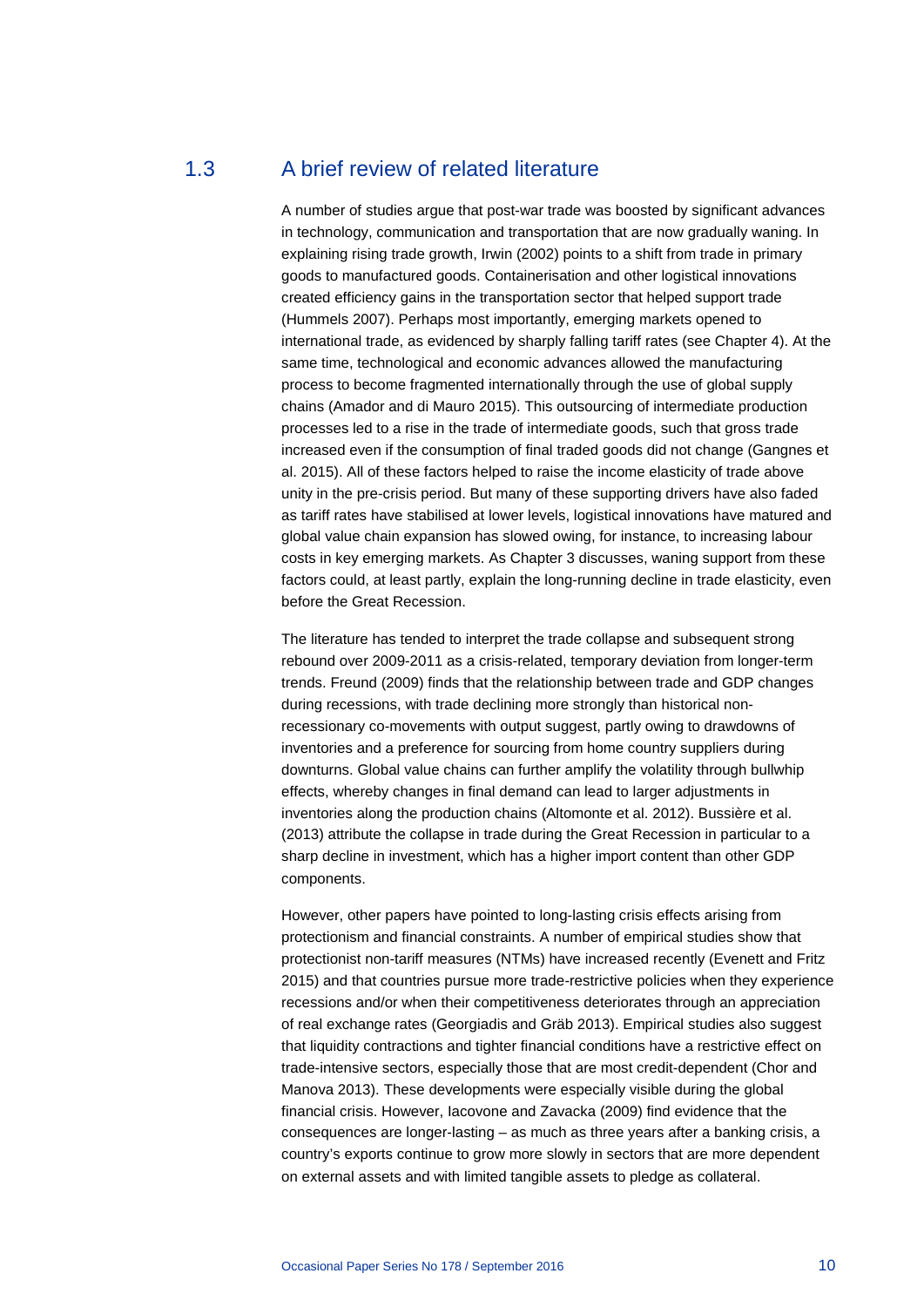## <span id="page-11-0"></span>1.4 Conceptual framework and basic model

Before turning to the empirical analysis, a simple theoretical model may help provide an understanding of how different factors affect trade growth and the trade elasticity. A benchmark model in studies of international trade assumes that all goods are tradable (Bems et al. 2013, Levchenko et al. 2010). **[Box 1](#page-11-1)** provides a detailed discussion of the model and the implications for trade elasticities.

A key insight from the conceptual framework is that the long-run equilibrium income elasticity of trade is unity. For individual countries, deviations from this equilibrium value occur only to the extent that changes in trade costs or other frictions add a positive wedge to the income elasticity. The diffusion of global value chains can raise the elasticity above one, as it induces trade flows to grow at different rates from final demand. However, in each case the effect is temporary: once trade costs stop declining, progress on trade liberalisation comes to a halt or global value chains stop expanding, the trade-income elasticity will revert to unity. Finally, two-sector extension of the model shows that changes in the composition of aggregate demand can induce deviations from the unitary elasticity.

At the global level, however, the aggregate income elasticity can also differ from one owing to aggregation or compositional effects. Changes in country shares in aggregate income or demand can affect the global trade elasticity. For instance, if trade is growing faster (slower, in the euro area countries, which have a higher share in world trade than in world GDP, then the ratio of growth rates will be higher (lower) than unity.

## <span id="page-11-1"></span>**Box 1** A stylised model of global trade

To start, we follow Armington (1969) and assume that the volume of goods imported from source country *i* by destination country *j* at time  $t$ ,  $x_{i,i,t}$ , takes the CES form:

$$
x_{ij,t} = \left(\frac{\tau_{ij,t} p_{i,t}}{p_{j,t}}\right)^{-\sigma} D_{j,t} \tag{1}
$$

where  $\tau_{i,j,t} \geq 1$  is the iceberg cost<sup>[5](#page-11-2)</sup> of delivering one unit of good from country *i* to country *j* at time  $t, p_{i,t}$  is the factory gate price of the goods produced in country *i* at time  $t, P_{i,t}$  is the aggregate price level of country *i*,  $D_{i,t}$  is the real aggregate expenditure of country *i*, and  $\sigma > 0$  is the elasticity of substitution between different goods. We assume that trade balances are zero and demand shocks are symmetric across countries, with the result that there are no transfers between countries and that income and expenditure coincide. By taking log variations, equation (1) becomes:

<span id="page-11-2"></span>
$$
\hat{x}_{ij,t} = -\sigma \cdot \hat{\tau}_{ij,t} - \sigma \cdot (\hat{p}_{i,t} - \hat{P}_{j,t}) + \hat{D}_{j,t}
$$
\n(2)

-

Iceberg costs are a simplifying assumption in the model, i.e. transporting a good uses only a fraction of the good itself, without using any other resources.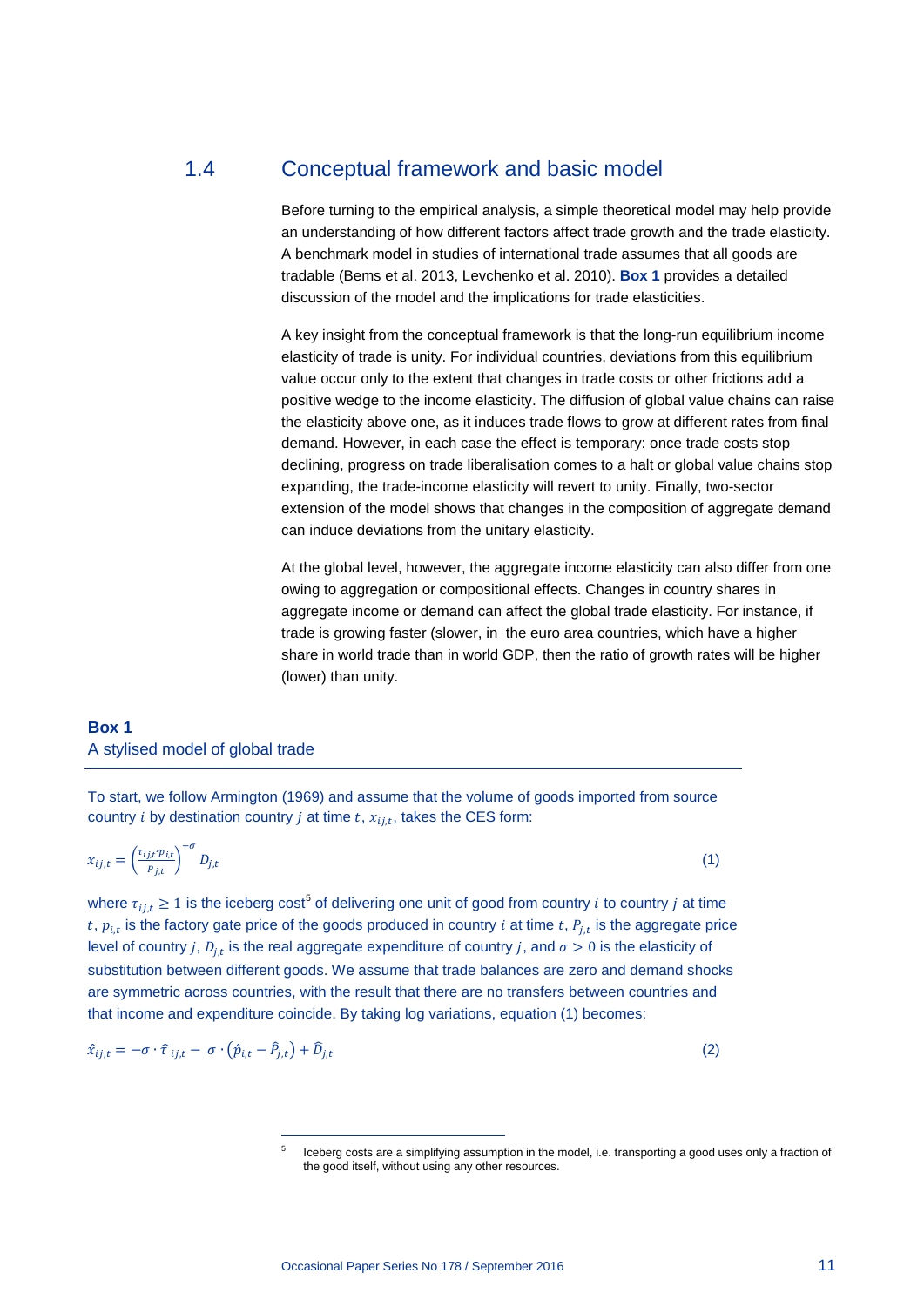The income elasticity of country *j* at time  $t$ ,  $\eta_{j,t}$ , is defined as the ratio between the percentage change of its imports and the percentage change of its aggregate income (both in volumes). Using a log approximation, we can write:

$$
\eta_{j,t} \equiv \frac{\hat{x}_{ij,t}}{\hat{D}_{j,t}} = 1 - \sigma \frac{\hat{\tau}_{ij,t}}{\hat{D}_{j,t}} - \sigma \frac{(\hat{p}_{i,t} - \hat{p}_{j,t})}{\hat{D}_{j,t}} \text{ for } \hat{D}_{j,t} \neq 0,
$$
\n(3)

where the condition  $\hat{D}_{i,t} \neq 0$  grants that the elasticity exists and is finite.

#### **The trade liberalisation effect**

Equation (3) provides two interesting insights about the income elasticity. First, it shows that, in a steady state in which trade barriers and relative prices are constant, the income elasticity is equal to 1. In other words, changes in aggregate income translate into proportional changes in imports. Second, although the level of trade barriers does not affect the trade elasticity (at least in this simple framework), changes in trade barriers do. Thus, by ignoring all the short-run fluctuations in relative prices (i.e.  $\hat{p}_{i,t} = P$ ) and by assuming a positive trend for aggregate income ( $D_{j,t} > 0$ ), equation (3) shows that trade liberalisation and/or a decline in transportation costs ( $\hat{\tau}_{ij,t}$  < 0) add a positive wedge to the income elasticity ( $-\sigma \hat{\tau}_{ij,t}$  /D $_{j,t}$   $>$  0). Clearly, this effect fades out when the liberalisation process stalls, and it turns negative in the event of a resurgence in trade protectionism.

#### **Aggregating at world level: the geographical composition effect**

When computing the income elasticity at world level we also have to consider the issue of aggregation of bilateral trade flows and demand across countries. Under the assumption of a constant common elasticity of substitution, we can sum the bilateral trade flows in equation (2) over all markets (excluding the domestic one) by weighting the flows by the share of 's output sold in each market. The weight  $\omega_{ij}^x$  is defined as the share of export revenues of country  $i$  that come from sales in destination  $j$ . As a result, total exports of country  $i$  are a linear function of the changes in the trade wedge, foreign demand ( $F_{i,t} = \sum_{j \neq i} \omega_{ij}^x \, \bar{D}_{j,t}$ ) and the real effective exchange rate (REER),  $\hat{r}_{i,t}$ , which captures relative price changes across countries.

$$
\hat{x}_{i,t} = \hat{F}_{i,t} - \sum_{j \neq i} \omega_{ij}^x \hat{\tau}_{ij,t} - \sigma \hat{r}_{i,t}
$$
\n(4)

Next, we aggregate over all exporting countries  $i$  in order to compute the world trade elasticity. We sum the expression in  $(4)$  across all countries by using the share of export revenues of country  $i$ with respect to world exports  $\Psi_i$  as the respective weights. The elasticity can then be obtained as the ratio between the growth in exports and the growth in aggregate foreign demand, as follows:

$$
\eta_t = \frac{\hat{x}_t}{\hat{r}_t} = 1 - \sigma \frac{\sum_{i=1}^K \psi_i \hat{r}_{i,t}}{\hat{r}_t} - \sigma \frac{\sum_{i=1}^K \sum_{j \neq i} \psi_i \omega_{ij}^x \hat{r}_{ij,t}}{\hat{r}_t}
$$
(5)

Equation (5) shows that the results for individual countries hold also at the world level. In practice, however, the relationship between the change in world trade and the change in world GDP is computed weighting GDP variations by shares in world income, instead of export shares. Then, the income-trade elasticity becomes

$$
\tilde{\eta} = \eta_t \left( \frac{\tilde{\Sigma}_{i=1}^K \tilde{\Sigma}_{j \neq i} \omega_{ij}^{\chi} \tilde{D}_{j,t}}{\Sigma_{i=1}^K \varphi_i \hat{\gamma}_{i,t}^t} \right) \tag{6}
$$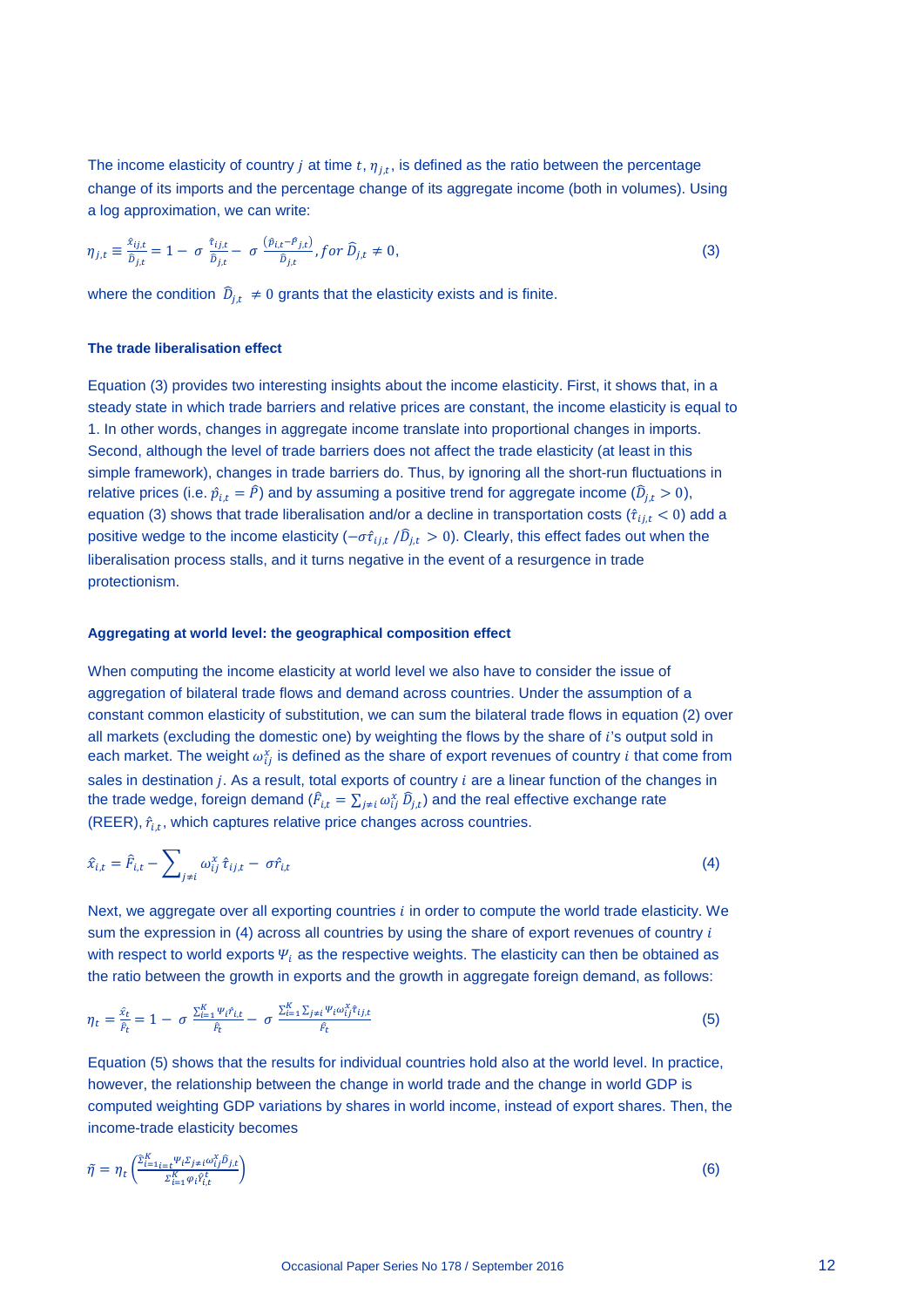where  $\eta_t$  is the elasticity as defined in equation (5) and  $\varphi_i$  is the share of GDP of country *i* with respect to world GDP. The second term in parentheses relates to the issue of geographical decomposition of world trade elasticity. For instance, if trade is growing faster (slower) in the euro area countries, which have a higher share in world trade than in world GDP, then the ratio of the second term will be higher (lower) than 1. Chapter 2 will highlight the importance of this compositional effect in shaping trends in the global income-trade elasticity.

## **Two-sector model – the demand composition effect**

In the absence of changes in trade costs and relative prices, the one-sector model returns a unitary income elasticity, because changes in aggregate demand translate one-to-one into changes in imports. Key to this result is the fact that the composition of income does not matter. In reality, the composition of income matters because it differs from the composition of imports.

In order to assess how the different composition of trade flows and GDP affects the income elasticity, the benchmark two-country model is then extended to also incorporate the non-tradable goods sector, with preferences across goods taking a nested CES form. As in Bems et al. (2013), for each sector  $s \in \{1,2\}$  of country j, the demand for domestic and foreign goods,  $d_{jj,t}(s)$  and  $d_{i,j,t}(s)$ , is aggregated to form a composite sector-level good, denoted by  $d_{j,t}(s)$ . These sector-level goods  $d_{j,t}(1)$  and  $d_{j,t}(2)$  can in turn be further aggregated into a composite final good, denoted by  $D_{j,t}$ . We assume that the goods of sector 1 are non-tradable and those of sector 2 are tradable and, for the sake of simplicity, we refer to the former as services and to the latter as manufacturing goods. We focus only on the effects of the different demand composition by making two additional simplifying assumptions: (i) within each sector, changes in demand across domestic and foreign varieties are symmetric (i.e.  $d_{j j, t}(s) = d_{i j, t}(s)$ ); and (ii) trade costs and relative prices are constant.

In this framework, the income elasticity of country  *becomes* 

$$
\eta_{j,t} \equiv \frac{\hat{a}_{j,t}(2)}{\hat{D}_{j,t}} = \frac{\hat{a}_{j,t}(2)}{\omega_{j,t}(1)\hat{a}_{j,t}(1) + \omega_{j,t}(2)\hat{a}_{j,t}(2)}, for \ \hat{D}_{j,t} \neq 0 \tag{7}
$$

where  $\hat{d}_{i,t}(s)$  is the log change in the demand for the goods of sector s for country j at time t and  $\omega_{i,t}(s) \leq 1$  is the weight of sector s on the total expenditure of country j at time t (where  $\omega_{i,t}(1)$  =  $1 - \omega_{i,t}(2)$ ). Equation (7) shows that, in general, the income elasticity is no longer equal to 1, unless manufacturing goods and services show exactly the same changes at any time t.<sup>[6](#page-13-0)</sup>

## **International production linkages: the GVC effect**

-

<span id="page-13-0"></span>Trade in intermediate goods creates an additional linkage across countries, which affects the income elasticity. Referring again to Bems et al. (2013), we introduce a vertical production linkage in the two-country model by assuming that manufacturing products of country  $i$  are also used as intermediate inputs in the production of final goods in country  $i$ . The production technology is assumed to be Leontief, and the technical coefficient  $a_{i,t}(2,2)$  indicates the fraction of foreign

Borin et al. (2016) show that, in the absence of a long-run trend in income and trade, the higher volatility of imports with respect to income and their procyclicality would push the elasticity persistently above 1. However, if trade flows and income have a long-run trend – and irrespective of whether this trend is common or not (i.e. irrespective of any trend in the trade-to-income ratio – the income elasticity turns out also to be procyclical, meaning that when GDP growth is high, one should expect a high elasticity and vice versa.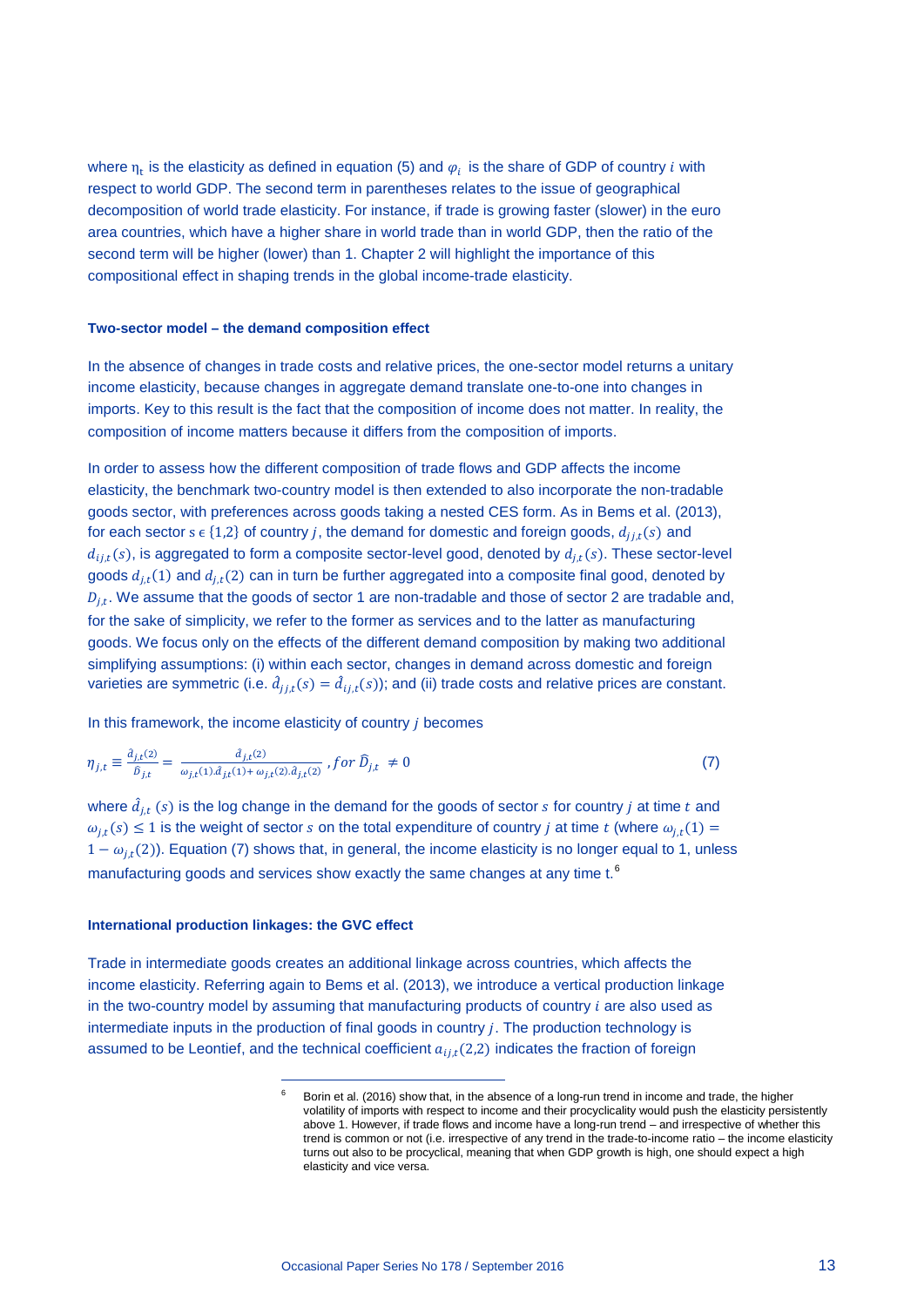intermediates per unit of manufacturing output in  $j$ ,  $q_{i,t}(2)$ . To keep the model as simple as possible while still giving a realistic representation of GVCs, we make the following assumptions: (i) we suppose that country *j* exports only final products  $(a_{i,i,t}(2,2) = 0)$ ; (ii) country *i* exports only intermediates  $(d_{i,i}(2) = 0)$ ; (iii) services keep being non-traded in both countries  $(d_{i,i}(1) =$  $d_{ji,t}(1) = 0$ ); and (iv) demand changes are symmetric within countries ( $d_k(s) = D_k$  ( $k \in \{i, j\})$ ). Again neglecting relative prices and trade costs, the change in aggregate imports by country is determined by the variation of manufacturing gross output and by the change in the foreign input requirement:

 $\hat{x}_{i,i,t} = \hat{q}_{i,t}(2) + \hat{a}_{i,i,t}(2,2)$  (8)

Equation (8) shows that intermediate goods create an additional linkage between countries: if demand in country  $j$  grows, then this growth also affects demand in country  $i$ , which needs to increase the supply of the intermediate goods which are necessary for country  *to raise its* production of final goods. The production of final goods,  $\hat{q}_{j,t}(2)$  in turn can be expressed as a weighted average of the changes in domestic and foreign demand, where the weights are the fractions of manufacturing production in  $i$  destined for the corresponding market:

$$
\hat{q}_{j,t}(2) = \omega_{jj}^q(2)\hat{D}_{j,t} + \omega_{ji}^q(2)\hat{D}_{i,t}
$$

where  $\omega_{ii}^q(2) = d_{ii}(2) / q_i(2)$ . Thus the income elasticity becomes:

$$
\eta_{j,t} \equiv \frac{\hat{x}_{ij,t}}{\hat{D}_{j,t}} = \omega_{jj}^q(2) + \frac{\omega_{ji}^q(2)\hat{D}_{i,t}}{\hat{D}_{j,t}} + \frac{\hat{a}_{ij,t}(2,2)}{\hat{D}_{j,t}}, \text{for } \hat{D}_{j,t} \neq 0 \tag{9}
$$

The first key insight provided by equation (9) is that the trade elasticity now also depends on the variation in foreign demand, as foreign intermediate inputs are used to produce domestic final output. In particular, the elasticity diverges from 1 whenever changes in expenditure differ across countries. The last term of equation (9) is a proxy for the evolution of vertical integration: as countries become more integrated,  $\hat{a}_{i j, t}$ (2,2) is positive, raising the elasticity. As for the case of trade liberalisation, the diffusion of GVCs pushes the elasticity above 1, because it makes trade flows grow faster than final demand. This wedge, however, vanishes when GVC intensity stabilises.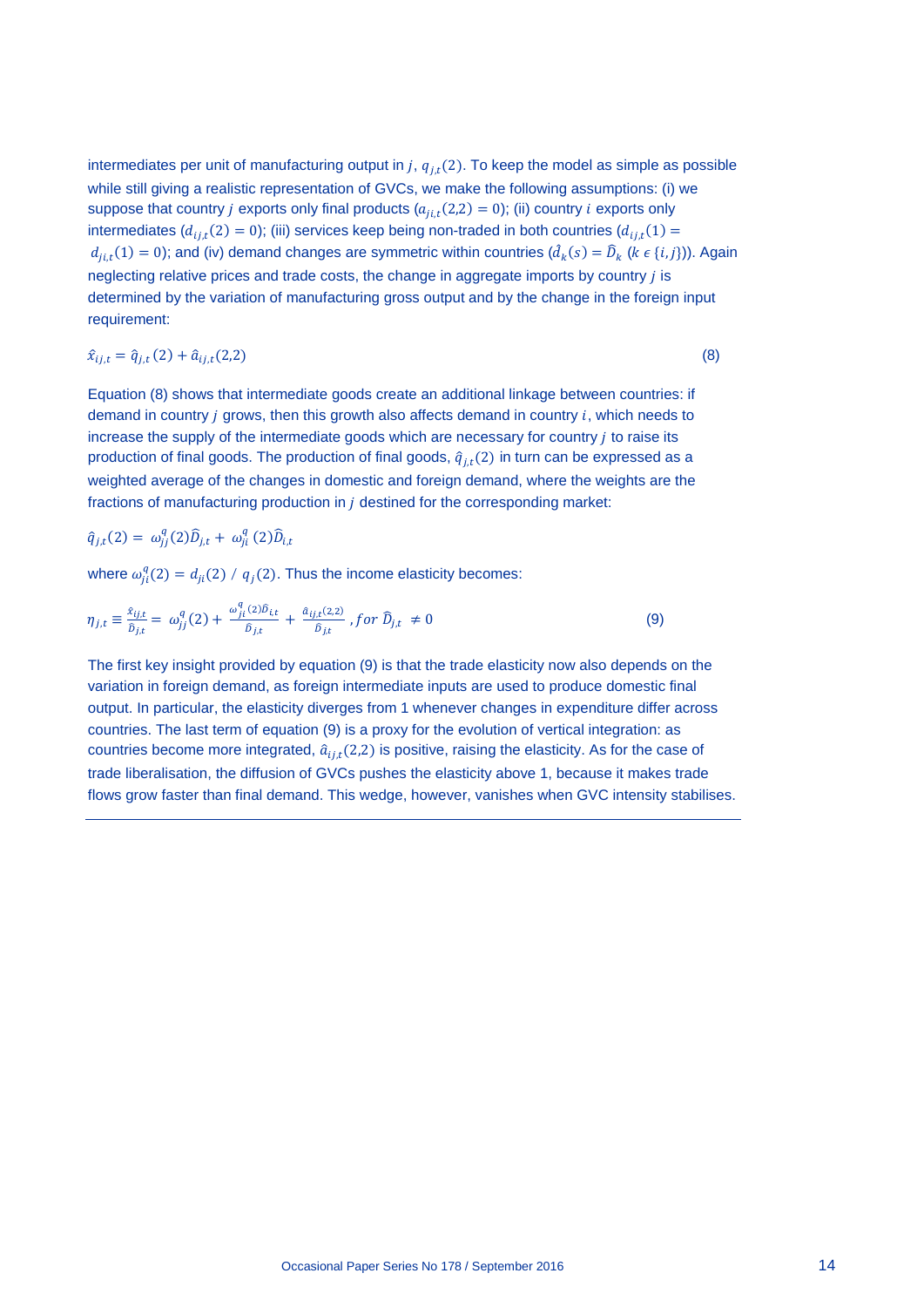# <span id="page-15-0"></span>2 The role of shifts in the geographical, sectoral and demand composition of global activity

This chapter studies how geographical, sectoral and demand-side changes may have affected the trade-income relationship. A key insight from these analyses is that the composition of activity across the world can affect the aggregate global tradeincome elasticity – either because demand or output switches away from tradeintensive expenditure components or sectors, or because global growth shifts geographically and is increasingly driven by countries with lower trade intensities. Importantly, some of these shifts may be cyclical – for example weak investment (which is trade-intensive) may be a temporary phenomenon. Other effects, however, such as the shift in global activity from advanced to emerging economies, are likely to be longer-lasting. With regard to the global trade slowdown, the geographical effect – i.e. the relative demand shift from advanced (AEs) to emerging economies (EMEs) – is found to account for about half of the decline in the global trade-income elasticity.

## <span id="page-15-1"></span>2.1 Geographical perspective

The decline in trade-income elasticities has been a common but uneven phenomenon across countries. Chapter 1 showed that most regions have seen a decline in trade elasticities in recent years compared to pre-crisis experience. The decline was, however, much more pronounced among EMEs than in AEs (see **[Table](#page-15-2) 3**), with the elasticity for China falling particularly strongly (see also **[Box 2](#page-18-0)**).

## <span id="page-15-2"></span>**Table 3**

#### Trade-income elasticities

| (ratios of import-to-GDP growth) |           |         |  |  |
|----------------------------------|-----------|---------|--|--|
|                                  | 1980-2007 | 2012-15 |  |  |
| World**                          | 2.0       | 1.3     |  |  |
| Advanced economies*              | 2.1       | 1.8     |  |  |
| <b>United States</b>             | 2.2       | 1.4     |  |  |
| United Kingdom                   | 2.1       | 1.7     |  |  |
| <b>Emerging economies*</b>       | 1.5       | 0.8     |  |  |
| China                            | 1.8       | 0.8     |  |  |
| India                            | 1.5       | 0.6     |  |  |

Source: IMF (WEO). Notes: \*based on PPP aggregation; \*\*based on MEX aggregation.

However, shifts in the global trade elasticity can reflect changes in both individual country trade-income elasticities and the relative weights of each country within the global aggregate. The global trade elasticity represents a weighted sum of national elasticities (Constantinescu et al. 2015), with the weights determined by a country's import share and GDP growth relative to global economic growth. Thus, in addition to fluctuations in elasticities at the national level, changes in the global elasticity will also reflect shifts in import shares or relative growth across countries. Indeed, the global elasticity could change

even without changes to elasticities for individual countries.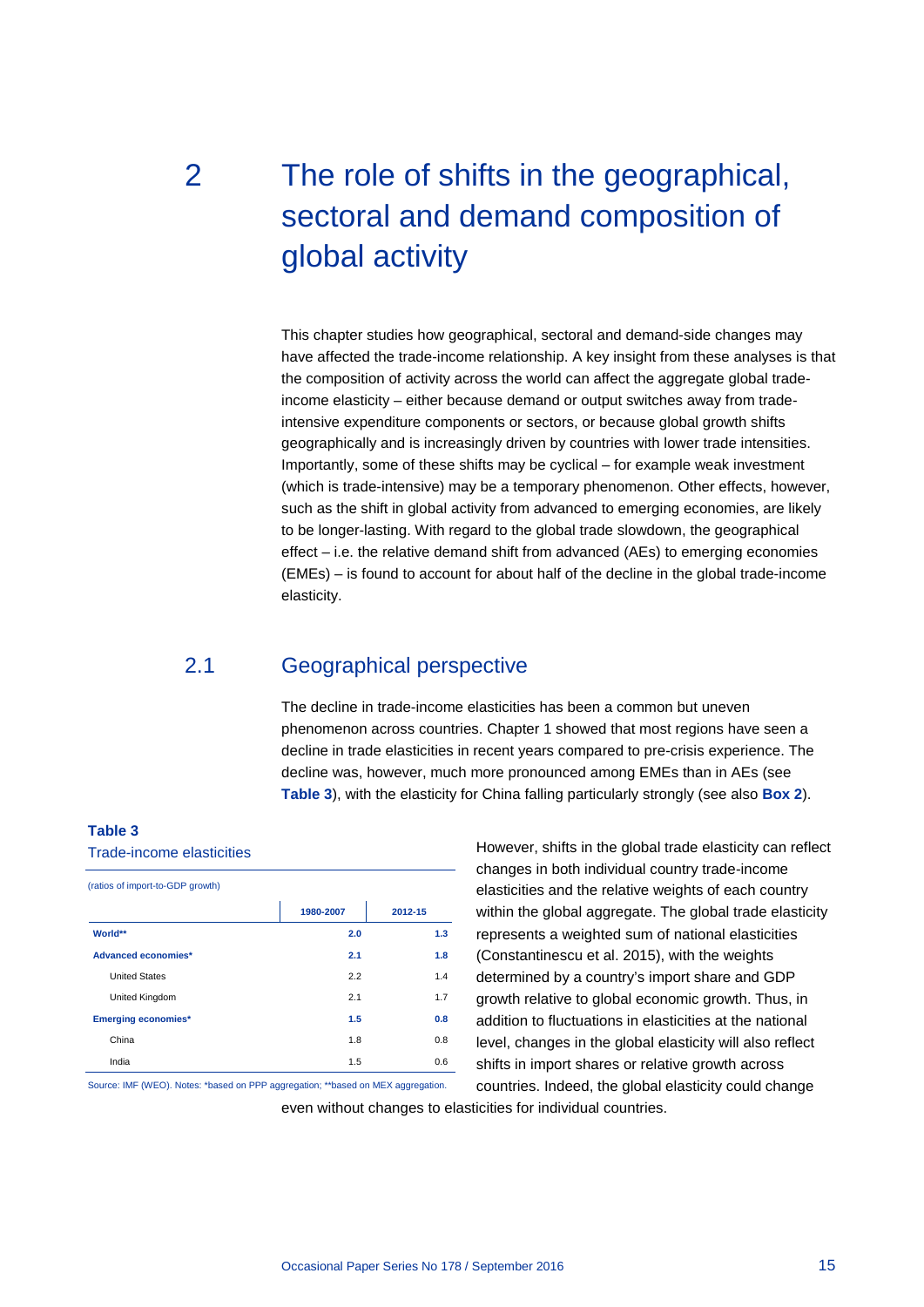<span id="page-16-1"></span>The past decade has seen significant changes in the relative contributions of advanced and emerging economies to global growth and trade.<sup>[7](#page-16-2)</sup> Relative to advanced economies, the contribution of EMEs to global GDP growth has increased significantly; advanced economies have also lost shares of global trade (**[Chart 8](#page-16-0)** and **[Chart 9](#page-16-1)**). Since advanced economies typically have a higher trade elasticity than their EME counterparts (see **[Table 3](#page-15-2)**), the decreasing importance of advanced economies in the global economy – in terms of trade and activity – has implications for the global trade elasticity.



## <span id="page-16-0"></span>**Chart 8**

Source: IMF (WEO), authors' calculations.

Source: World Bank (WDI), IMF (WEO), Haver Analytics and authors' calculations. Aggregation based on market exchange rates.

An accounting exercise helps to quantify the impact on the global trade-income elasticity of these shifts in relative demand between countries and regions. Following Slopek (2015), the individual country contributions to the change in the global tradeincome elasticity can be decomposed into three terms: the change in the national trade-income elasticity; the change in a country's share in world imports; and the change in national real GDP growth relative to the global aggregate.<sup>[8](#page-16-3)</sup>



import share contribution

relative growth contribution

<span id="page-16-2"></span>-

The following analysis is based on a sample of 24 AEs and 18 EMEs from the World Bank (WDI) and IMF (WEO April 2016) databases.

<span id="page-16-3"></span>This is a close approximation of the Shapley decomposition, see for example Ang et al. (2003).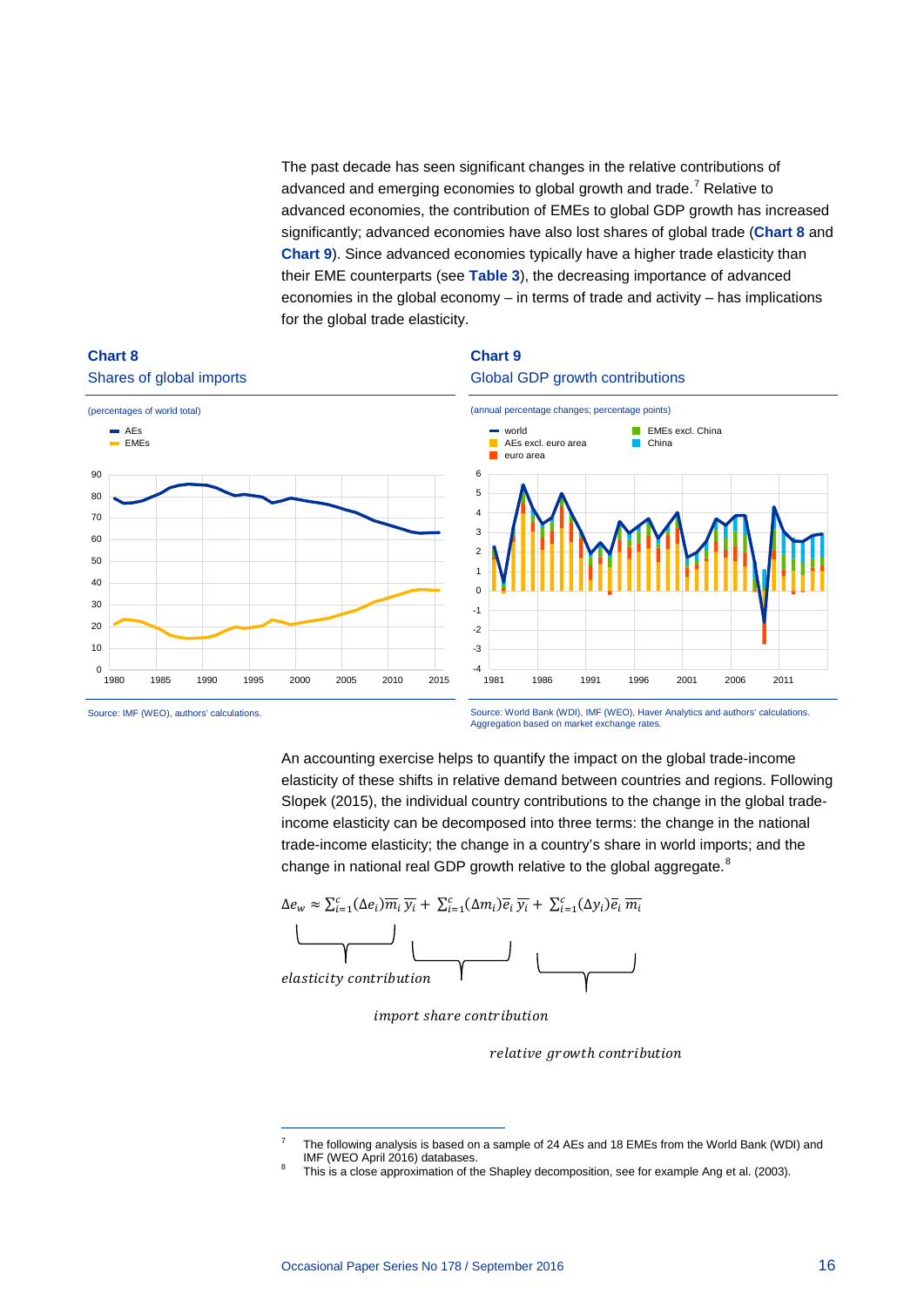where the change in the global trade elasticity ( $\Delta e_w$ ) approximately equals the sum of the changes in each component ( $\Delta e_i$  refers to the change in the elasticity,  $\Delta m_i$  is the change of the import share of total world imports, and  $\Delta y_i$  is the change in growth relative to real world GDP growth, in each case in country  $i$ ) weighted by the averages of the other two components over the two periods under comparison. We define the sum of the weighted changes in one component as the contribution to the change in the global elasticity from this component. Adding up the contributions from each component for country  $i$  provides the contribution from this country.

## <span id="page-17-0"></span>**Chart 10** Contributions of regions to global trade elasticity



## <span id="page-17-2"></span>**Chart 11**



Source: Authors' calculations.

Notes: Analysis based on an approximate total differential for aggregates of 24 advanced economies (AEs) and 18 emerging market economies (EMEs).

<span id="page-17-1"></span>-

Source: Authors' calculations.

Notes: Analysis based on an approximate total differential for aggregates of 24 advanced economies (AEs) and 18 emerging market economies (EMEs).

Shifts in relative demand from AEs towards EMEs have indeed played a significant role in the recent trade slowdown. Comparing the periods 1980-2007 to 2012-15, the global trade elasticity fell from 2.0 to 1.2. While the contribution of EMEs has been stable, the contribution of advanced economies has shrunk ([Chart 10](#page-17-0)).<sup>[9](#page-17-1)</sup> The lower contribution from advanced economies is almost entirely a function of their lower weight in the global aggregate: the trade-income elasticity in advanced economies has decreased only slightly during that period (from 2.1 to 1.9), but a lower share in global imports and, crucially, a fall in GDP growth relative to the global average have lowered the weight of advanced economies in the global aggregate. By contrast, the contribution from EMEs is broadly unchanged: the trade elasticity of EMEs has actually fallen sharply (1.6 to 0.7) but this was offset by a higher weight in the global aggregate trade-income elasticity. Overall, roughly half of the decline in the global

The analysis was conducted using data on 42 countries. To provide a clear exposition, this discussion focuses on the aggregate contributions of advanced and emerging market blocs. See Slopek (2015) for more details.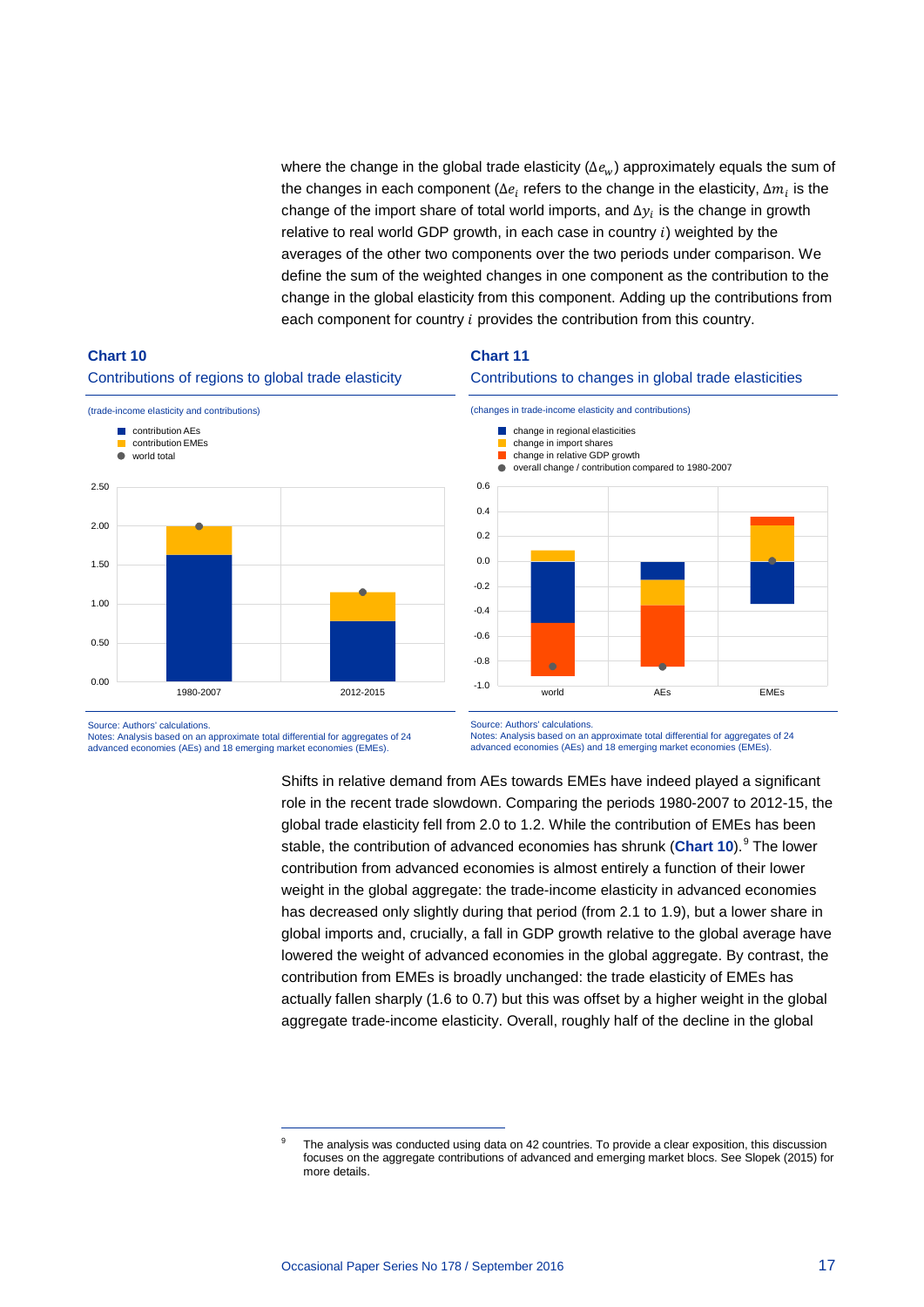trade elasticity can be attributed to the relative demand shift from AEs to EMEs (**[Chart 11](#page-17-2)**).[10](#page-18-1)

Looking ahead, global projections see the shift in relative demand from AEs towards EMEs persisting. Import shares are very persistent and therefore change only slowly. Relative growth differentials between advanced and emerging economies could in principle revert faster. Yet the latest global projections from international organisations (e.g. the IMF) suggest that EMEs will continue to outperform their advanced economy counterparts, making a larger contribution to global output growth. This would suggest that the geographical compositional shifts – towards economies with less trade-intensive growth – that have weighed on the global trade-income elasticity in recent years are not expected to reverse rapidly.<sup>[11](#page-18-2)</sup> At the same time, public and private sector forecasters have also highlighted downside risks to activity growth, particularly for EMEs. A rapid shift in relative demand with compositional effects on the global trade-income elasticity cannot be entirely excluded. Furthermore, in the longer run, the catch-up process could also lead to an increase in trade elasticities of EMEs.

## <span id="page-18-0"></span>**Box 2** The special role of China in the recent trade slowdown

-

The recent decline in China's income elasticity of imports has been striking and has made a marked contribution to the fall in the world trade elasticity. China's trade elasticity dropped from 1.8 in 1980- 2007 to 0.8 in 2012-15. The fall in imports in 2015 was particularly stark, with imports expanding by just 2%, despite robust economic activity (see **[Chart A](#page-19-0)**). This box discusses the supply and demand factors behind the slowdown in China's trade flows.

As a major supplier and consumer of traded goods, China's fast development has increased both the supply and demand for traded goods. In the late 1990s and early 2000s, the increasing openness of the Chinese economy acted as a global supply shock, contributing to a decline in the relative price of tradables and boosting global trade. At the same time, as a fast-growing economy, particularly focused on rapid capital accumulation, it has been a major source of overseas demand for many other trading nations (see, for example, Bussière and Mehl 2008). More recently, however, these factors have weakened: the ongoing rebalancing of the Chinese economy, with diminishing emphasis on investment and export-driven growth, has gradually dampened China's import growth.

<span id="page-18-2"></span><span id="page-18-1"></span>China's increasing integration into the global economy has greatly enhanced the supply capacity for traded goods in the past two decades. Prior to the Great Recession, China expanded its export capacity significantly by specialising in labour-intensive industries for which it had a comparative advantage in production (see Gaulier et al. 2015). The export-oriented growth strategy resulted in a

Other analyses confirm the role of the geographical shift in global growth in driving changes in the global trade income elasticity. Deutsche Bundesbank (2016) compares a "top-down" regression-based estimate of the aggregate global-trade income elasticity with a bottom-up assessment based on similar regressions for 42 countries, finding that the geographic composition can account for a considerable portion of the observed weakness in world trade. Stratford (2015) performs a similar comparison – based on mean-variance adjustment of the two series – and also attributes an important part of the slowdown to geographic compositional effects.

<sup>&</sup>lt;sup>11</sup> See IMF World Economic Outlook, April 2016.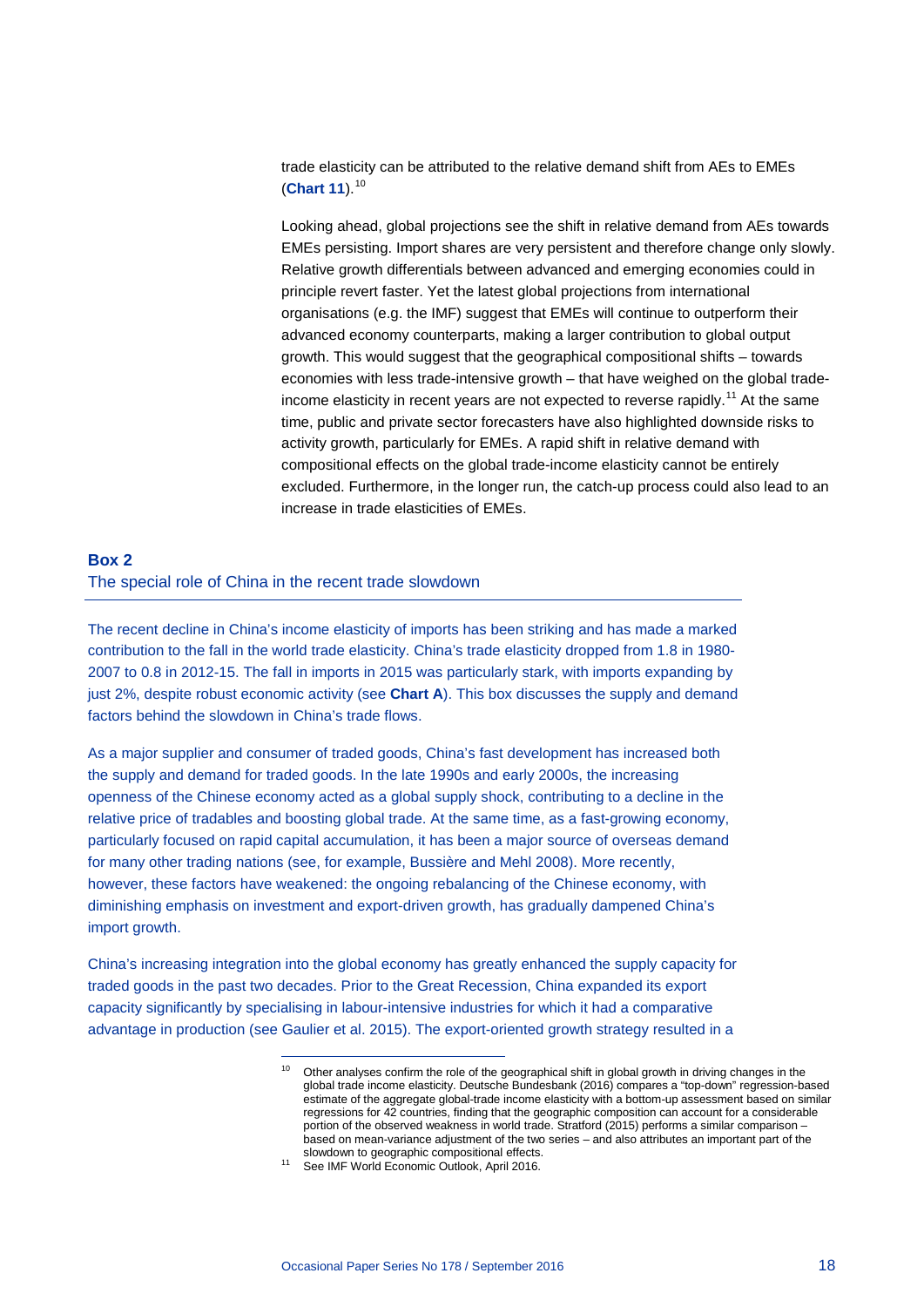rapid expansion of the manufacturing base in China, supporting global trade growth both by providing relatively cheaper goods and by boosting demand for intermediate traded inputs through increasing integration into global supply chains (see Chapter 3). However, growth in Chinese exports has slowed in recent years. China's market share gains have gradually moderated: in 2001- 07, China's exports rose faster by about 15 percentage points than import demand in its main markets; by 2008-13, this differential had fallen to 6 percentage points (see **[Chart A](#page-19-0)**). Waning competitiveness over that period may have played a role: China's real effective exchange rate (based on relative producer prices) has appreciated by about one-quarter since 2005. At the same time, China's exports had to slow eventually – they cannot outstrip the expansion of export markets in the long term. In that regard, China's export sector – comprising 10% of global exports – may simply be maturing as it has reached a critical size (see Deutsche Bundesbank, 2016), with the ratio of exports to GDP declining considerably since 2010 (see **[Chart B](#page-19-1)**).

#### <span id="page-19-0"></span>**Chart A**

#### <span id="page-19-1"></span>**Chart B**





Sources: World Bank (WDI), IMF (WEO), OECD (EO), Haver Analytics and authors' calculations. Notes: Real growth rates, trade flows refer to trade in goods and services.

Relative size and trade openness, 1960-2014



Source: Deutsche Bundesbank (2016). Notes: Exports of goods and services. Aggregation (nominal GDP) based on market exchange rates. Last period (2010-14) is indicated by black **indicators** 

More recently, the gradual rebalancing of China's demand away from trade-intensive investment has contributed to slowing import demand. In recent years, China's demand has shifted, driven more by consumption and less by trade-intensive exports and investment. In the first decade of the century, China's investment surged, with the investment share of GDP rising from 34% in 2000 to 48% in 2010. However, investment growth has moderated sharply since. By 2015 investment was expanding at a slower pace than aggregate GDP. A Bayesian vector autoregression analysis suggests that the recent weakness in China's imports is partly driven by the investment slowdown. Conditional forecasts for imports since 2014 – one based on observed investment developments and a second assuming constant investment growth of 9% – suggest that imports would have been significantly higher had investment remained more resilient (**[Chart C](#page-20-1)** and **[D](#page-20-2)**). Indeed, the investment slowdown accounts for a significant proportion of the drop in import growth over the 2014-15 period.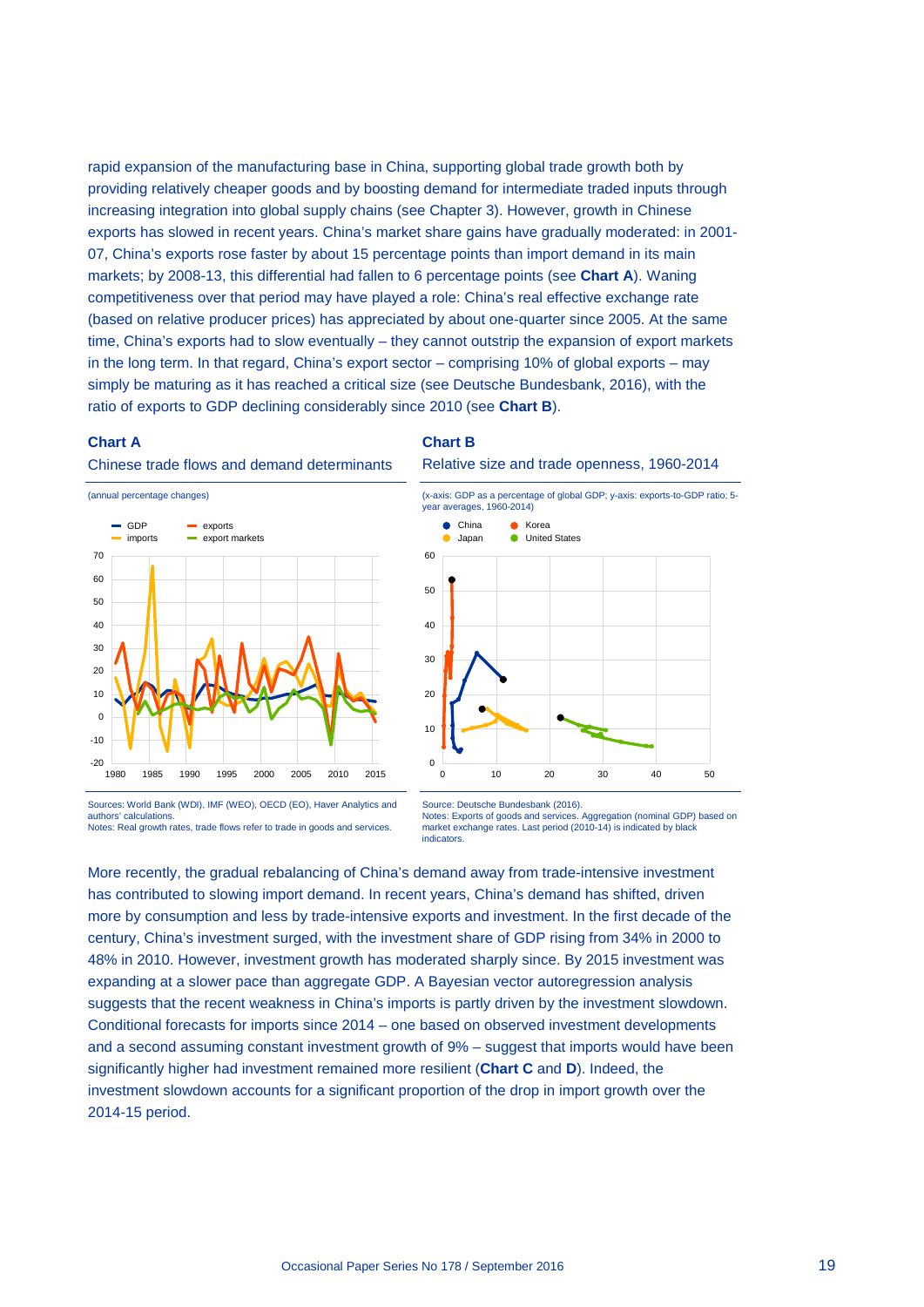#### <span id="page-20-1"></span>**Chart C**



Constant investment growth scenario

## <span id="page-20-2"></span>**Chart D**





Source: ECB calculations.

Source: ECB calculations Notes: Investment scenario refers to the yellow line in **[Chart C](#page-20-1)**.

Overall, China's slowing import demand reflects its changing role as both a supplier and consumer of traded goods. China's integration into the global economy contributed to a significant decline in the relative price of tradables prior to the financial crisis. China greatly increased its role as a major global exporter. However, the effects were likely to diminish over time – China could not continue to make rapid market share gains indefinitely. Gradually waning competitiveness has also played a role in moderating export growth. At the same time, China's demand has changed: after a period of rapid capital expansion, China is rebalancing away from investment – as it does, the trade intensity of demand growth is falling. Given its size and the strong structural changes that China has experienced, it has played an important role in the global trade slowdown.

## <span id="page-20-0"></span>2.2 Sectoral perspective: the role of the services sector

While geographical shifts have played an important part in the recent decline of the global trade elasticity, the role of sectoral shifts in the trade slowdown is less certain. While the share of non-tradables is higher than in goods, data show that world services imports have increased steadily over the past 30 years and the share of services imports (within total imports) has also risen (**[Chart 12](#page-21-1)**). Trade in services has different characteristics to trade in goods; in particular it is less volatile and shows less co-movement with economic cycles (Borchert and Mattoo 2009). At the same time, the income elasticity of services import is larger in magnitude than goods trade elasticities (**[Chart 13](#page-21-2)**). However, measurement of trade in services is increasingly challenging as, for example, data, storage and technical services are provided in an increasingly diffuse manner through online services. These in turn are more difficult to locate precisely and capture accurately in trade statistics (see Box 3). Overall, the impact from the global sectoral shift from goods to services appears to be difficult to assess, but current evidence does not point to a major role for services in explaining the recent weakness in global trade.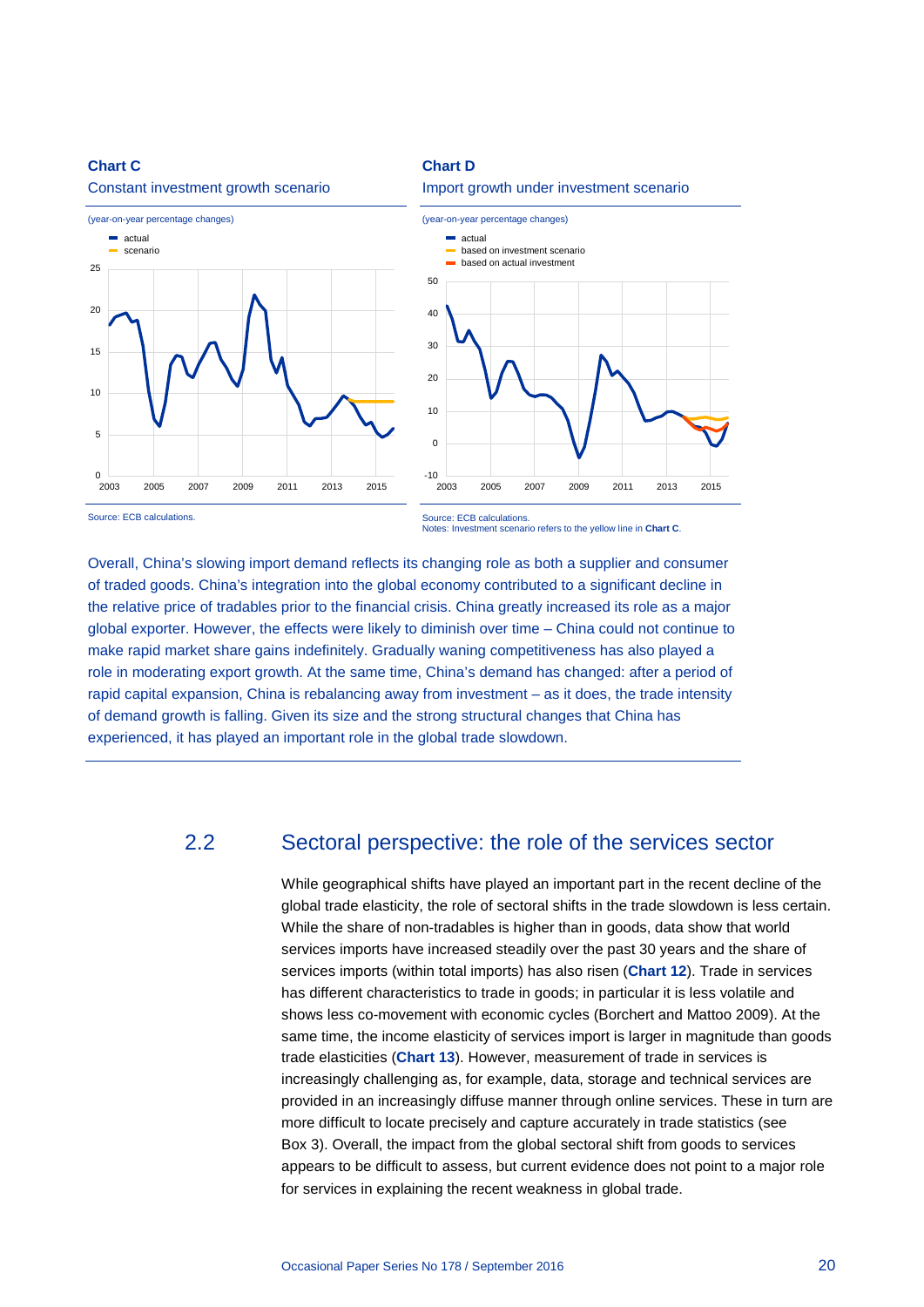## <span id="page-21-1"></span>**Chart 12**

Imports of commercial services and their share in total imports



Source: WTO.

<span id="page-21-0"></span>Notes: Government services are excluded from commercial services. Total imports refers to the sum of commercial services and merchandise imports.

-

#### <span id="page-21-2"></span>**Chart 13**

Change in global imports of goods and services



Source: WTO

Notes: Government services are excluded from commercial services. Periods are defined as pre-crisis (1981-2007), crisis and rebound (2008-11) and post-crisis  $(2012 - 14)$ 

## 2.3 Demand composition

The changing composition of demand can also play an important role in driving trade fluctuations, since the import-intensity of GDP components differs considerably. Components of demand tend to have different trade intensities (Bussière et al. 2013, Boz et al. 2014). Business investment, for instance, is a more trade-intensive category of expenditure than government spending, which falls more on nontradables and perhaps also has a larger home bias; private consumption lies between these two extremes (see **[Chart 14](#page-22-0)**).<sup>[12](#page-21-3)</sup> In addition, the components of GDP typically exhibit different degrees of procyclicality. Investment is highly procyclical, whereas public spending is acyclical or even countercyclical. As a result, recessions induce a very different relation between imports and GDP than exists at normal times. During a recession, investment can fall very sharply, which weighs heavily on imports. By contrast, GDP is supported by public spending but, given the low importintensity of public spending, this provides limited stimulus to imports.

For advanced economies, the shift in the composition of demand – particularly the weakness of investment – appears to have been a key factor behind weak trade since the Great Recession. Bussière et al. (2013) quantify the impact of demand factors by using an import-intensity-adjusted (IAD) measure of demand, based on OECD input-output tables, to model import developments in a panel regression for

<span id="page-21-3"></span><sup>&</sup>lt;sup>12</sup> Another import component is inventories, which is also very import-intensive and procyclical. Bussière et al. (2013) show that a model for the G7 countries that includes inventories improves the fit of the model noticeably.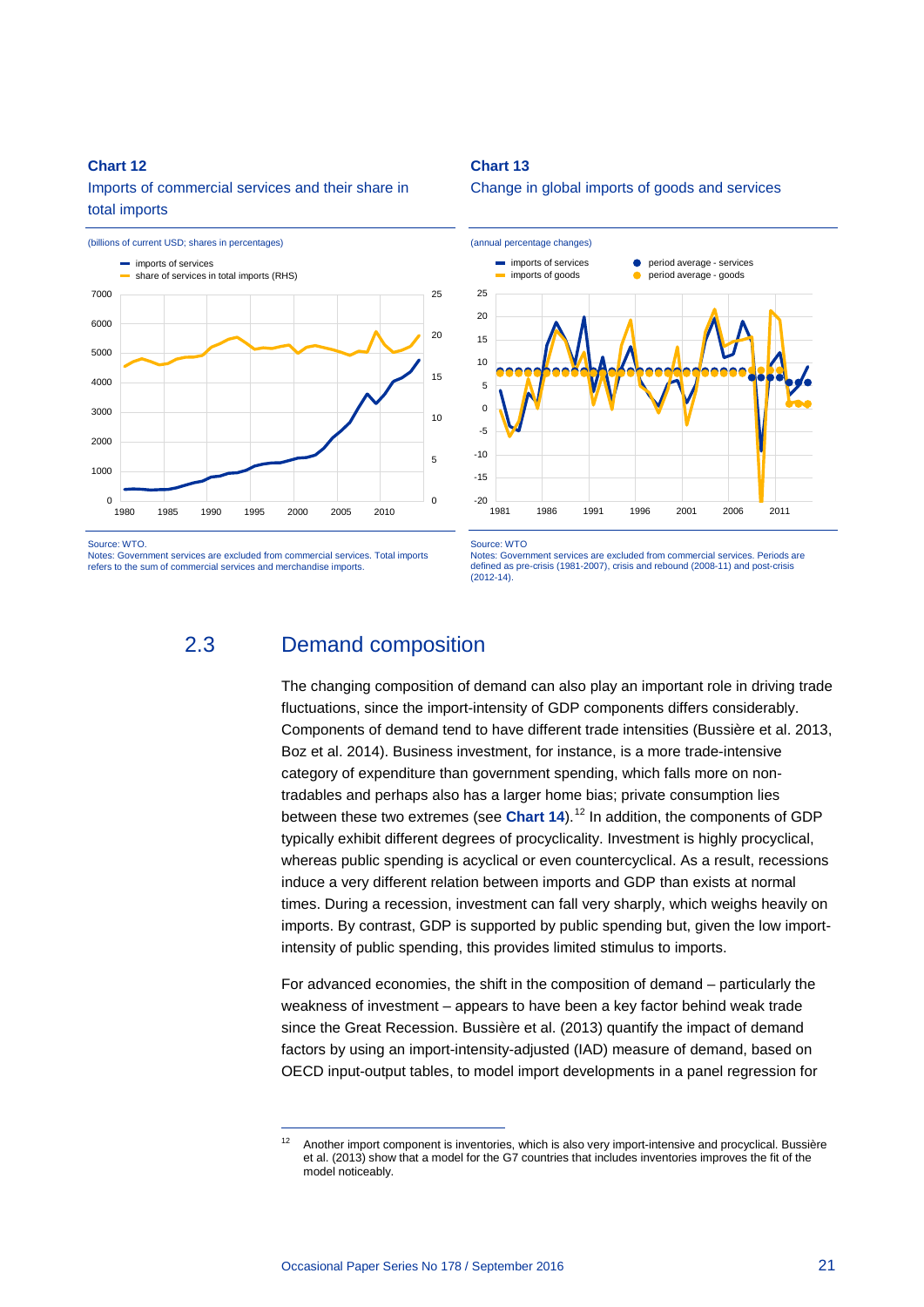18 advanced economies.<sup>[13](#page-22-2)</sup> The results support the view that the composition of demand matters for explaining trade developments: using the IAD measure instead of GDP improves the fit of the model considerably.<sup>[14](#page-22-3)</sup>

## <span id="page-22-0"></span>**Chart 14**



-

## <span id="page-22-1"></span>**Chart 15** Investment-to-GDP ratios



Source: Martinez-Martin (2016). Notes: Calculations based on input-output tables in G7 countries. Sources: IMF (WEO), authors' calculations.

At the global level, the shift away from trade-intensive components of demand has also played a role in the recent trade weakness. Investment in EMEs has been more resilient in the immediate aftermath of the financial crisis than in advanced economies, increasing strongly until 2012 and then remaining stable at high levels (**[Chart 15](#page-22-1)**). Overall, the global investment-to-GDP ratio has plateaued in the past two to three years. That may reflect the gradual rebalancing in China away from investment-led growth and the sharp slowdown in investment amongst commodity exporters as commodity prices have slumped. Overall, the trade-intensity of global demand is no longer increasing: since 2012, a "global" measure of IAD has increased at almost the same pace as GDP, having outstripped GDP on average prior to the financial crisis (**[Chart 16](#page-23-1)**).[15](#page-22-4) Projections for global import growth conditional on the IAD measure and pre-crisis elasticities are closer to the observed import values than an equivalent projection using GDP growth (**[Chart 17](#page-23-2)**). The difference is modest but, particularly in 2014 and 2015, the conditional projections

<span id="page-22-2"></span> $13$  Specifically, the regression that is considered is as follows,  $\Delta \ln(M_{c,t}) = \delta_c + \beta_D \Delta \ln(D_{c,t}) + \beta_P \Delta \ln(RMP_{c,t}) + \epsilon_{c,t},$ where all variables are in log changes, and M stands for imports, D for demand and RMP for relative import prices, all for country c at time (quarter) t. All things being equal, higher demand is expected to be associated with more imports, and higher relative prices with lower imports.

<span id="page-22-3"></span><sup>&</sup>lt;sup>14</sup> The results are broadly confirmed by Martinez-Martin (2016), who also takes into account structural factors in his panel estimation (e.g. protectionism, foreign direct investment, vertical integration through GVC participation, etc.).

<span id="page-22-4"></span><sup>&</sup>lt;sup>15</sup> Data limitations restrict the analysis to a set of 18 advanced and emerging countries. The sample covers roughly 78% of world GDP in 2015 and includes 9 AEs (Australia, Canada, France, Germany, Italy, Japan, Spain, the United Kingdom and the United States) and 9 EMEs (Brazil, China, India, Indonesia, Korea, Mexico, Poland, Russia and Turkey).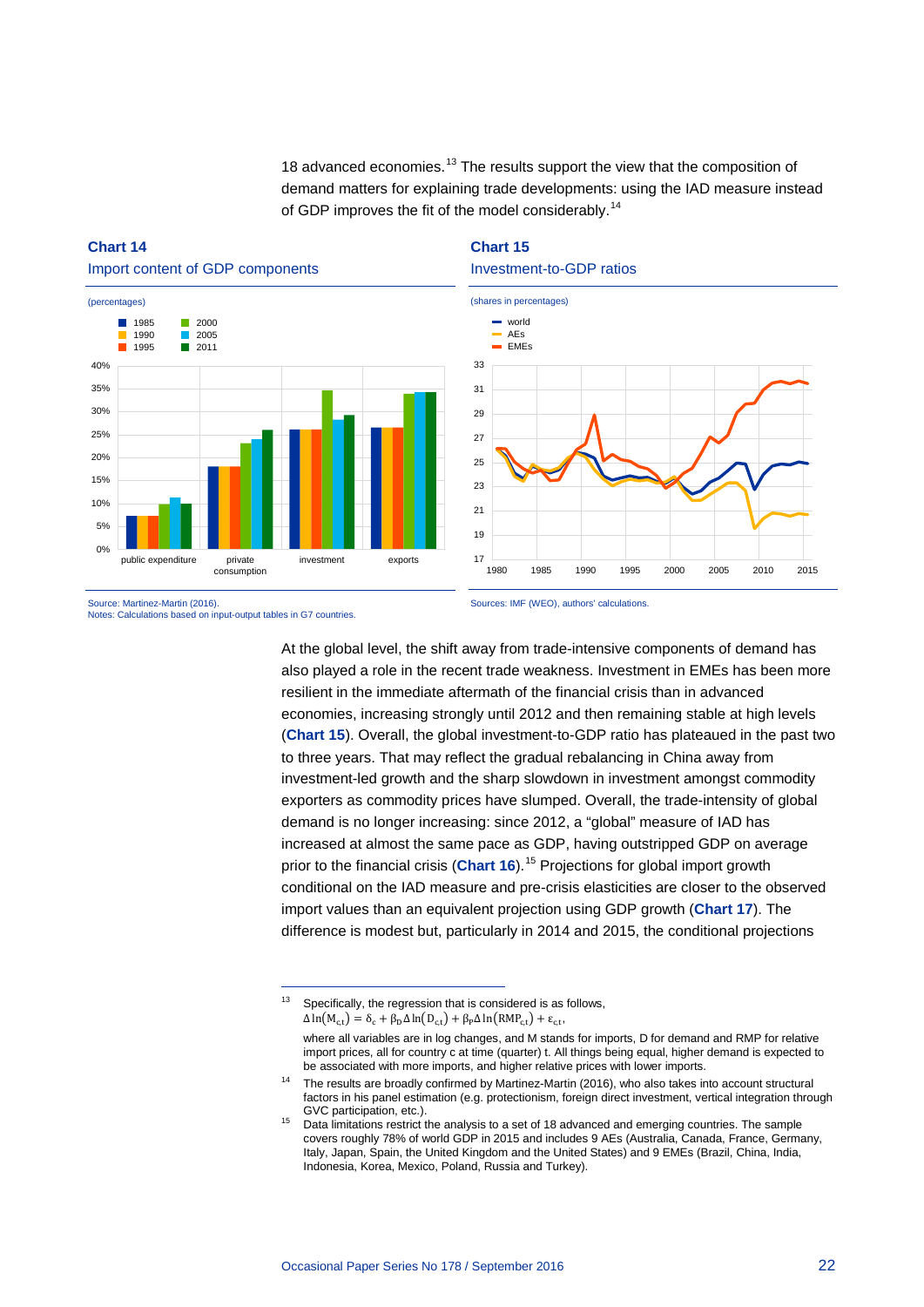suggest that the shift in global demand away from the more trade-intensive components of growth has contributed to global trade weakness.

## <span id="page-23-1"></span>**Chart 16** Global GDP and IAD



Source: IMF (WEO), authors' calculations. Country sample includes 9 AEs (Australia, Canada, France, Germany, Italy, Japan, Spain, the United Kingdom and the United States) and 9 EMEs (Brazil, China, India, Indonesia, Korea, Mexico, Poland, Russia and Turkey).

<span id="page-23-2"></span>**Chart 17**

#### Projected import growth, conditional on IAD/GDP



Source: Authors' calculations.

Notes: Sample includes 18 countries (9 AEs and 9 EMEs) covering 78% of global GDP. Projections based on pre-crisis elasticities (1995-2007).

## <span id="page-23-0"></span>**Box 3**

Measurement issues in trade statistics

A considerable amount of uncertainty regarding trade measures arises from measurement issues in trade statistics. The sources of measurement problems are pervasive in trade, including particular challenges concerning deflators and connected with accurately measuring the rising share of trade in services.

Measures of trade prices suffer from strong selection and attrition biases. Exporters tend to be large firms using a disproportionate share of foreign inputs, which disconnect trade price (generally gross prices, not value added prices) and domestic prices, even within narrowly defined sectors. Firms can charge different prices at home and abroad, as they can set price-cost margins optimally in response to market condition changes (owing to exchange rate changes, for instance). Furthermore, a large share of world trade takes place in the form of international transactions within multinational companies, which need to be treated as if they had taken place between independent firms. However, transfer pricing, owing in particular to tax avoidance strategies, creates an additional wedge between the prices of goods and services that are sold abroad and those that are sold domestically (Vicard, 2015).

Statistics on trade in services suffer from greater measurement problems than statistics on trade in goods. Historically, owing to tariff revenues, flows of goods have been recorded at borders with high accuracy, but service flows are much more abstract and harder to capture, leading to weaker compilation practices. For instance, technical infrastructure, software and cloud storage are increasingly detached from hardware infrastructure, located physically on company premises, and are traded globally as services rather than goods (OECD, 2001). Also, as services are intangible, non-storable and often require face-to-face interaction between the seller and buyer, in order to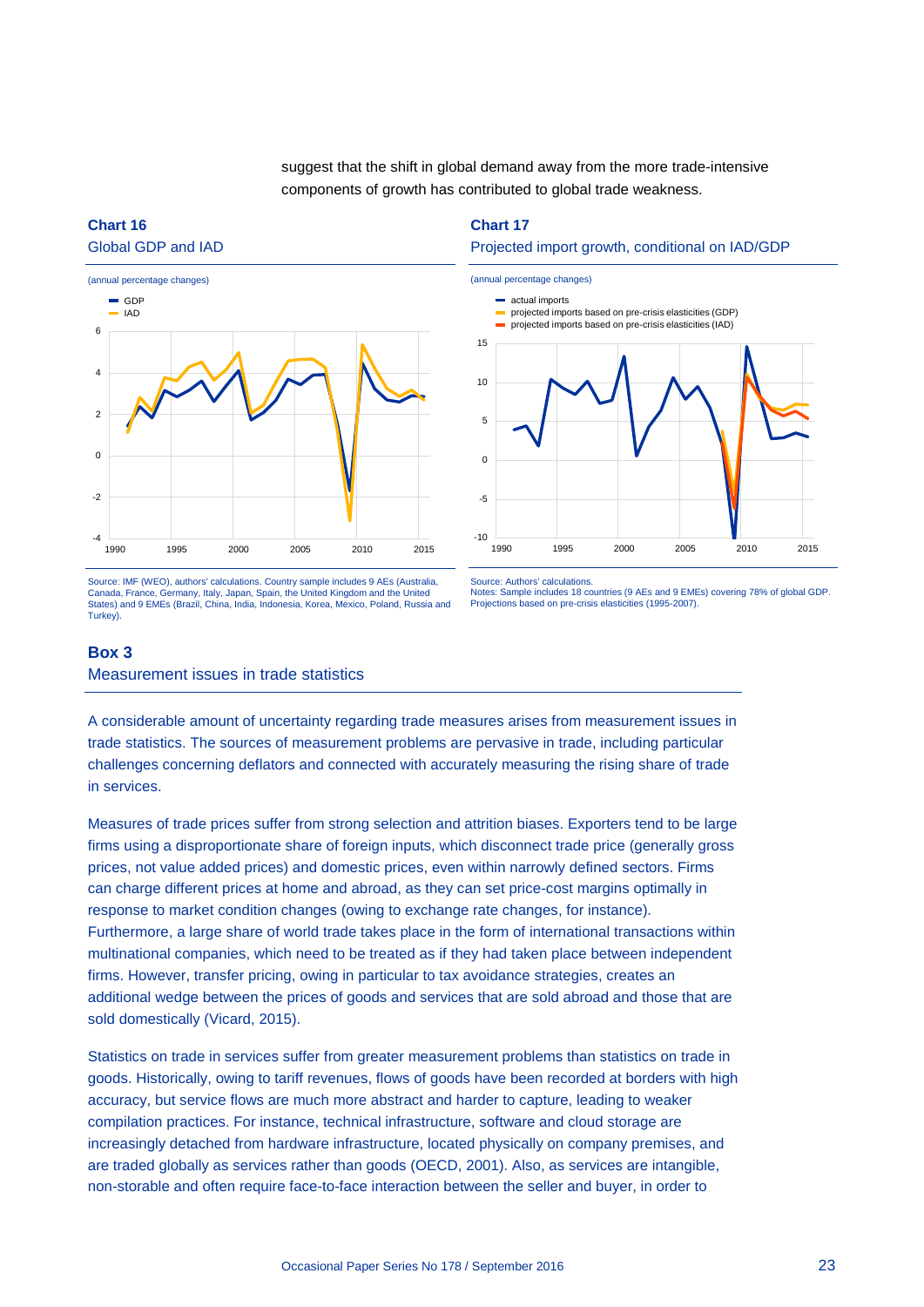reach consumers firms open up offices in the foreign destination markets and the services provided are no longer considered to be exports (Pindyuk and Wörz 2008; McKinsey Global Institute 2014). Furthermore, the expansion of global value chains has been widely supported by the internationalisation of business services (e.g. legal, accounting and data processing). However, the increased use of intangible inputs in production raises further concerns, as their location of production is ambiguous, making it extremely difficult to account for these based on service trade definitions (Lipsey, 2009). To the extent that services are gaining importance in trade and their value is systematically underreported, the observed stagnation in world trade could be partly explained by the above-mentioned measurement issues. In this context, the role of statistical authorities in reducing ambiguities in measuring service trade flows should be stressed.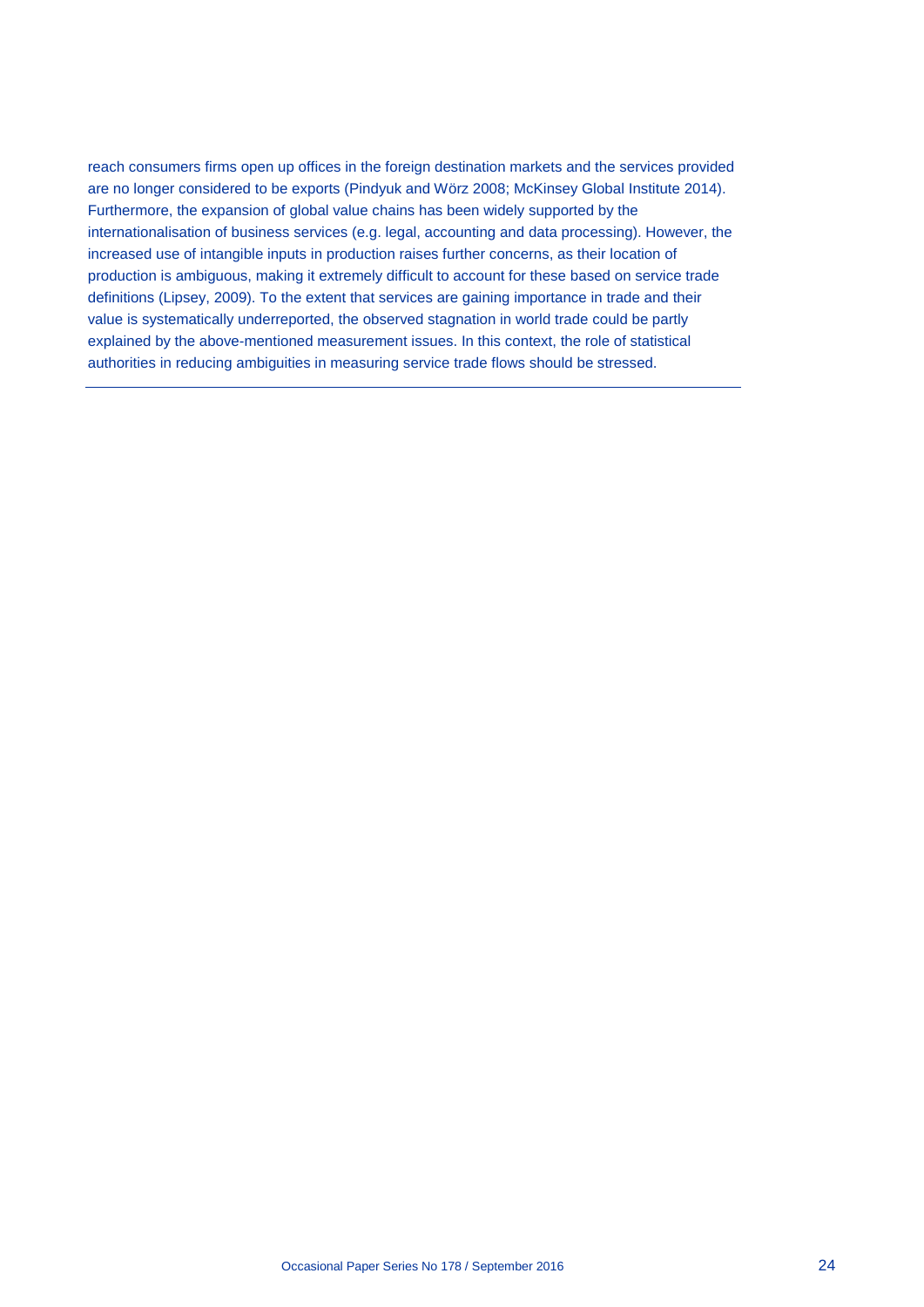# <span id="page-25-0"></span>3 The role of global value chains

Global value chains (GVCs) have also played an important role in the evolution of the income elasticity of global trade. GVCs describe the international fragmentation of production processes, in which intermediate goods are shipped across borders multiple times, with each exporting country providing some value added, until the good is imported for final consumption by a given economy. Statistics that measure trade flows in gross terms are affected by such global integrated production networks. Each time goods or services cross international borders they are registered as gross trade flows, meaning that in extended supply chains intermediate inputs can be counted multiple times. The rise in global value chains in the 1990s and early 2000s is therefore one possible explanation for why trade grew at a higher rate than GDP. It follows that a deceleration in or outright reversal of the outsourcing of intermediate production could also explain why trade has weakened relative to GDP more recently.

This chapter will assess the role of GVCs in the recent weakness of global trade. It will examine to what extent GVCs rose prior to the Great Recession and how the pace of cross-border outsourcing of intermediate production processes has changed over recent years. It will then consider empirical evidence for the change in the contribution of GVCs to global trade growth. Finally, micro evidence is used to understand the underlying drivers of the change in global value chains.

## <span id="page-25-1"></span>3.1 Measuring global value chains

-

There are different ways of assessing the integration of a country or region into international production networks, but recent literature has focused on measures using global input-output tables.<sup>[16](#page-25-2)</sup> Global input-output tables help to track value added flows across industries and countries.<sup>[17](#page-25-3)</sup> Such data are then used to construct GVC participation indices, which take account of two dimensions of value chain participation. One is the upstream or backward perspective, meaning a country's use of imported goods and services in producing its own exports. The other is the downstream or forward perspective, which captures a country's exports of intermediate goods and services that are subsequently processed by a trading partner. We focus on an index of GVC participation that measures GVC-related trade flows as those that entail at least two cross-border flows of goods (based on Borin and Mancini 2015, Koopman et al. 2014).<sup>[18](#page-25-4)</sup>

<span id="page-25-4"></span><span id="page-25-3"></span><span id="page-25-2"></span><sup>&</sup>lt;sup>16</sup> See, for example, the discussion in Amador and Cabral (2014).<br><sup>17</sup> Examples here include Hummels, Ishii and Yi (2001), Koopman, Wang and Wei (2014), Johnson and<br>Noguera (2012) and Los, Timmer and de Vries (2014).

The measure is estimated using bilateral trade data based on the World Input-Output Database (WIOD). It excludes the fraction of domestic value added that is exported only once and directly absorbed by the destination country. The remaining part of exports is considered part of global value chains processes and is divided by total trade of a country or region to obtain the GVC participation index. The index is adjusted for commodity price effects by setting to zero valued added in energy sectors.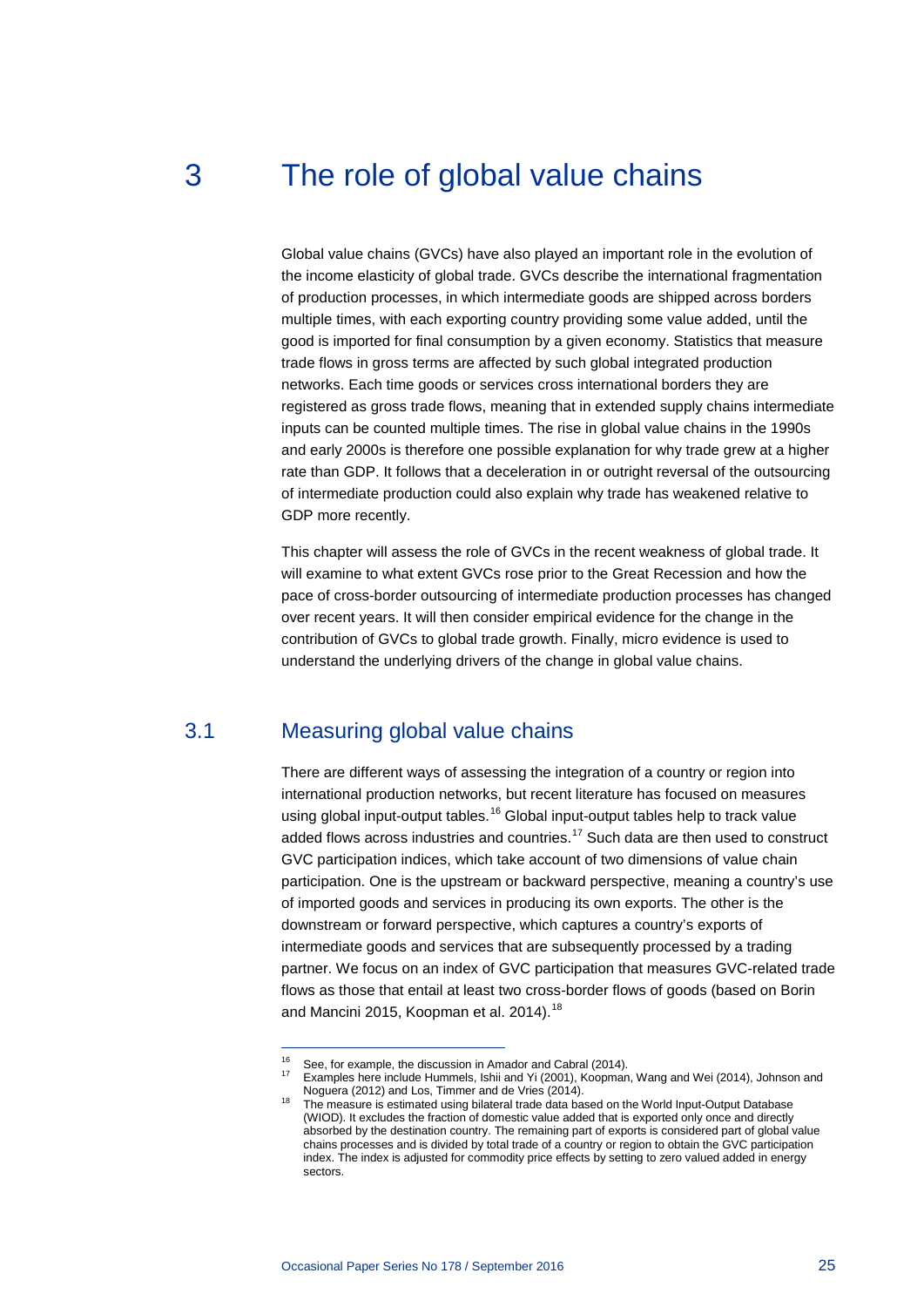At global level, GVC participation rose steadily from 1996 until the Great Recession. Emerging markets in particular joined global production processes, with GVC participation rising faster than in advanced economies (**[Chart 18](#page-26-0)**). However, EME participation began to level off prior to the Great Recession.

## <span id="page-26-0"></span>**Chart 18** GVC participation



Source: Authors' calculations. Note: Computations based on Borin and Mancini (2015).

$$
M_t = \frac{M_t}{R_t} \frac{R_t}{Y_t} Y_t,
$$

## <span id="page-26-1"></span>**Table 4**

## Contributions to the global income elasticity of trade

(trade-income elasticity and contributions)

|           | Long-term | <b>GVC</b> | Other   | <b>Elasticity</b> |
|-----------|-----------|------------|---------|-------------------|
| 1996-2000 | 1.0       | 0.45       | 0.61    | 2.06              |
| 2001-07   | 1.0       | 0.29       | 0.19    | 1.47              |
| 2008-11   | 1.0       | $-0.09$    | $-0.11$ | 0.80              |

Source: Authors' calculations.

Note: Computations based on Borin and Mancini (2015).

Changes in global value chain participation have played a role in the fluctuations in the global trade-income elasticity. One can derive the quantitative impact of the expansion of global value chains on the global trade elasticity using the decomposition of Borin and Mancini (2015). Expressing total imports Mt as the sum of non-GVC-related ("Ricardian") trade, R<sub>t</sub>, and GVC-related trade *G*<sub>t</sub>, global imports can be written as:

where  $Y_t$  denotes the level of global GDP and the ratio  $M_t/R_t \equiv \text{GVCM}_t^*$  is a measure of international fragmentation of production strictly related to global value chains. The second ratio  $R_t/Y_t \equiv DMFD_t^*$  measures the direct (non-GVC related) import content of final demand. Taking log differences, dividing through by the log difference of GDP and averaging growth rates over a given sample period {s}, we can decompose the global trade elasticity into three components: the long-run unit elasticity, the income elasticity of the international fragmentation intensity  $(\eta_{t,s}^{gvcm})$ , and a residual factor relating to the income elasticity of the non-GVC related import content of final demand  $(\eta_{t,s}^{amfd})$ :

$$
\eta_{t,s}^m = 1 + \eta_{t,s}^{gvcm} + \eta_{t,s}^{dmfd}.
$$

Note that when global value chains neither expand nor contract, the contribution from the GVC-related component is zero.

Based on this decomposition, it appears that the expansion of global value chains boosted the trade elasticity before the Great Recession, but the contribution has since waned. In the period 1996-2000, GVC expansion raised the income-trade elasticity by almost 0.5. During the early 2000s, the contribution declined to 0.3 (**[Table 4](#page-26-1)**). During the recession and subsequent rebound, the average contribution dropped to about zero; however, the crisis-related volatility in the data makes interpreting the decomposition over the years 2008-11 difficult.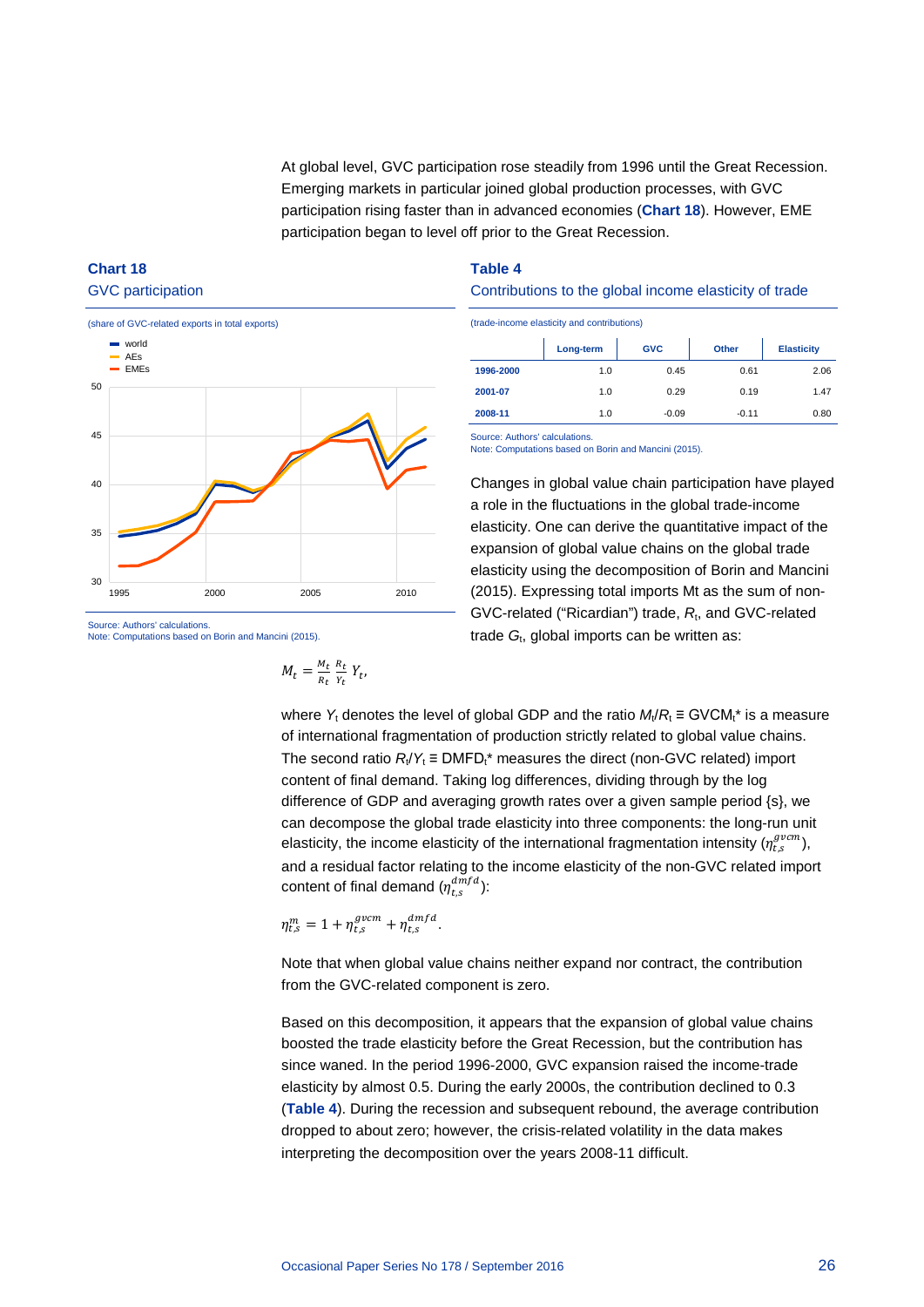A panel model incorporating a measure of GVC participation confirms the quantitative impact of global value chains on the global income elasticity of trade. Using a similar GVC participation index, based on global input-output tables, the contribution of global value chain expansion to the trade elasticity is assessed using the following empirical model:

$$
m_{i,t} = \alpha_i + v_i t + \beta_i m_{i,t-1} + \gamma_i d_{i,t} + \emptyset_i g v c_{i,t} d_{i,t} + \delta_i \frac{p^{imp}_{i,t}}{p^{prod}_{i,t}} + \varepsilon_{i,t},
$$

where  $\alpha_i$  and *t* denote country-specific effects and a time trend respectively,  $m_{i,t}$  is the level of imports,  $d_{\text{i,t}}$  is aggregate domestic demand,  $p^{imp}_{i,t}/p^{proa}_{i,t}$  denotes relative prices and  $gvc_{i,t}$  is the GVC participation index, which is interacted with the demand variable. For aggregate demand, either GDP or import-adjusted demand (IAD) is used, as discussed in Chapter 2. The equation is estimated separately for a set of advanced and a set of emerging market economies over the period 1995- 2011.<sup>[19](#page-27-1)</sup> The GVC participation was interacted with aggregate demand in order to assess the extent to which GVCs raise the income elasticity of trade. Overall, the panel results suggest that the expanding GVC participation contributed about 0.4 to the global trade-income elasticity between 1995 and 2011, thereby confirming the results of the decomposition exercise above ([Table 5](#page-27-0)).<sup>[20](#page-27-2)</sup>

#### <span id="page-27-0"></span>**Table 5**

| <b>Model</b>                 | (1)        | (2)        | (3)        | (4)        |
|------------------------------|------------|------------|------------|------------|
| Region                       | Advanced   | Advanced   | Emerging   | Emerging   |
| Dependent variable           | Imports    | Imports    | Imports    | Imports    |
| Aggregate demand<br>variable | GDP        | <b>IAD</b> | GDP        | <b>IAD</b> |
| Relative prices              | 0.0018     | $-0.012$   | 0.093      | $-0.0019$  |
| Aggregate demand             | $1.28***$  | $0.79***$  | $1.41***$  | $1.12***$  |
| GVC*aggregate demand         | $0.097***$ | $0.10***$  | $0.097***$ | $0.087***$ |
| Elasticity                   | 1.72       | 1.24       | 1.85       | 1.48       |
| GVC contribution             | 0.40       | 0.45       | 0.44       | 0.36       |
| Observations                 | 112        | 112        | 96         | 96         |
|                              |            |            |            |            |

Panel regressions using GVC participation

Notes: \* p<0.10, \*\* p<0.05, \*\*\* p<0.01. The GVC participation measure is based on WIOD. For additional information regarding the regressions, see Al-Haschimi, Skudelny, Vaccarino and Wörz (2015).

Global input-output data are available only with a long lag, but more timely insights into GVC participation can be approximated by the share of intermediate goods in total goods imports. As the WIOD data underlying the computations currently end in 2011, the share of intermediate goods in total imports offers one alternative for more timely assessment for the evolution of GVCs. The measure is imperfect, as some of the intermediate inputs may not be used in global value chain-related activities. However, it has correlated reasonably well in the past with GVC participation measures from global input-output tables (**[Chart 19](#page-28-1)**).

<sup>19</sup> <sup>19</sup> The advanced countries included are the United States, the United Kingdom, Japan, Germany, France and Italy; for the emerging economies, the sample consists of China, India, Russia, Turkey, Poland and

<span id="page-27-2"></span><span id="page-27-1"></span><sup>20</sup> Brazil.<br><sup>20</sup> The contribution of global value chains is given by Ø<sub>≀</sub> $\overline{gvc_{\iota,t}}$  , where  $\overline{gvc_{\iota,t}}$  is the sample average of the GVC participation measure.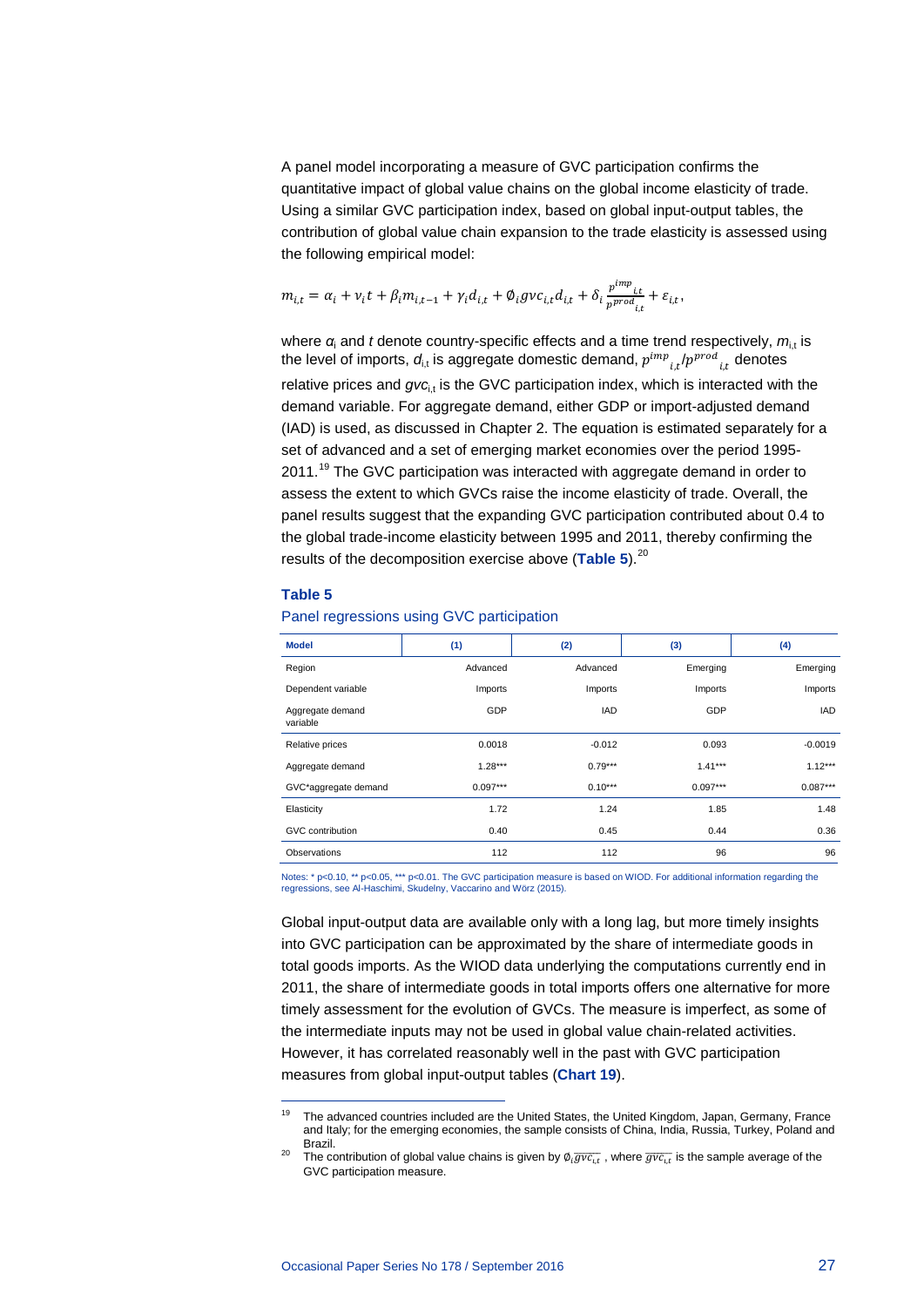## <span id="page-28-1"></span>**Chart 19**

GVC participation versus share of intermediate goods in total goods imports



Sources: OECD and WIOD.

Notes: Both measures exclude energy-related trade. The intermediate share is meanvariance adjusted to that of GVC participation measure. The GVC measure is based on Borin and Mancini (2015) and extended for 2012-13 with changes in the share of intermediate goods indicator.

-

<span id="page-28-2"></span>**Chart 20**

Contributions to the global income elasticity of trade



Source: Authors' calculations. Notes: The calculations follow Borin and Mancini (2015). Other factors refer to the income elasticity of the non-GVC related import content of final demand.

Data on the share of intermediate goods imply that the rapid rise of GVCs has stalled since 2011. Starting in 2012, the rise in the share of intermediate goods reversed and gradually declined in the period to 2014 back to the pre-crisis peak recorded in 2008. We use the changes in the intermediate goods series to extend the global GVC participation series. Applying this decomposition to the extended GVC data implies that the apparent reduction in global value chains made a negative contribution to the global trade elasticity (of -0.3) between 2012 and 2013 (**[Chart](#page-28-2) 20**).[21](#page-28-3) Some caution is warranted – the intermediate trade indicator is an imperfect proxy for GVC-related trade, and the latest falls may reflect compensation for earlier overshooting in 2010-11. Nonetheless, the evidence is indicative of a change in the evolution of GVCs, suggesting that the GVC expansion has at least levelled off since 2011, removing a strong supporting factor for global trade growth.<sup>[22](#page-28-4)</sup>

## <span id="page-28-3"></span><span id="page-28-0"></span>3.2 What is changing global value chains?

The observed levelling off in the expansion of GVCs is a geographically widespread phenomenon. Using the share of intermediate goods data, it is apparent that the absence of GVC expansion over recent years can be observed across most countries and regions (**[Chart 21](#page-29-0)** and **[Chart 22](#page-29-1)**). For advanced economies, GVCs

<sup>&</sup>lt;sup>21</sup> The GVC index was extended in the period to 2013 by mean-variance adjusting the intermediates goods indicator to that of the GVC participation index. The 2014 data point for intermediate goods was not taken on board, as doing so would have brought the GVC participation index down to a 12-year<br>low, whereas the intermediate goods share only reverts back to levels near 2010 or 2008 (Chart 19).

<span id="page-28-4"></span>Preliminary data for 2015 for a subset of the countries, together accounting for about one-quarter of total imports, suggest that the decline in the share of intermediate goods in total imports continued in 2015.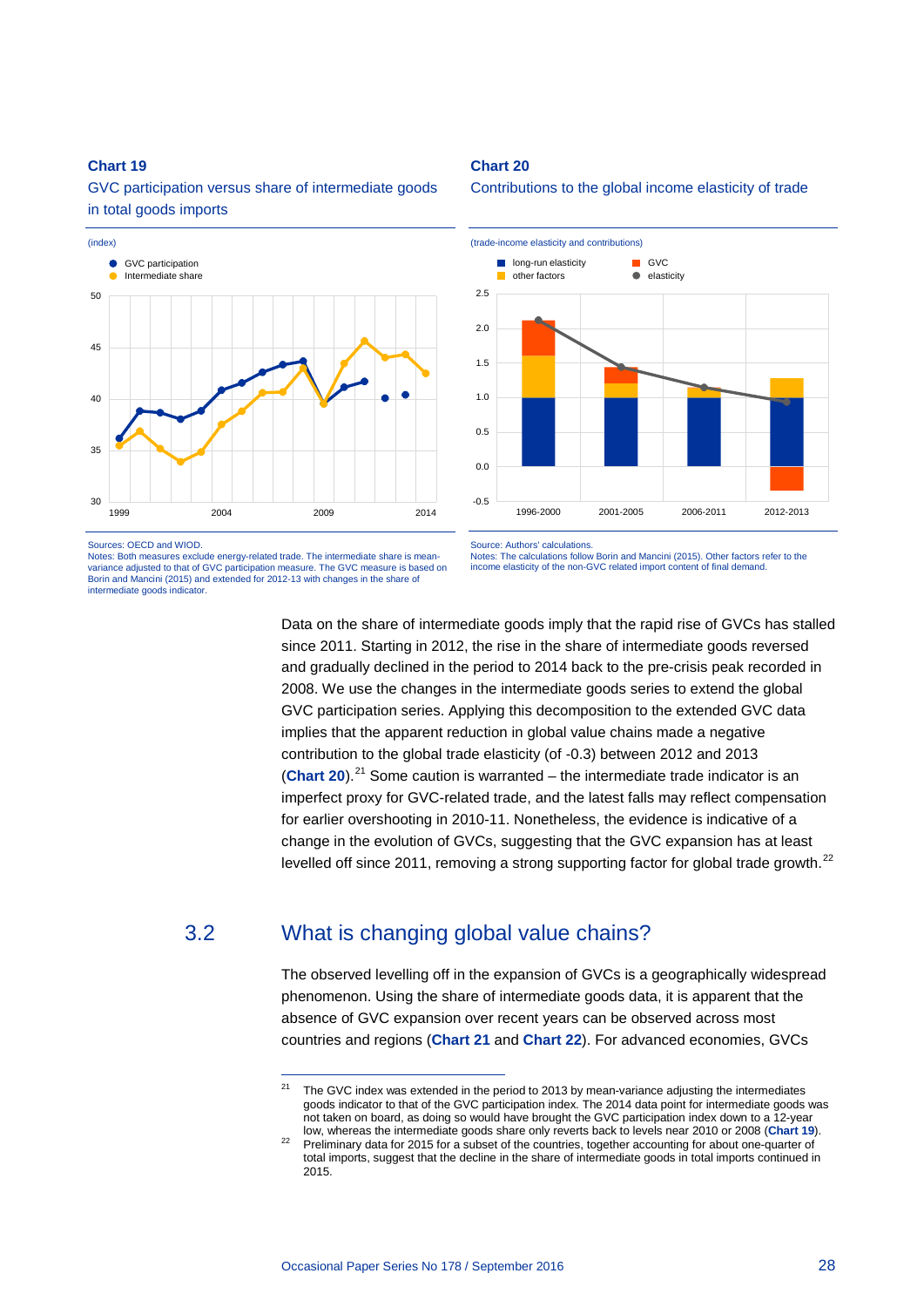measured by the share of intermediate goods gradually declined from 2011 levels in the period to 2014. Similarly, emerging market economies also recorded a slight decline over this period, while China recorded a more protracted downturn in GVCrelated activity. With the exception of China, then – which may be the counterpart of the downturn in AEs, at least to some extent – an explanation of the drivers behind the change in GVC participation is unlikely to relate to country or region-specific factors.

<span id="page-29-0"></span>



# advanced economies

<span id="page-29-1"></span>





-

Notes: Both intermediate and total imports exclude energy-related trade.

Global supply chains are increasingly organised based on factors other than cost minimisation. The 2011 earthquake and tsunami in Japan caused severe uncertainty and disruptions in the auto manufacturing sector, as a number of key suppliers of parts were located in the affected regions. In fact, a large number of companies did not know their suppliers' networks, as subcontractors in turn employed further subcontractors, with the result that supply chains lacked transparency. As a result, supply risk became difficult to manage. In response, some companies are reported to have reduced the length of their supply chains in order to better manage risk (OECD 2013), which in turn dampens GVC participation.

Local content requirements and other regulatory measures are also headwinds to GVC expansion.<sup>[23](#page-29-2)</sup> These new barriers are often more subtle than previous tariff and non-tariff measures and aim to reduce imports by, for example, tailoring licence requirements to promote domestic purchases or provide tax incentives for local procurement (Bhatia, Evenett and Hufbauer 2016). These localisation measures

Notes: Both intermediate and total imports exclude energy-related trade.

<span id="page-29-2"></span><sup>&</sup>lt;sup>23</sup> See Jeffrey Immelt (2016), the CEO of General Electric (GE), who explained in a recent speech that protectionist barriers are rising and that GE is pursuing a "localisation strategy" to guard against protectionist policies; he notes that this shift is leading to lower exports for GE. For the impact of local content requirements on trade, see e.g. Hufbauer et al. (2013).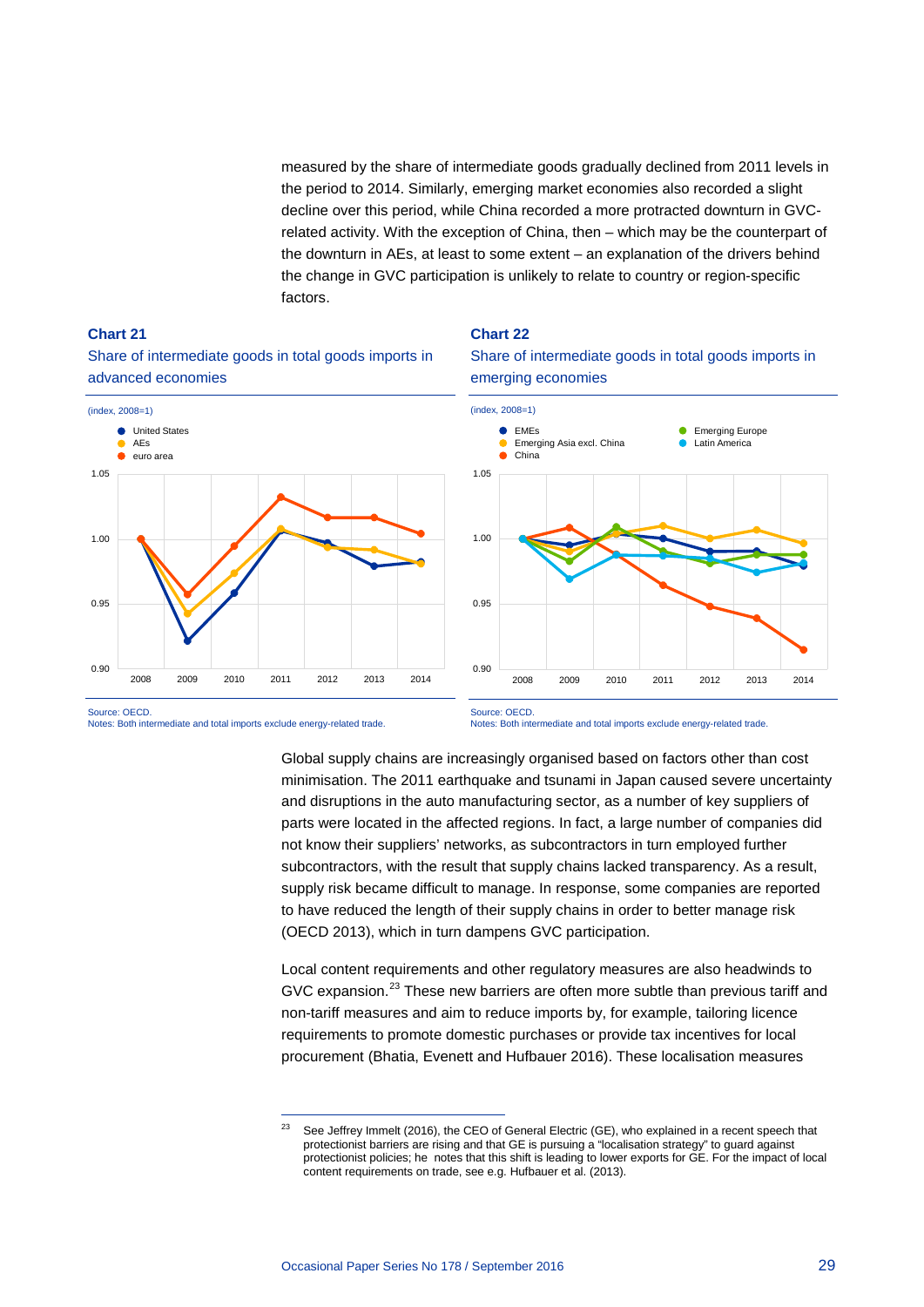## <span id="page-30-0"></span>**Chart 23**

#### Auto production by region



-

Source: McKinsey (2014).

induce companies to onshore their manufacturing facilities to their export markets. $24$  A similar shift can also be seen in the auto industry, which is characterised by long supply chains. McKinsey (2014) finds that between 2000 and 2012, auto companies moved production capacity towards their export markets on a significant scale (**[Chart](#page-30-0) 23**). For instance, European manufacturer Volkswagen reduced its domestic production share from 62% to 43% over this period, shifting production instead towards export markets and notably China. The same dynamics can be seen across other major auto companies. While such moves initially lead to increases in trade in intermediate components, McKinsey argues that once global manufacturers reach sufficient scale in the new regions, major suppliers will move towards these regions, which, in addition to policies encouraging local sourcing, dampens trade growth.

Euro area companies also report localisation measures as being a driver for onshoring production to export

markets. In a recent survey of large euro area firms conducted by the ECB, twothirds of respondents indicated that local content requirements are one of the main reasons for relocating production outside of the European Economic Area (EEA).<sup>[25](#page-30-2)</sup> As a result, sourcing and producing in local markets are substituting earlier trade flows.

<sup>&</sup>lt;sup>24</sup> Furthermore, the global initiative by many countries to prevent profit shifting to low-tax countries (i.e. more severe restrictions on transfer pricing) could also be a headwind for the expansion of GVCs.

<span id="page-30-2"></span><span id="page-30-1"></span><sup>&</sup>lt;sup>25</sup> Details regarding the ECB survey of large euro area companies on global production patterns are described in the 2016 ECB Economic Bulletin Issue 6, Box 4.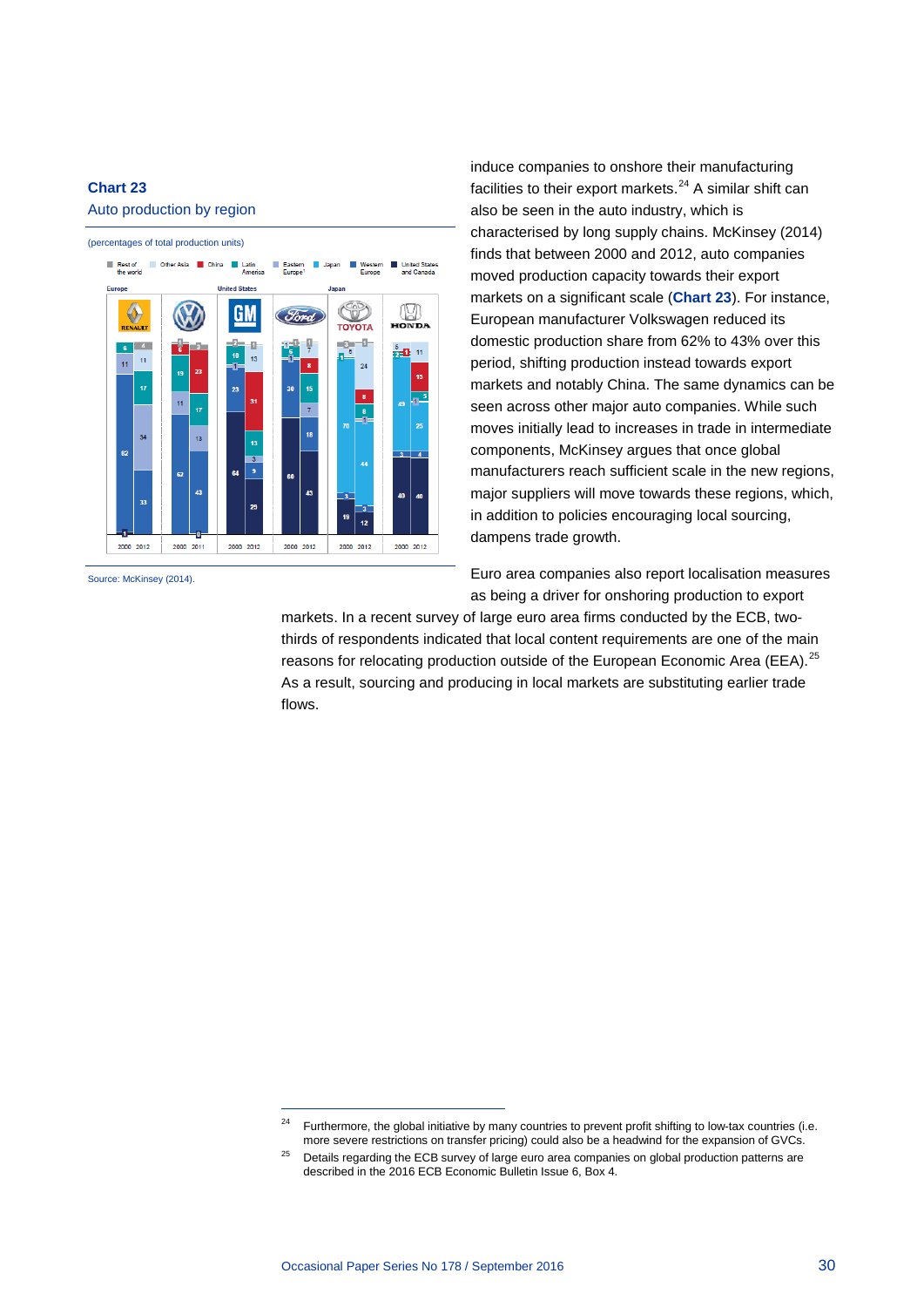# <span id="page-31-0"></span>4 Frictions in global trade

The final chapter of this paper focuses on direct and indirect frictions in trade. Among other things, direct effects include factors such as transportation costs and trade protectionism, while indirect effects relate in particular to financial factors. The latter could affect trade either by constraining import demand or exporter capacity, i.e. by restricting credit availability or financing conditions. The role of foreign direct investment (FDI) flows and their significance for trade is also discussed in a subsection.

## 4.1 Transportation costs

#### <span id="page-31-2"></span><span id="page-31-1"></span>**Chart 24**

(transportation costs as percentages of imports)  $0\%$   $-$ <br>1960 1% 2% 3% 4% 5% 6% 7% 1960 1970 1980 1990 2000 2010 CIF/FOB ratio (3-year moving average)

Transport costs: World CIF/FOB ratio

<span id="page-31-4"></span><span id="page-31-3"></span>Source: IMF International Financial Statistics database. Notes: We deducted 1 from the ratio, so that the measure approximates transportation costs as a percentage of imports.

-

Recent sluggishness in global trade has coincided with a period of slowing reductions in transportation costs. Falling transportation costs were a major factor behind the rapid trade expansion of the past few decades. The costs of air transportation and international shipping, which represent 90% of global trade, have declined substantially since the mid-1980s (Hummels 2007), driven in the latter case by the benefits of containerisation.[26](#page-31-3) The strong fall in transportation costs is illustrated by the evolution of the CIF/FOB ratio – a measure of the price of imports (including costs of insurance and freight, CIF) relative to the price of exports (declared as free on board,  $FOB$ )<sup>[27](#page-31-4)</sup> – which declined from the mid-1980s to the mid-1990s and again in the first decade of this century (**[Chart 24](#page-31-2)**). Since 2010, however, transportation costs have stopped falling.<sup>[28](#page-31-5)</sup> The end of an era of falling trade costs may be one explanation for the sluggish trade dynamics in recent years.

<sup>&</sup>lt;sup>26</sup> Hummels (2007) estimates that a distant exporter (14,000 km from the United States) would have paid air shipping prices that were 2.3 times that of a proximate exporter (2,000 km away) in 1974, but only 1.3 times as much in 2004. Hummels (2007) also estimates that doubling container usage has lowered

<sup>&</sup>lt;sup>27</sup> Owing to limited data for transportation costs, researchers have tended to use indirect measures of trade costs, such as the CIF/FOB ratio. Hummels and Lugovskyy (2006) argue that the CIF/FOB ratio is not a good proxy for transportation costs, mainly because of mismeasurement or differences in the registration methods across countries. Nevertheless, the proxy in **[Chart 24](#page-31-2)** (taking CIF/FOB ratios at the global level) shows an overall picture of global dynamics in transportation costs that is broadly confirmed by studies that rely on other, more sophisticated measures, namely a considerable decrease<br>in transportation costs in the last few decades.

<span id="page-31-5"></span>Very recently, the strong decline in oil prices and overcapacity in maritime transport may have led to further declines in transportation costs (e.g. the Baltic Dry Index reached a historical low in 2015). Nevertheless, the long-run trend points to some levelling-off since 2010.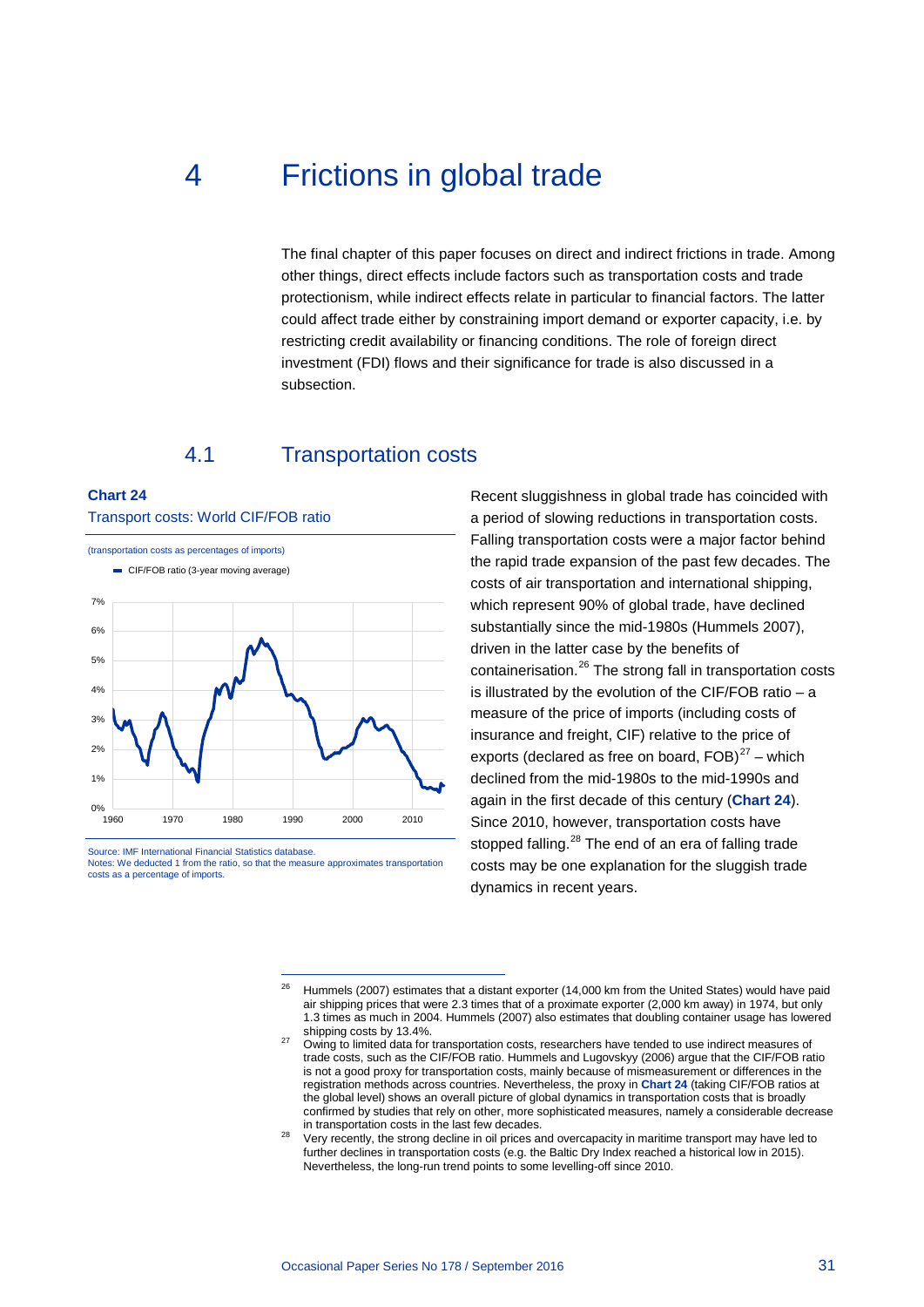## <span id="page-32-0"></span>4.2 Protectionism: tariffs and non-tariff measures

Progress in reducing tariffs and liberalising trade policies also appears to have stalled. Strong trade growth in the 1990s and early 2000s was accompanied by widespread trade liberalisation policies and tariff reductions. GATT and WTO negotiations led to substantial tariff reductions in the post-World War II period. Since the beginning of the 1990s average tariff rates among EMEs fell by three-quarters to below 10% (**[Chart 25](#page-32-1)**); tariffs among advanced economies halved to below 2.5%. Since the global financial crisis, however, tariff rates have remained broadly stable among EMEs, with rather modest further declines among AEs. This is confirmed by more sophisticated measures of tariffs that take into account import volumes by product category and the respective demand elasticities (**[Chart 26](#page-32-2)**). Indeed, with global tariffs having fallen considerably in the last two to three decades and now at low levels, the future support from further trade liberalisations for global trade is likely to be considerably smaller.

#### <span id="page-32-1"></span>**Chart 25**

Average tariffs in advanced economies and emerging market economies



Source: World Bank (WDI).

<span id="page-32-3"></span>Notes: Tariff rate, applied, simple mean, all products in percentages. Aggregates based on the 14 largest countries in the world (according to PPP GDP weights in 2010). AEs include the United States, Japan, Germany, France, United Kingdom, Italy and Spain. EMEs include China, India, Russia, Brazil, Indonesia, Mexico and Korea. Tariffs are three-year moving averages. Missing years have been extrapolated.

-

<span id="page-32-2"></span>**Chart 26**

Average import restrictiveness



Source: UNCTAD (2015).

Notes: As tariffs differ greatly between individual goods, the trade restrictiveness index calculates the uniform tariff that would need to be applied to all imports of a country in order to keep overall imports at the current level.

While tariffs have stopped falling, non-tariff measures (NTMs) appear to be on the rise. Non-tariff frictions encompass measures that restrict or distort trade flows, such as export subsidies, domestic clauses in public procurement and restrictions on licensing, technology transfer or FDI.<sup>[29](#page-32-3)</sup> Love and Lattimore (2009) argue that such indirect measures represent the main form of trade restriction at present – a form of "murky protectionism" according to Intscher (2014). The empirical literature finds some evidence that NTMs have increased since 2012. Aggarwal and Evenett (2012) argue that industrial policy responses to the global crisis have been selective and

They also include legitimate policy measures, such as product, health and safety standards.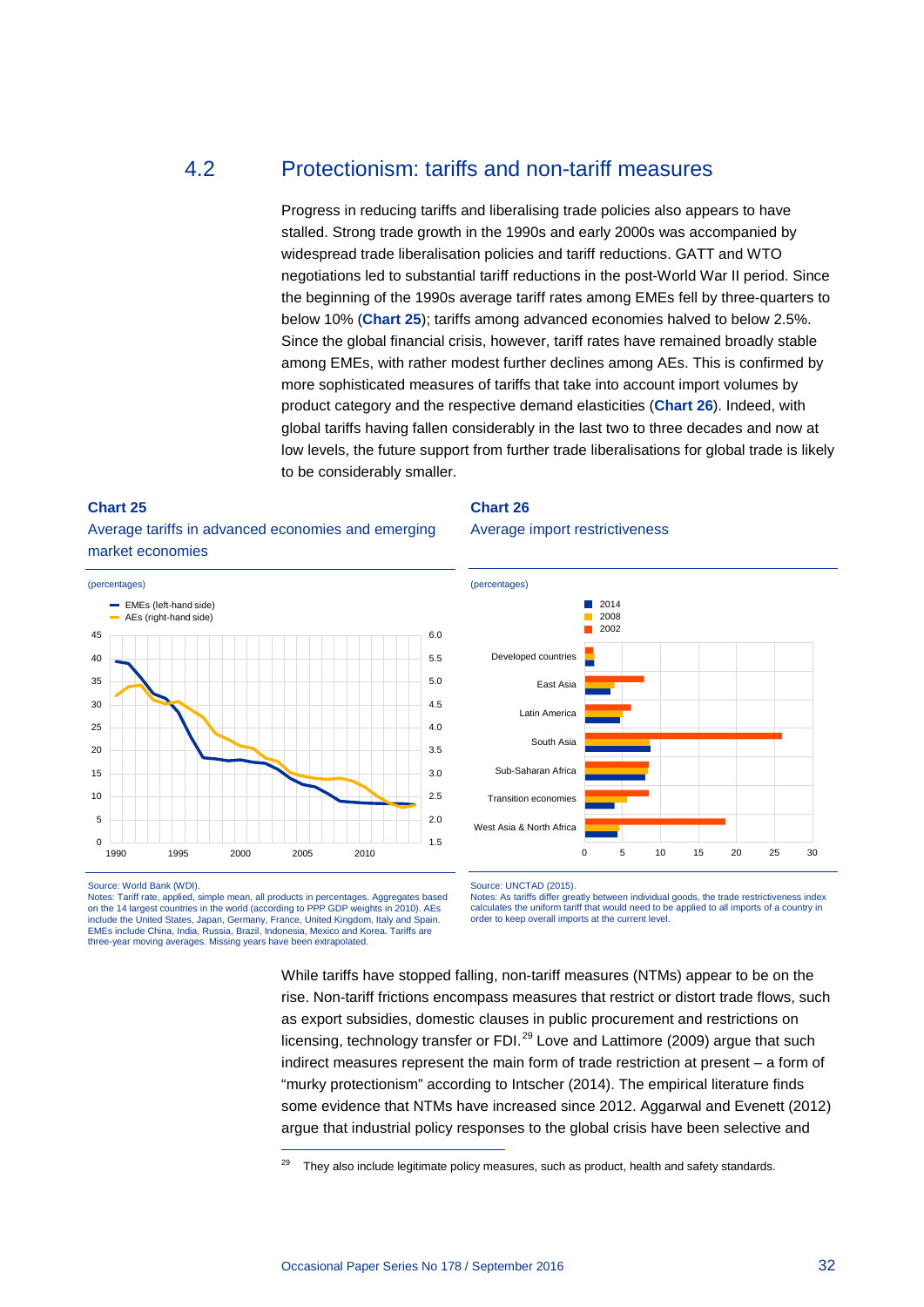#### <span id="page-33-1"></span>**Chart 27**

#### Number of non-tariff measures



Source: Evenett and Fritz (2015). Notes:  $GTA = Global Tra$ 

often discriminatory. Georgiadis and Gräb (2013) find that countries have pursued more trade-restrictive policies during recessions or in periods when their competitiveness deteriorated. In this context, Evenett and Fritz (2015) find a clear indication of increasing use of measures hampering international trade, including more frequent recourse to protectionist measures (**[Chart 27](#page-33-1)**). Of the 539 measures that had a discriminatory effect counted in 2015, 443 were imposed in the G20 countries. There is also some indication that those measures have affected world trade – within G20 countries, the product categories that have seen the largest trade declines have been those with proportionally more trade restrictions. Yet Ghodsi et al. (2015) found that although NTMs have increased, they had a relatively modest effect on the volume of world trade: as average estimated tariff

equivalents of all measures are small, despite great variation across different types of measures, and NTMs comprise both trade-dampening and trade-enhancing measures.<sup>[30](#page-33-2)</sup>

## <span id="page-33-0"></span>4.3 Foreign direct investment

-

A moderation in foreign direct investment (FDI) flows might also have played a role in explaining weak trade growth. The dynamic interaction between trade and foreign investment is at the core of globalisation, and FDI can either create or substitute trade. A negative relationship or trade-substituting relation would follow if existing trade moved abroad in response to FDI activity. Yet empirical evidence tends to suggest that FDI and trade have a complementary relationship (Lipsey and Weiss 1984; Grubert and Mutti 1991; Blomstrom and Kokko 1994, Brenton et al. 1999; Clausing 2000), as the proliferation of international production networks means that increased foreign production often requires more inputs from the home country. Following strong growth in the 1990s, global FDI inflows have decreased in recent years (**[Chart 28](#page-34-1)**), which may also have been a factor in the period of modest global trade expansion.

<span id="page-33-2"></span><sup>&</sup>lt;sup>30</sup> Current discussions about "mega-regional" trade agreements, such as the Transatlantic Trade and Investment Partnership (TTIP) and the Trans-Pacific Partnership (TPP) are among the most important developments in the global trade system. Besides the elimination of tariffs, those agreements aim at improving regulatory compatibility and providing a rules-based framework for cross-border transactions. While there are large uncertainties regarding the impact of those agreements, models suggest that TTIP could increase EU trade to the United States by between 16% and 28%, with the exact percentage mostly depending on the extent of liberalisation in NTMs (Francois et al. 2013). Gains in the level of GDP per capita are estimated at between 0.5% and 4% for the EU (Felbermayr 2016).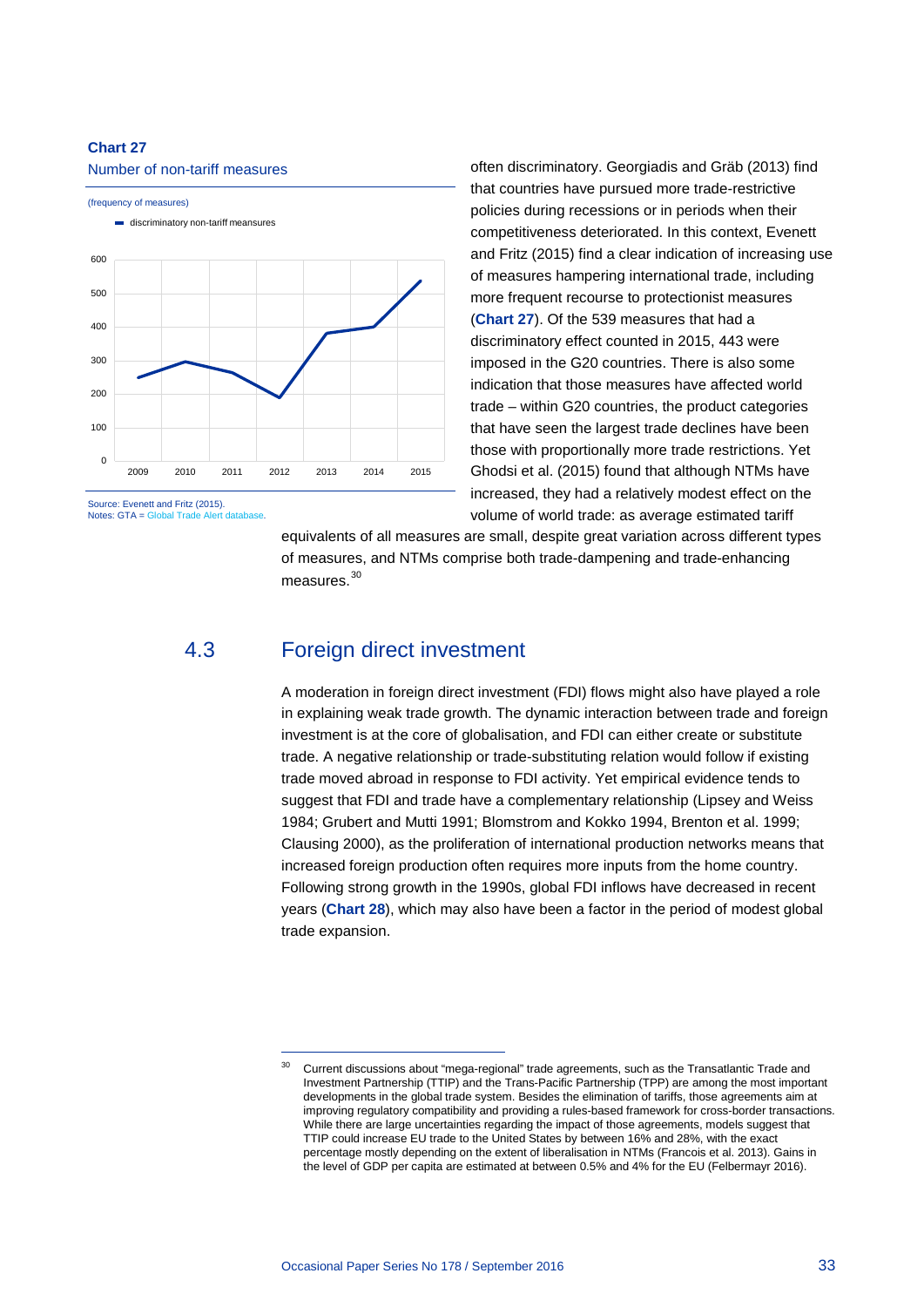#### **Chart 28**

## Global FDI inflows by region

<span id="page-34-1"></span>

Source[: UNCTAD](http://www.unctad.org/fdistatistics) (FDI/TNC database).

## <span id="page-34-0"></span>4.4 The finance-trade nexus

Financial frictions may also play an important role in the context of the global trade slowdown. Compared with selling products domestically, exporting goods abroad involves substantial upfront costs, such as learning about profitable export opportunities and setting up foreign distribution networks. In addition, working capital needs are often higher owing to the considerable time lags associated with international transactions. International shipments take longer than domestic shipments, which implies that producers have to incur costs of production long before revenues are obtained (Hummels and Schaur 2013). Furthermore, the additional risks of selling products overseas, combined with exporters having limited capacity to evaluate such risks, often make them turn to banks for payment insurance and guarantees. Hence, finance performs two vital roles: providing working capital to support international trade transactions and providing the means to reduce payment risks. $31$ 

The finance-trade nexus involves both a cyclical and a structural effect. The former particularly focuses on the impact of variations in financing conditions and the availability of trade finance. Empirical studies suggest that tighter financial conditions can have a restrictive effect on trade-intensive sectors, especially those that are most credit-dependent (Iacovone and Zavacka 2009, Amiti and Weinstein 2011). There is some evidence that trade finance disruptions had a considerable effect in

<span id="page-34-2"></span> $\overline{31}$ Globally active banks seem to play a special role in the finance-trade nexus. Claessens, Hassib and Van Horen (2015), studying a large number of EMEs, show that the local presence of foreign banks, especially when headquartered in the importing country, is associated with higher exports in industries that are dependent on external finance and more opaque. In a similar vein, Caballero, Candelaria and Hale (2016) show that the formation of international bank linkages increases exports.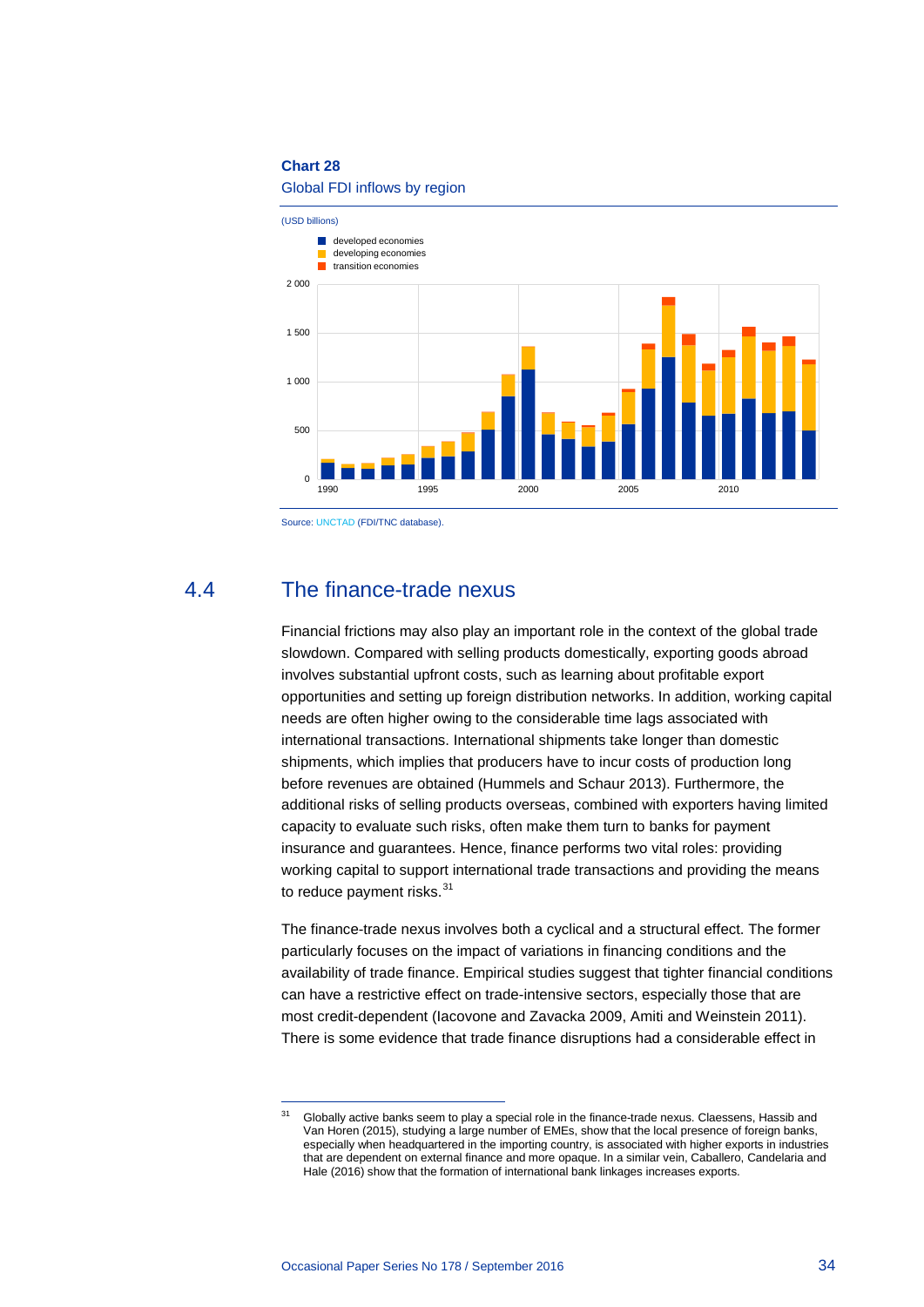the large trade slowdown following the 2008 financial crisis (CGFS 2014).  $32$ However, there is considerably less evidence of longer-lasting effects. Indeed, in subsequent periods, including the years during the euro area sovereign debt crisis, trade finance does not appear to have been a limiting or accelerating factor in global trade growth (CGFS 2014).<sup>[33](#page-35-1)</sup>

The link between finance and trade is however not limited to the role of trade finance, but also involves an important structural factor. Financial sector development has been seen as an important factor in building up export capacities in many industrial sectors. In this context, substantial empirical evidence exists that financial development and better access to capital markets exercise a positive impact on trade (see Foley and Manova 2015 for an extensive literature review). Building on the theoretical work of Kletzer and Bardhan (1987), Beck (2002) uses aggregate cross-country data and shows that financial development positively affects exports in manufactured goods. Other papers exploit differences in financial vulnerability across sectors, finding a strong causal impact of financial sector development on exports in sectors dependent on external finance (Do and Levchenko 2007; Braun and Raddatz 2008; Beck 2003; Manova 2013), on export shares in industries with more intangible assets (Hur, Raj and Riyanto 2006) and on industrial specialisation (Svaleryd and Vlachos 2005).<sup>[34](#page-35-2)</sup>

More recent empirical analysis suggests strong non-linearities in the structural finance-trade nexus.<sup>[35](#page-35-3)</sup> Gächter and Gkrintzalis (2016) estimate an equation relating various measures of trade openness (i.e. imports, exports and trade as a percentage of GDP) to a measure of financial development (private sector credit as a percentage of GDP) and a set of control variables. $36$  By including a squared term of the financial indicator, they capture non-linear effects of finance on trade. $37$  They find a positive but non-linear effect of financial development on both exports and imports relative to GDP (see [Table 6](#page-36-0)).<sup>[38](#page-35-6)</sup> The "hump-shaped" relationship points to a threshold –

<span id="page-35-0"></span> $32$ The relationship is also complicated by endogeneity. Not only does weak trade finance weigh on trade growth, demand for trade finance can also be lower as trade activity and prospects fall. In order to

<span id="page-35-1"></span><sup>133</sup> Nevertheless, lack of access to trade finance may be an issue for small low-income countries. Survey evidence suggests that structural difficulties of poor countries in accessing trade finance might have even worsened since the financial crisis, also owing to regulatory issues (Auboin 2015).

<span id="page-35-2"></span><sup>&</sup>lt;sup>34</sup> Manova (2013) provides some insights into the mechanisms through which credit constraints affect trade outcomes. Using a heterogeneous firm model, she documents that limited financial development not only restricts trade by lowering output, but also disrupts trade by precluding potentially profitable firms from exporting (extensive margin) and restricting exporters' sales abroad (intensive margin).

<span id="page-35-3"></span>firms from exporting (extensive margin) and restricting exporters' sales abroad (intensive margin). <sup>35</sup> Recent contributions in the finance and growth nexus literature suggest that the link between finance and growth is non-linear (Cecchetti and Kharroubi 2012, Arcand, Berkes and Panizza 2015, Beck, Georgiadis and Straub 2014, Breitenlechner, Gächter and Sindermann 2015). However, previous

<span id="page-35-4"></span>The set of control variables includes total population, GDP per capita in PPP terms, a measure of schooling, the share of gross fixed capital formation in total GDP, the share of general government final consumption expenditure within total GDP, net inflows of FDI, inflation, population growth and a

<span id="page-35-5"></span>are for tarifies.  $\frac{37}{2}$  Following previous literature (e.g. Beck 2002), the authors estimate a panel with 5-year averages of the corresponding variables from 1960 to 2011. To take into account possible simultaneity bias between financial development and the trade variables, they estimate – on top of the pooled OLS setting – a pooled IV model, in which the financial development indicator is instrumented with the initial value of each 5-year period, and a dynamic panel (system GMM) model, which takes into account the possibility that some explanatory variables might not be exogenous or predetermined (Blundell and Bond 1998).

<span id="page-35-6"></span>The weaker link between finance and trade in earlier papers is not surprising to the extent that models that do not allow for non-monotonicity in the relationship between the two variables lead to a systematic downward bias in the estimated relationship under the assumption that the true link is non-monotonic (see Arcand et al. 2015).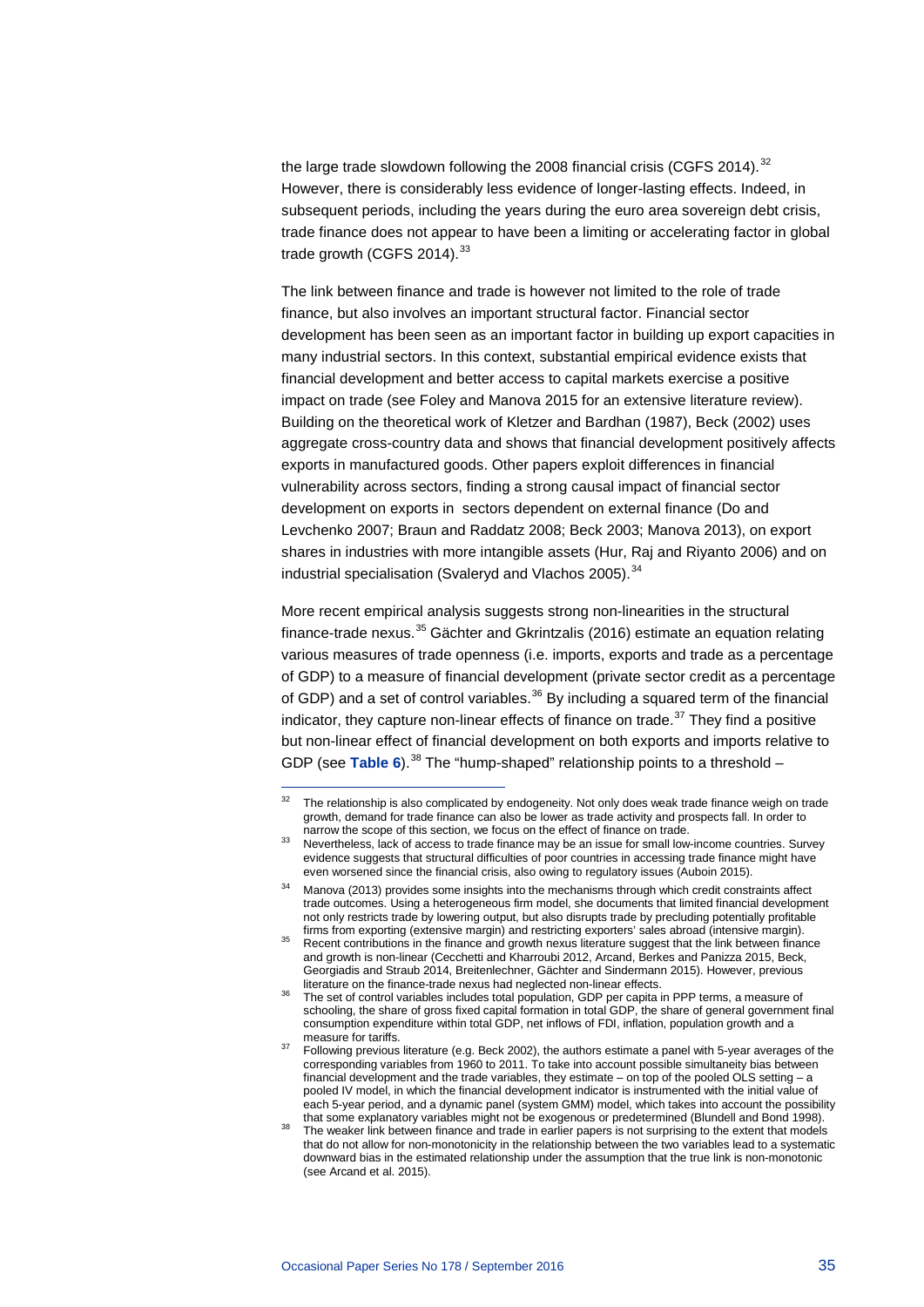estimated when private sector credit reaches around 100% of GDP – where further financial deepening is no longer associated with increasing trade relative to GDP.

#### <span id="page-36-0"></span>**Table 6**

| The non-linear link between financial development and trade |  |
|-------------------------------------------------------------|--|
|-------------------------------------------------------------|--|

| <b>Model</b>                     | (1)        | (2)       | (3)        | (4)        | (5)       | (6)        |
|----------------------------------|------------|-----------|------------|------------|-----------|------------|
| Dependent variable               | Imports    | Imports   | Imports    | Exports    | Exports   | Exports    |
| <b>Estimation method</b>         | Pooled OLS | Pooled IV | System GMM | Pooled OLS | Pooled IV | System GMM |
| Finance                          | $15.76**$  | $15.73**$ | 19.84*     | 20.96***   | $20.69**$ | 15.04*     |
|                                  | (2.47)     | (2.29)    | (1.75)     | (2.67)     | (2.46)    | (2.09)     |
| Finance <sup>2</sup>             | $-6.21**$  | $-6.23*$  | $-9.10*$   | $-9.74***$ | $-9.64**$ | $-6.35**$  |
|                                  | $(-2.05)$  | $(-1.91)$ | $(-1.70)$  | $(-2.67)$  | $(-2.46)$ | $(-2.10)$  |
| Full set of control<br>variables | Yes        | Yes       | Yes        | Yes        | Yes       | Yes        |
| Time fixed effects               | Yes        | Yes       | Yes        | Yes        | Yes       | Yes        |
| Observations                     | 543        | 531       | 533        | 543        | 531       | 533        |
| Adjusted R <sup>2</sup>          | 0.542      | 0.544     |            | 0.372      | 0.374     |            |
| Hansen test (p-<br>value)        |            |           | 0.113      |            |           | 0.209      |
| <b>Threshold</b>                 | 126.9      | 126.3     | 109        | 107.6      | 107.3     | 118.5      |

Notes: t-statistics in parenthesis; \* p<0.10, \*\* p<0.05, \*\*\* p<0.01. The table shows some selected results from Gächter and Gkrintzalis (2016). The dependent variables are imports and exports as a ratio of GDP, respectively. All regressions include the full set of control variables and time-fixed effects.

The non-linearities in the finance-trade nexus may be one explanation for the slowdown in global trade growth. Many countries have experienced substantial financial sector development in the last three decades, which has been associated with higher trade.<sup>[39](#page-36-1)</sup> However, as countries approached the estimated threshold, the support provided by financial deepening for further trade growth is likely to have waned. A counterfactual analysis provides a quantitative estimate of the effect of financial sector deepening on the global trade-income elasticity. Simulating the global imports-to-GDP ratio based on the assumption that the private credit-to-GDP ratio had remained constant at the level of 1995 suggests that financial deepening contributed approximately half of the overall increase in the global import-to-income ratio up to 2007, boosting the global trade-income elasticity by about 0.3 (**[Chart 29](#page-37-0)** and **[Chart 30](#page-37-1)**).<sup>[40](#page-36-2)</sup> Since the global financial crisis, however, as more countries have approached the threshold at which financial deepening no longer supports trade growth to the same extent, the boost to global imports has been much smaller.

-

<span id="page-36-1"></span><sup>&</sup>lt;sup>39</sup> While in 1980 only two (out of 94) countries exceeded a private credit-to-GDP threshold of 100%, 30 countries had already surpassed the same threshold in 2010. On top of this, many countries still below the threshold also experienced considerable financial sector development, implying that further<br>financial deepening has a much weaker effect on trade openness than in previous years.

<span id="page-36-2"></span>To estimate the impact of financial deepening on (global) trade openness, Gächter and Gkrintzalis (2016) take the estimated coefficients of the financial indicator variable and its squared term from the dynamic panel model, and calculate the impact of the change in private credit (relative to 1995) on the imports-to-GDP ratio over time at country level.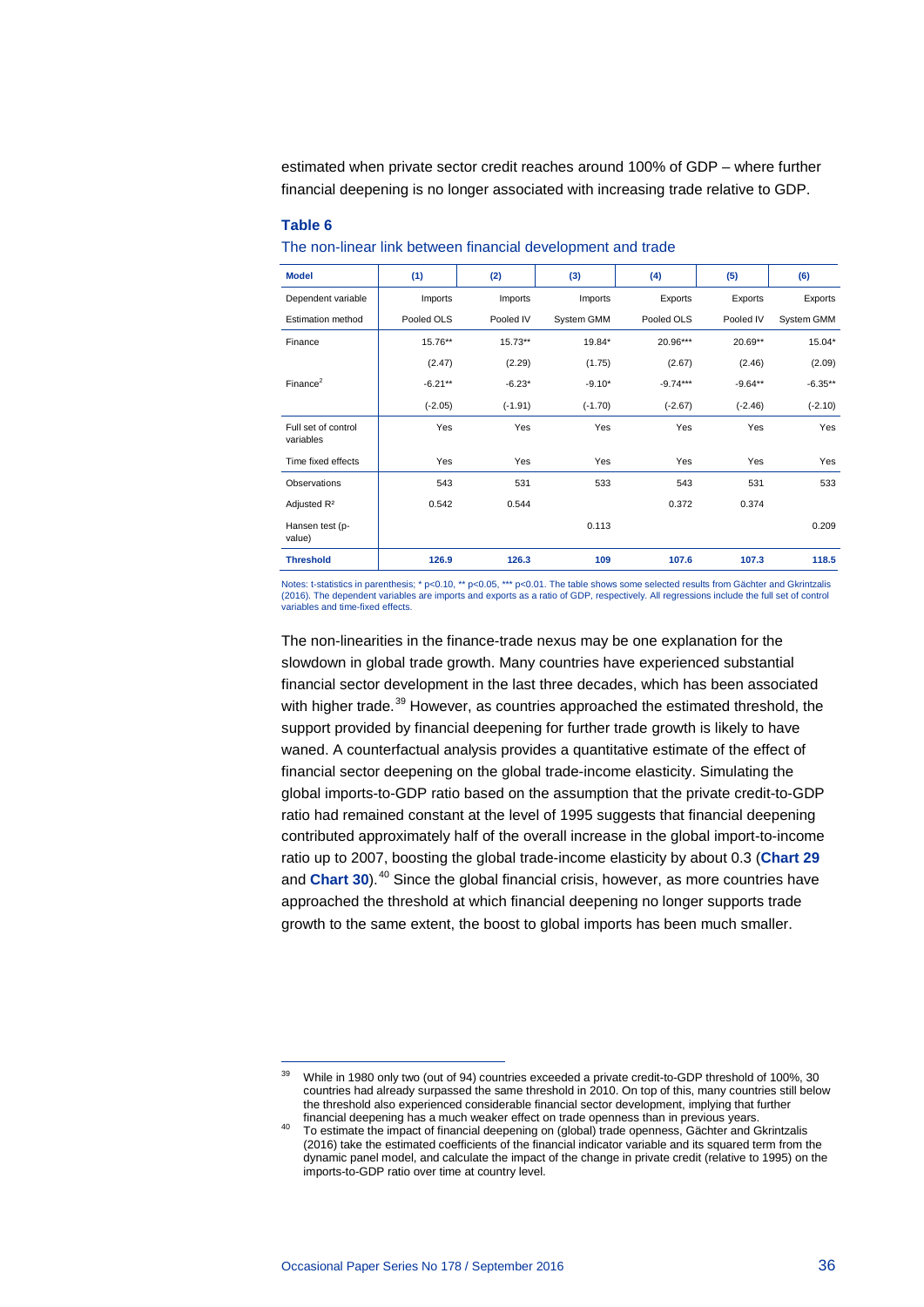#### <span id="page-37-0"></span>**Chart 29**

Global imports to GDP ratio



Source: Gächter and Gkrintzalis (2016). Notes: The global imports to GDP ratio excl. the effect of finance (red line) is calculated by subtracting the effect of finance from the observed imports-to-GDP ratio at the individual country level based on model (3) in **[Table 6](#page-36-0)**. The global ratio is an aggregate of the individual country level results. The yellow bars indicate the difference between the red and blue line, and thus represent the (cumulative) contribution of finance to the global imports-to-GDP ratio since 1995.

## <span id="page-37-1"></span>**Chart 30**

The impact of finance on the global trade-income elasticity



(ratios of import growth to GDP growth)

Source: Gächter and Gkrintzalis (2016).

Notes: Global trade elasticities are calculated on the basis of the counterfactual analysis shown in **[Chart 29](#page-37-0)**. The elasticity excl. the effect of finance is calculated by using the estimation results from model (3) in **[Table 6](#page-36-0)**.

Moreover, looking ahead, the future support from financial factors to global trade growth will be rather limited. Almost 60% of countries (weighted by nominal imports in 2014) have already reached or exceeded the estimated credit-to-GDP threshold in 2014, and many others are close to it, with further financial deepening contributing only marginally to trade growth. Assuming that all remaining countries still below the estimated threshold were to catch up (i.e. reach a private credit-GDP ratio of just above 100%), this would provide only a modest boost to the global import-GDP ratio, equivalent to about half the increase observed between 1995 and 2007. Overall, the results would thus suggest that the financial boost to the global trade-to-income elasticity will be very limited in the future.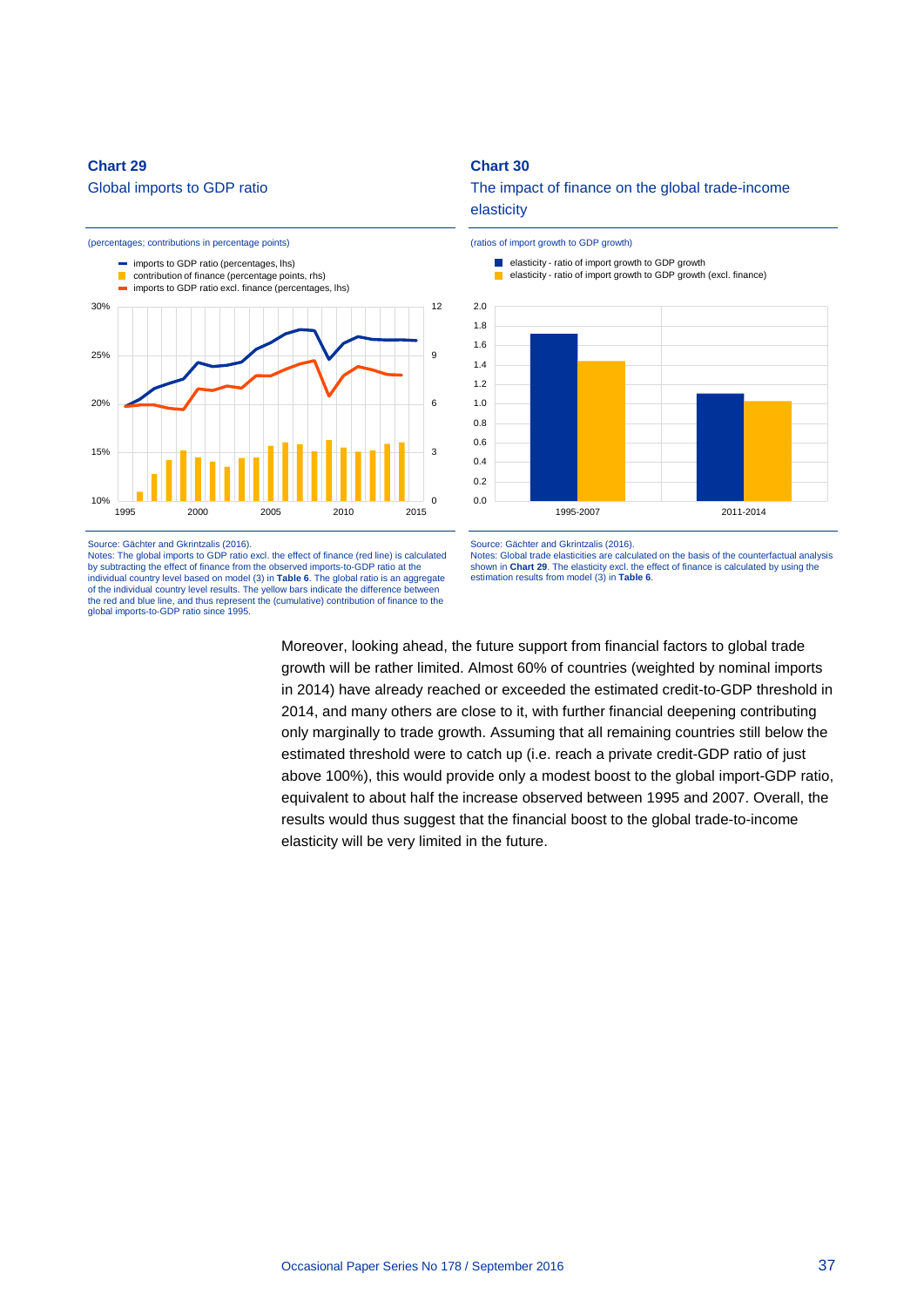# 5 Discussion and outlook: what is the "new normal"?

Prior to the global financial crisis, global trade grew approximately twice as fast as global GDP. However, in recent years the income elasticity of trade has declined to around unity. As highlighted in this paper, the underlying reasons are manifold and partly intertwined.

Chapter 1 noted that theory suggests that the long-run equilibrium global trade elasticity is unity. For individual countries, under the assumption of a constant share of tradables and non-tradables in goods and services, deviations occur only to the extent that changes in trade costs or other frictions change the level of trade openness, and thus the income elasticity of trade. These tend to be slow-moving changes that reflect fundamental shifts in the economy. At the global level, however, the aggregate income elasticity can also differ from unity owing to aggregation or compositional effects, reflecting shifts in country shares in global income or activity.

Chapter 2 presented empirical evidence that compositional effects have played an important role in the slowdown in global trade. The shift in economic activity from advanced towards emerging economies, which typically exhibit lower trade elasticities, has weighed on the global trade elasticity. Indeed, these geographical compositional factors have contributed roughly half of the decline in the global trade elasticity in recent years. However, the same decomposition also suggests that a considerable part of the decline is due to a decrease in trade elasticities at country level. In this context, lower national trade elasticities have also been linked to the weakness of import-intensive demand components, particularly investment. These demand composition effects have had a further dampening effect on global trade.

Chapters 3 and 4 then presented evidence that the structural drivers that had boosted trade in the decades before the financial crisis are now waning. Over recent decades, the rapid integration of emerging markets into the world economy boosted the expansion of global value chains (GVCs). That process of fragmenting production across borders appears to be maturing, as labour costs in key emerging markets have increased, and firms have reconsidered the risks associated with long supply chains and increasingly moved towards onshoring of production to export markets. The lack of further expansion of GVCs removes a factor that had pushed the trade elasticity significantly above unity prior to the Great Recession. At the same time, other factors that had facilitated global trade in the last couple of decades – declining transportation costs and the removal of trade barriers through lower tariffs – had already levelled off prior to the Great Recession. Diminishing marginal support from financial deepening to facilitate export capacity has also weighed on global trade. Some of these explanatory factors are interconnected – for example, reduced transportation costs and tariffs, and financial deepening have partly enabled firms to expand their global value chains. An assessment of the marginal contributions of each factor to the trade weakness therefore requires a degree of judgment.

<span id="page-38-0"></span>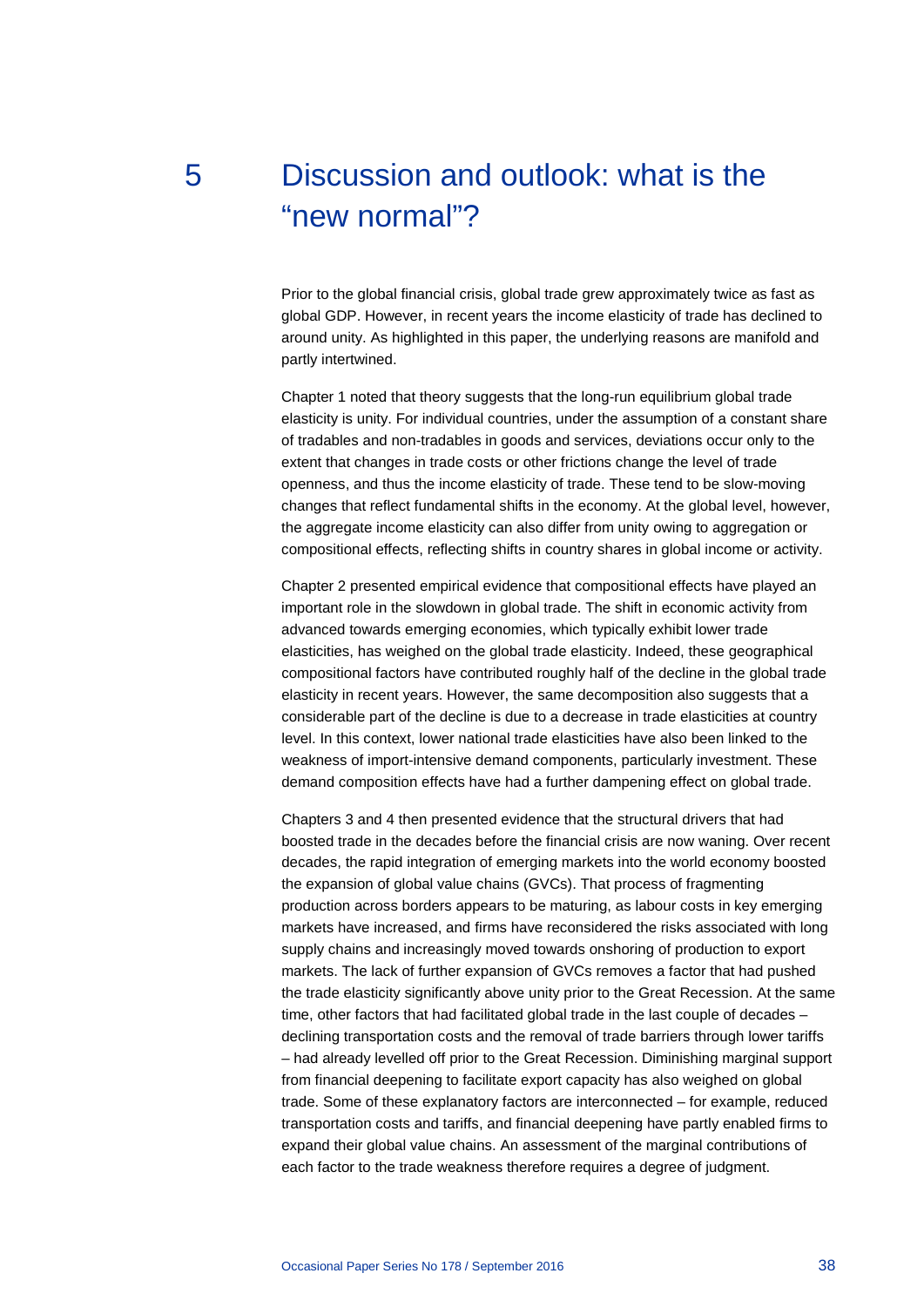Nonetheless, it appears that these structural trends have accounted for about half of the decline in the income elasticity of global trade in recent years.

Overall, the evidence suggests that the recent weakness in trade may constitute a "new normal" for medium-term global trade growth. Some of the structural factors that supported rapid trade expansion in the past, such as expanding global value chains, reduced transport costs, declines in tariffs and support from financial deepening, seem to have largely run their course. In this sense, buoyant trade dynamics in the 1990s and early 2000s may have been what was exceptional, rather than the slowdown over recent years.

Nonetheless, the outlook for trade is subject to some uncertainty. The dampening effect of low investment may gradually wane as the impact of negative shocks in emerging markets and oil-exporting countries unwinds, providing some support for trade in the future. New trade agreements and closer integration of countries in the southern hemisphere into the world economy could also give a fresh impetus to global trade. However, the shift in the geographical composition of global economic activity from advanced towards emerging economies, which has been weighing on the global trade-income elasticity, is likely to persist. Anecdotal evidence also implies that, against the background of rising protectionist measures such as local content requirements, renewed expansion in global value chains is unlikely to materialise in the current environment. Notwithstanding the particularly pronounced weakness in 2015 that is assessed to be mostly a temporary phenomenon owing to a number of country-specific adverse shocks, the upside potential for trade over the medium term appears to be limited. Hence, the new normal for global trade can be expected to look broadly similar to the weakness observed over recent years.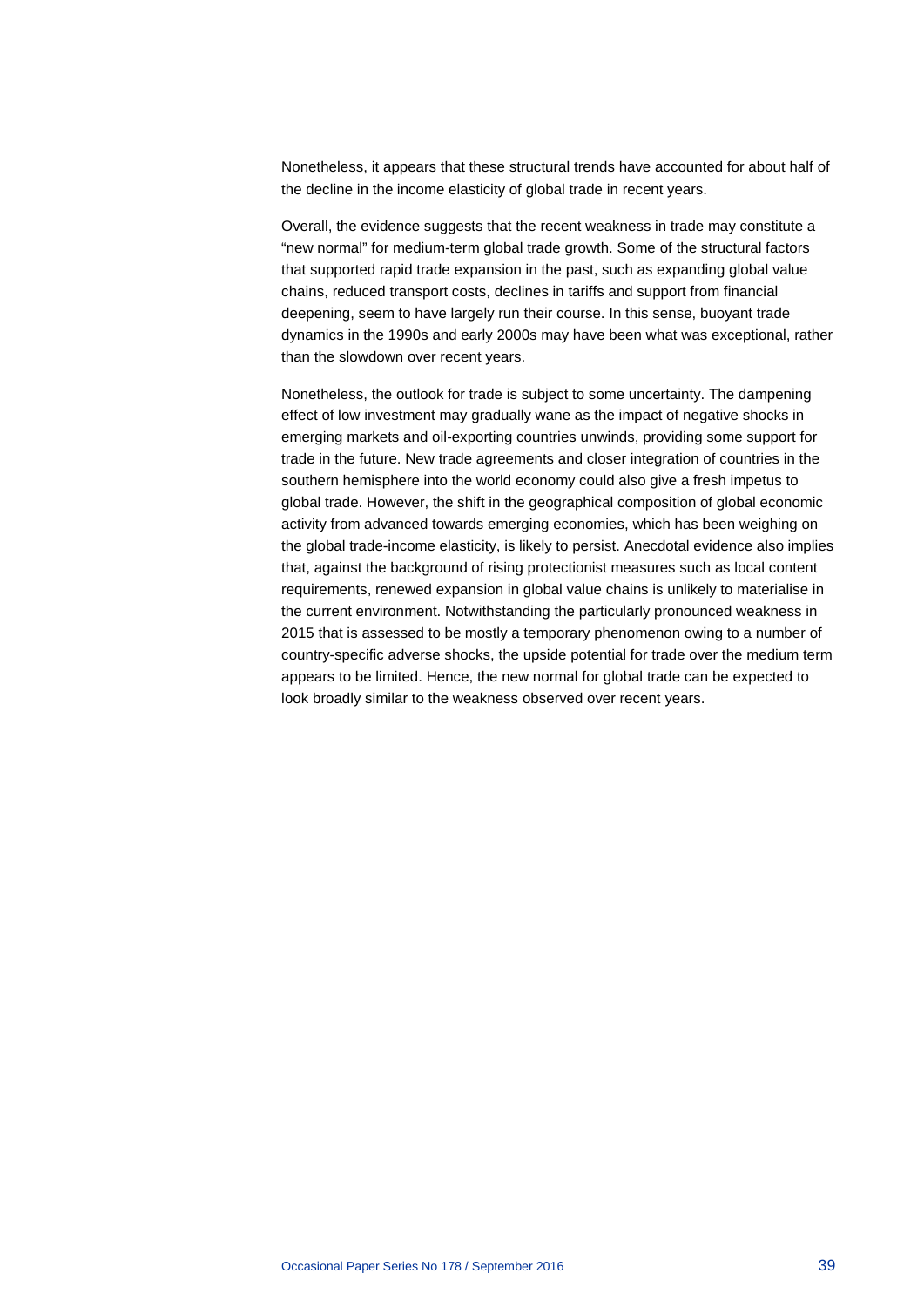## <span id="page-40-0"></span>References

Aggarwal, V. and Evenett, S.J. (2012), "Industrial policy choice during the crisis era", *Oxford Review of Economic Policy*, Vol. 28, No 2, pp. 261-283.

Al-Haschimi, A., Skudelny, F., Vaccarino, E. and Wörz, J. (2015), "The trade and demand nexus: do global value chains matter?", in Amador, J., and di Mauro, F. (eds.), *The Age of Global Value Chains: Maps and Policy Issues*, VoxEU eBook, CEPR Press, 9 July.

Altomonte, C., Di Mauro, F., Ottaviano, G., Rungi, A. and Vicard, V. (2012), "Global Value Chains During the Great Trade Collapse: A Bullwhip Effect?", *ECB Working Paper*, No 1412, January.

Amador, J. and di Mauro, F. (2015), *The Age of Global Value Chains: Maps and Policy Issues*, VoxEU eBook, CEPR Press, 9 July.

Amador, J. and Cabral, S. (2014), "Global value chains: surveying drivers and measures", *ECB Working Paper*, No 1739, October.

Amiti, M., and Weinstein, D. (2011), "Exports and Financial Shocks", *The Quarterly Journal of Economics,* Vol. 126, No 4, pp. 1841-1877.

Ang, B.W., Liu, F.L. and Chew, E.P. (2003), "Perfect decomposition techniques in energy and environmental analysis", *Energy Policy*, Vol. 31, pp. 1561-1566.

Arcand, J., Berkes, E. and Panizza, U. (2015), "Too much finance?", *Journal of Economic Growth*, Vol. 20, No 2, pp. 105-148.

Armington, P. (1969), "A Theory of Demand for Products Distinguished by Place of Production", *IMF Staff Papers*, Vol. 16, No 1, pp. 159-178.

Auboin, M. (2015), "Improving the availability of trade finance in low-income countries: an assessment of remaining gaps", *Oxford Review of Economic Policy*, Vol. 31, No 3-4, pp. 379-395.

Bhatia, K., Evenett, S. and Hufbauer, G. (2016), "Why General Electric is localising production", VoxEU, 21 June.

Beck, R., Georgiadis, G. and Straub, R. (2014), "The finance and growth nexus revisited", *Economics Letters*, Vol. 124, No 3, pp. 382-385.

Beck, T. (2002), "Financial development and international trade: Is there a link?," *Journal of International Economics*, Vol. 57, No 1, pp. 107-131.

Beck, T. (2003), "Financial Dependence and International Trade", *Review of International Economics*, Vol. 11, No. 2, pp. 296-316.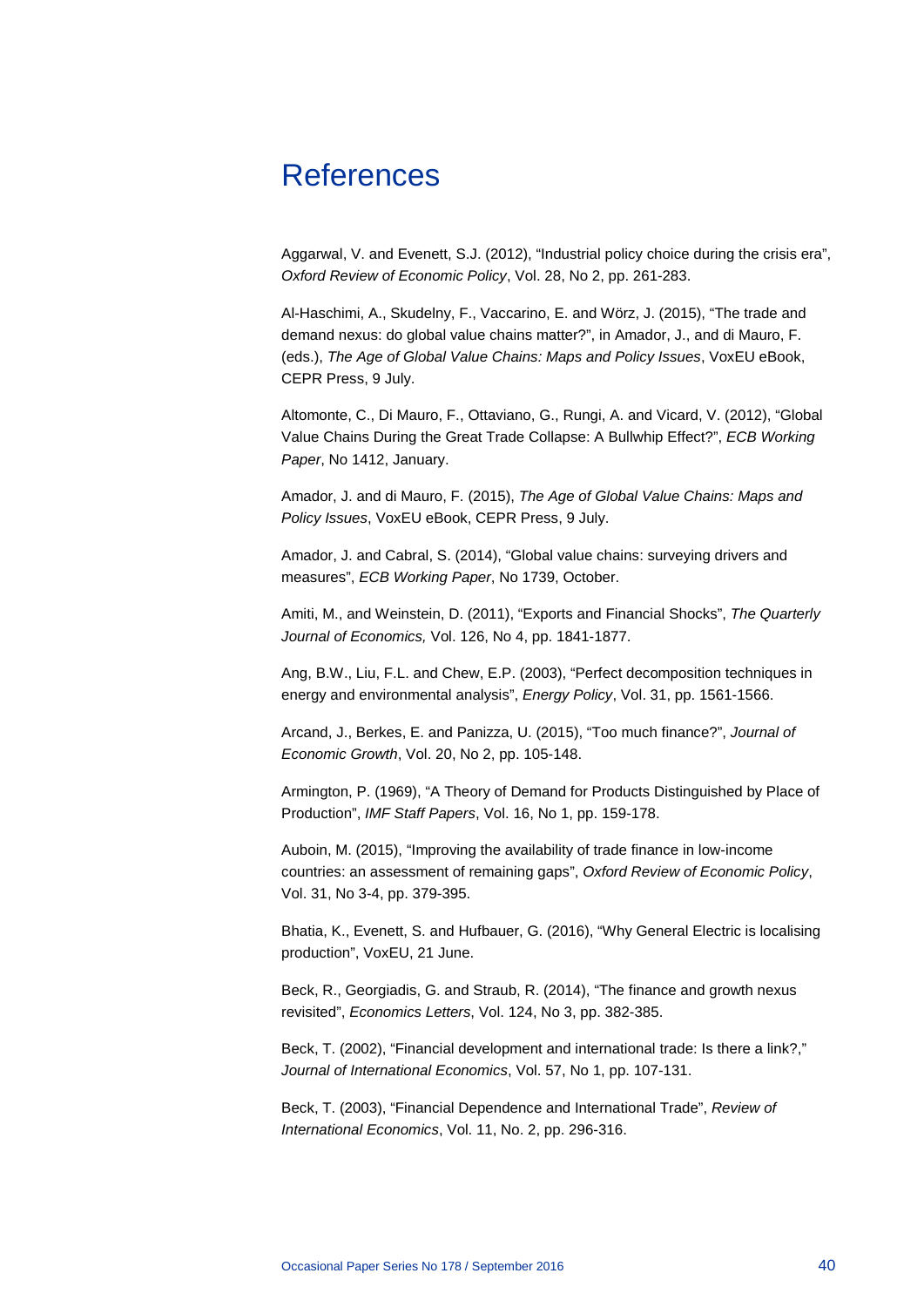Bems R., Johnson, R.C. and Yi, K.-M. (2013), "The Great Trade Collapse", *Annual Review of Economics*, Vol. 5, pp. 375-400.

Blomstrom, M. and Kokko, A. (1994), "Home Country Effects of Foreign Direct Investment: Evidence from Sweden", *NBER Working Paper*, No 4639.

Blundell, R., and Bond, S. (1998), "Initial conditions and moment restrictions in dynamic panel data models", *Journal of Econometrics*, Vol. 87, pp. 115-143.

Borchert I. and Mattoo, A. (2009), "The Crisis-Resilience of Services Trade", *World Bank Policy Research Working Paper*, No 4917.

Borin, A. and Mancini, M. (2015), "Follow the value added: bilateral gross export accounting", *Banca d'Italia Economic Working Paper*, No 1026.

Borin, M., Di Nino, V., Mancini, M. and Sbracia, M. (2016), "The Cyclicality of the Income Elasticity of Trade", *MPRA Paper,* No 73000, University Library of Munich: Germany*.*

Boz E., Bussière, M. and Marsili, C. (2014), "Recent slowdown in global trade: Cyclical or structural", VoxEU, 12 November.

Braun, M. and Raddatz, C. (2008), "The Politics of Financial Development: Evidence from Trade Liberalization", *Journal of Finance*, Vol. 63, No 3, pp. 1469-1508.

Breitenlechner, M., Gächter, M. and Sindermann, F. (2015), "The finance–growth nexus in crisis", *Economics Letters*, Vol. 132, pp. 31-33.

Brenton, P., Di Mauro, F. and Lucke, M. (1999), "Economic Integration and FDI: An Empirical Analysis of Foreign Investment in the EU and Central and Eastern Europe", *Empirica*, Vol. 26, No 2, pp. 95-121.

Bussière, M. and Mehl, A. (2008), "China's and India's roles in Global Trade and Finance: Twin Titans for the New Millennium?", *ECB Occasional Paper*, No 80, January.

Bussière, M., Callegari, G., Ghironi, F., Sestieri, G. and Yamano, N. (2013), "Estimating trade elasticities: Demand elasticities and the trade collapse of 2008-09", *American Economic Journal: Macroeconomics*, Vol. 5, No 3, pp. 118-151.

Caballero, J., Candelaria, C. and Hale, G. (2016), "*Bank Linkages and International Trade*", mimeo, Federal Reserve Bank of San Francisco.

Cecchetti, S. and Kharroubi, E. (2012), "Reassessing the impact of finance on growth", *BIS Working Paper*, No 381.

CGFS (2014), "Trade finance: developments and issues", Report of the Study Group established by the Committee on the Global Financial System, *CGFS Paper*, No 50.

Chor, D. and Manova, K. (2013), "Off the Cliff and Back: Credit Conditions and International Trade during the Global Financial Crisis", *Journal of International Economics*, Vol. 87, pp. 117-133.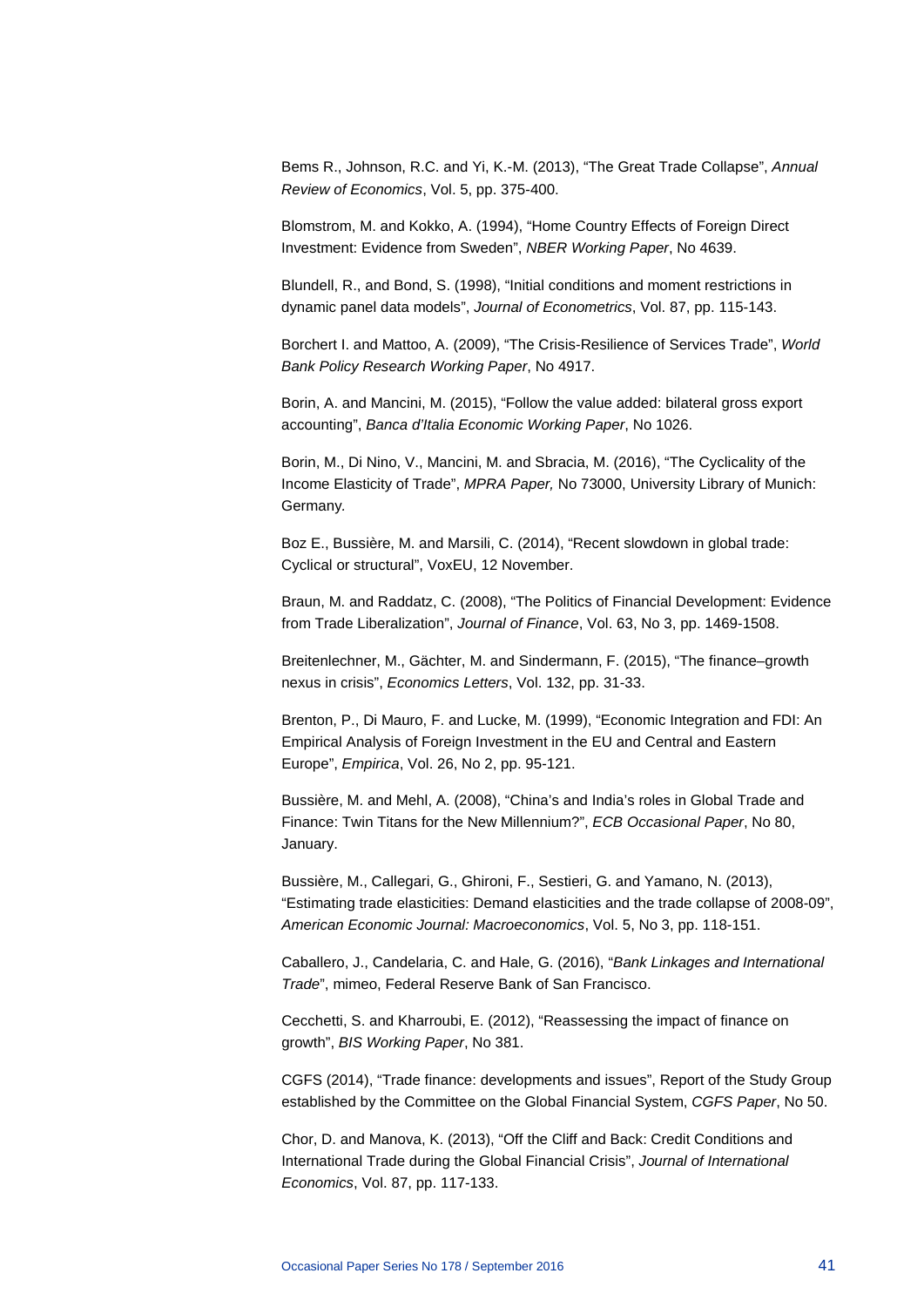Claessens, S., Hassib, O. and Van Horen, N. (2015), "The role of foreign banks in trade", mimeo, De Nederlandsche Bank.

Clausing, K. (2000), "Does Multinational Activity Displace Trade?", *Economic Enquiry*, Vol. 38, No 2, pp. 190-205.

Constantinescu, C., Mattoo, A. and Ruta, M. (2015), "The Global Trade Slowdown: Cyclical or Structural?", *World Bank Policy Research Working Paper*, No 7158.

Deutsche Bundesbank (2016), "On the weakness of global trade", *Monthly Report*, March, pp. 13-35.

Dietzenbacher, E., Los, B., Stehrer, R., Timmer, M.P. and de Vries, G.J. (2013). "An illustrated user guide to the world input–output database: the case of global automotive production", *Review of International Economics*, Vol. 23, No 3, pp. 575- 605.

Do, Q. and Levchenko, A. (2007), "Comparative advantage, demand for external finance, and financial development", *Journal of Financial Economics*, Vol. 86, No 3, pp. 796-834.

Escaith, H. and Miroudot, S. (2015), "World trade and income remain exposed to gravity", in Hoekman, B. (ed.), *The Global Trade Slowdown: A New Normal?,* VoxEU eBook, London: CEPR Press and EUI.

Evenett, S.J. and Fritz, J. (2015) ["The Tide Turns? Trade, Protectionism, and](http://www.globaltradealert.org/gta-analysis/tide-turns-trade-protectionism-and-slowing-global-growth)  Slowing Global Growth – [The 18th Global Trade Alert Report"](http://www.globaltradealert.org/gta-analysis/tide-turns-trade-protectionism-and-slowing-global-growth), CEPR Press.

Felbermayr, G. (2016), "Economic Analysis of TTIP", in: Gnan, E. and Kronberger, R. (eds.): *Schwerpunkt Aussenwirtschaft 2015/2016. Transatlantische Handels- und Investitionspartnerschaft (TTIP)*, Vienna: Facultas, pp. 153-172.

Foley, C.F. and Manova, K. (2015), "International Trade, Multinational Activity, and Corporate Finance", *Annual Review of Economics*, Vol. 7, No 1, pp. 119-146.

Francois, J. et al. (2013). ["Reducing Transatlantic Barriers to Trade and Investment.](http://trade.ec.europa.eu/doclib/docs/2013/march/tradoc_150737.pdf)  [An Economic Assessment"](http://trade.ec.europa.eu/doclib/docs/2013/march/tradoc_150737.pdf), Final Project Report, Centre for Economic Policy Research.

Freund, C. (2009), "The Trade Response to Global Downturns. Historical Evidence", *The World Bank Policy Research Working Paper*, No 5015.

Gächter, M. and Gkrintzalis, I. (2016): "The finance–trade nexus revisited: Is the global trade slowdown also a financial story?", mimeo, European Central Bank.

Gangnes, B., Ma, A.C. and Van Assche, A. (2015). "Global value chains and the trade-income relationship: Implications for the recent trade slowdown", in Hoekman, B. (ed.): *The Global Trade Slowdown: A New Normal?,* VoxEU eBook, London: CEPR Press and EUI.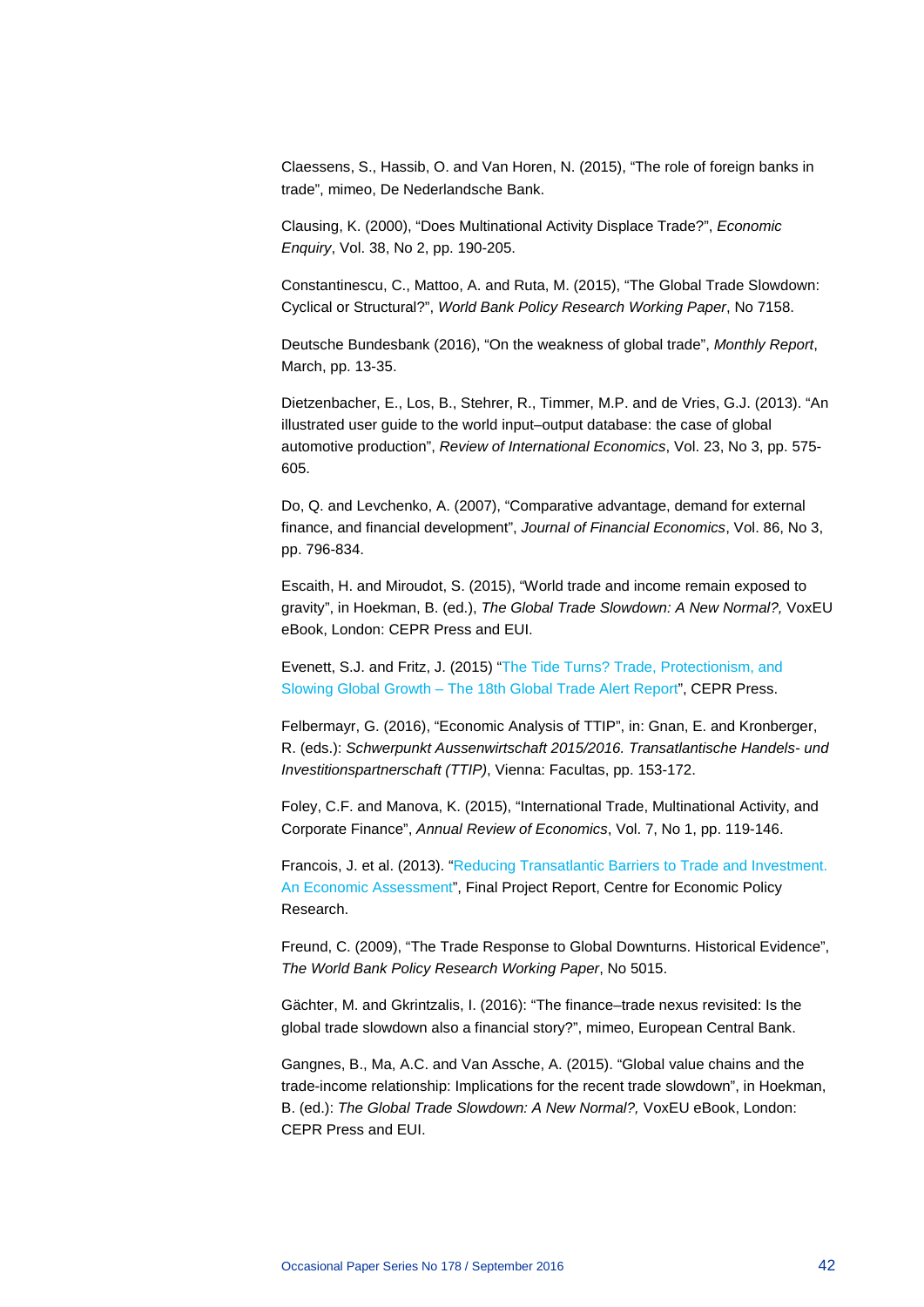Gaulier G., Santoni, G., Taglioni, D. and Zignago, S. (2015), "The power of the few in determining trade accelerations and slowdowns", in Hoekman, B. (ed.): *The Global Trade Slowdown: A New Normal?*, VoxEU eBook, London: CEPR Press and EUI.

Gaulier G., Steingress, W. and Zignago, S. (2016), "The role of China in the trade slowdown", mimeo, Banque de France.

Georgiadis, G. and Gräb, J. (2013). "Growth, Real Exchange Rates and Trade Protectionism since the Financial Crisis", *ECB Working Paper*, No 1618, November.

Ghodsi, M., Jokubauskaite, S. and Stehrer, R. (2015), "Non-Tariff Measures and the quality of imported products", mimeo, Vienna Institute for International Economic Studies.

Grubert, H. and Mutti, J. (1991), "Taxes, Tariffs and Transfer Pricing in Multinational Corporations", *Review of Economics and Statistics*, Vol. 73, pp. 285-293.

Hoekman, B. (2015), "*The Global Trade Slowdown. A New Normal?"*, VoxEU ebook, London: CEPR Press and EUI.

Hufbauer, G., Schott, J. , Cimino, C., Vieiro M. and Wada, E. (2013), "Local Content Requirements: A Global Problem", Peterson Institute for International Economics, *Policy Analyses in International Economics*, No 102, September.

Hummels, D. (2007), "Have International Transportation Costs Declined?", *Journal of Economic Perspectives*, Vol. 21, No 3, pp. 131-154.

Hummels, D. and Lugovskyy, V. (2006), "Are Matched Partner Trade Statistics a Usable Measure of Transportation Costs?", *Review of International Economics*, Vol. 14, No 1, pp. 69-86.

Hummels, D., Ishii, J. and Yi, K. (2001), "The nature of growth of vertical specialization in world trade", *Journal of International Economics*, Vol. 54, pp. 75-96.

Hummels, D.L. and Schaur, G. (2013), "Time as a trade barrier", *American Economic Review*, Vol. 103, No 7, pp. 2935-2959.

Hur, J., Raj, M. and Riyanto, Y.E. (2006), "Finance and trade: A cross-country empirical analysis on the impact of financial development and asset tangibility on international trade", *World Development*, Vol. 34, No 10, pp. 1728-1741.

Iacovone, L. and Zavacka, V. (2009), "Banking Crises and Exports: Lessons from the Past", *World Bank Research Working Paper*, No 5016, August.

Immelt, J. (2016), ["The World I See: Jeff Immelt's Advice to Win in Time of Anger](http://www.gereports.com/author/jeffrey-r-immelt-ge/)  [About Globalization"](http://www.gereports.com/author/jeffrey-r-immelt-ge/), 20 May 2016.

Intscher, N. (2014), "The Rise of 'Murky Protectionism': Changing Patterns of Trade-Related Industrial Policies in Developing Countries: A Case Study of Indonesia", London School of Economics, *Department of International Development Working Paper*, No 14-157.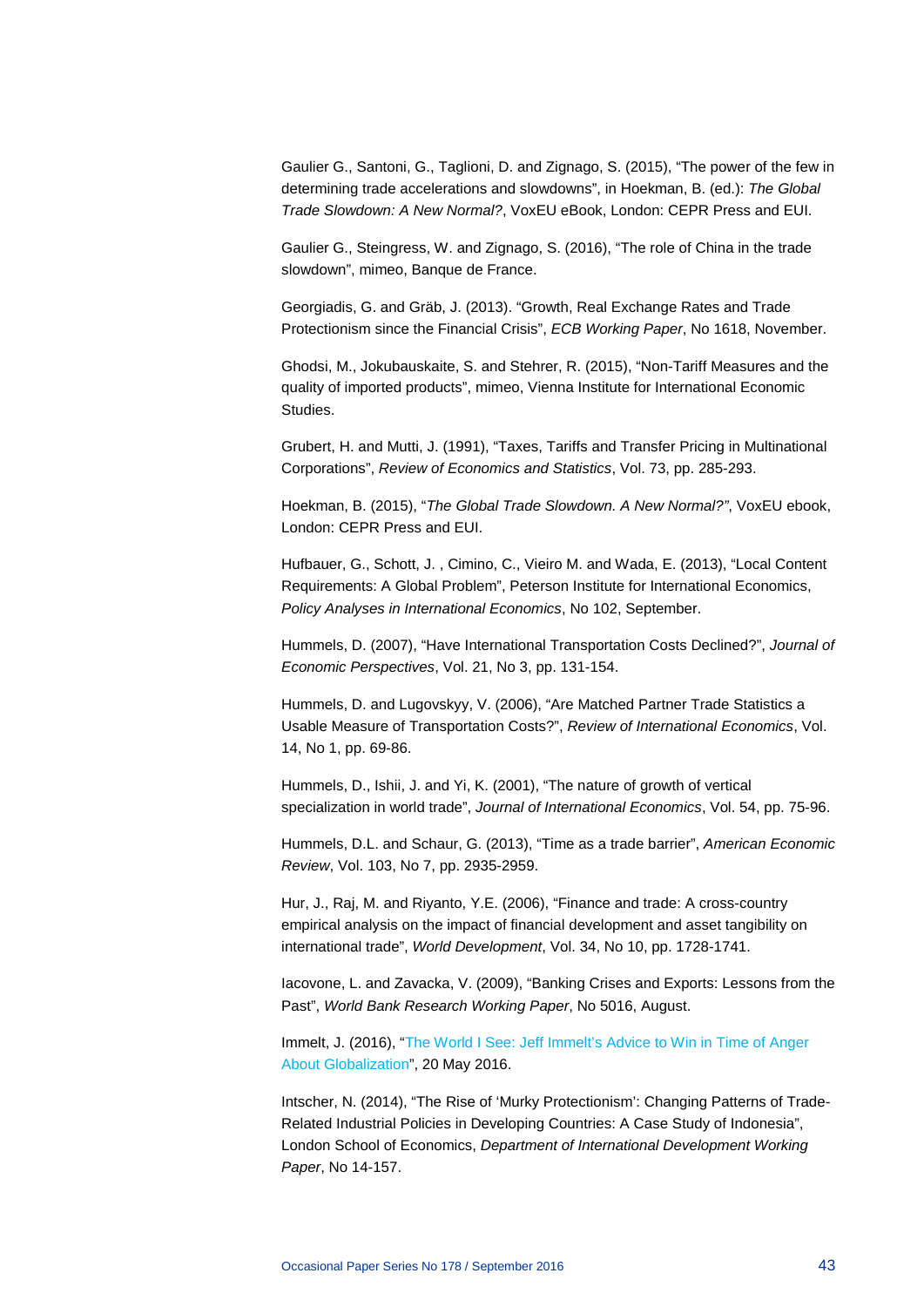Irwin, D. (2002), "Long-Run Trends in World Trade and Income", *World Trade Review*, Vol. 1, No 1, pp. 89-100.

Johnson, R. and Noguera, G. (2012), "Accounting for intermediates: production sharing and trade in value added", *Journal in International Economics*, Vol. 86, No 2, pp. 224-236.

Kletzer, K. and Bardhan, P. (1987), "Credit markets and patterns of international trade", *Journal of Development Economics*, Vol. 27, No 1-2, pp. 57-70.

Koopman, R, Wang, Z. and Wei, S. (2014), "Tracing value-added and double counting in gross exports", *American Economic Review*, Vol. 104, No 2, pp. 459-494.

Levchenko A., Lewis, L. and Tesar, L. (2010), "The collapse of international trade during the 2008-2009 crisis: in search of the smoking gun", *IMF Economic Review*, Vol. 58, No 2, pp. 214–253.

Lipsey R. (2009), "Measuring International Trade in Services", in Reinsdorf, M. and Slaughter, M. (eds.): *International Trade in Services and Intangibles in the Era of Globalization*, Chicago: University of Chicago Press.

Lipsey, R. and Weiss, M. (1984), "Foreign Production and Exports in Manufacturing Industries", *Review of Economics and Statistics*, Vol. 63, No 4, pp. 488-494.

Los, B., Timmer, M. and de Vries, G.J. (2014), "How global are global value chains? A new approach to measure international fragmentation", *Journal of Regional Science*, Vol. 55, No 1, pp. 66-92.

Love, P. and Lattimore, R. (2009), "Protectionism? Tariffs and Other Barriers to Trade", in *International Trade: Free, Fair and Open?*, Paris: OECD Publishing.

Manova, K. (2013), "Credit Constraints, Heterogeneous Firms and International Trade", *Review of Economic Studies*, Vol. 80, pp. 711-744

Martinez-Martin, J. (2016), "Breaking down world trade elasticities: A panel ECM approach", *Banco de España Working Paper*, No 1614.

McKinsey (2014), "*Global flows in a digital age: How trade, finance, people, and data connect the world economy*", McKinsey Global Institute, April.

OECD (2001), "Trade in Goods and Services: Statistical Trends and Measurement Challenges", *Statistics Brief*, No 1, October.

OECD (2013), "Global value chains: managing the risks", in *Interconnected Economies: Benefiting from Global Value Chains*, Paris: OECD Publishing.

Ollivaud, P. and Schwellnus, C. (2015), "Does the Post-Crisis Weakness of Global Trade Solely Reflect Weak Demand?", *OECD Economics Department Working Paper*, No 1216, Paris: OECD Publishing.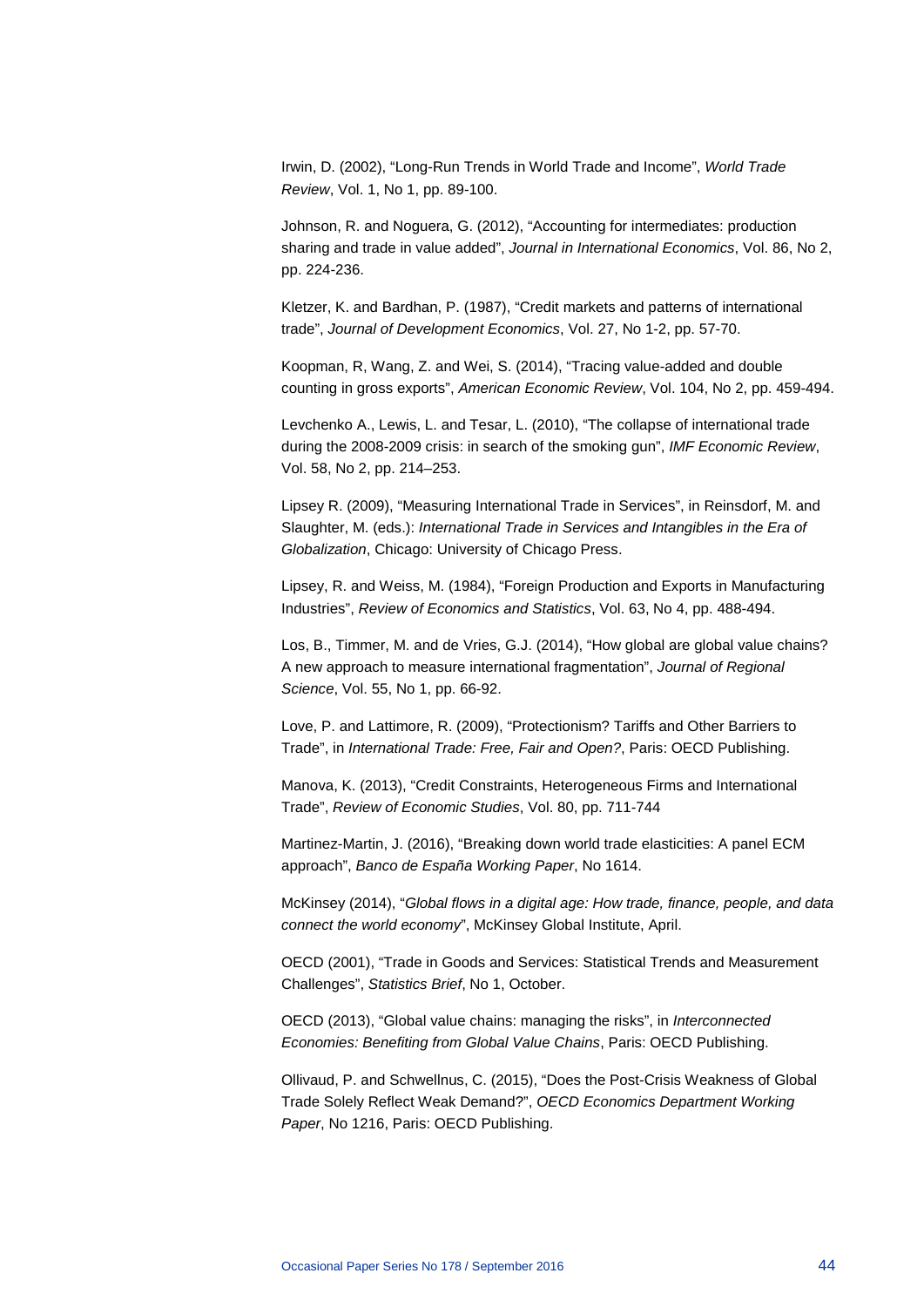Pei, J., Yang, C. and Yao, S. (2015), "Trade impact of China's transition to the 'new normal'", in Hoekman, B. (ed.), *The Global Trade Slowdown: A New Normal?,* VoxEU eBook, London: CEPR Press and EUI.

Pindyuk, O. and Wörz, J. (2008), "Trade in Services: Note on the Measurement and Quality of Data Sources", *FIW Research Report*, No 001, June.

Slopek, U. (2015), "Why has the income elasticity of global trade declined?", mimeo, Deutsche Bundesbank.

Stratford, K. (2015), "Why has *w*orld *t*rade been so *w*eak in *r*ecent *y*ears?", mimeo, Bank of England.

Subramanian, A. and Kessler, M. (2013), "The Hyperglobalization of Trade and Its Future", *Peterson Institute for International Economics Working Paper*, No 6.

Svaleryd, H. and J. Vlachos (2005), "Financial markets, the pattern of industrial specialization and comparative advantage: Evidence from OECD countries", *European Economic Review*, Vol. 49, No 1, pp. 113-144.

UNCTAD (2015), "*Key Statistics and Trends in Trade Policy 2014*", Geneva.

U.S. International Trade Commission (1997), "*The Dynamic Effects of Trade Liberalization: An Empirical Analysis*", Washington DC, October.

Vicard, V. (2015). "Profit shifting through transfer pricing: evidence from French firm level trade data", *Banque de France Working Paper*, No 555.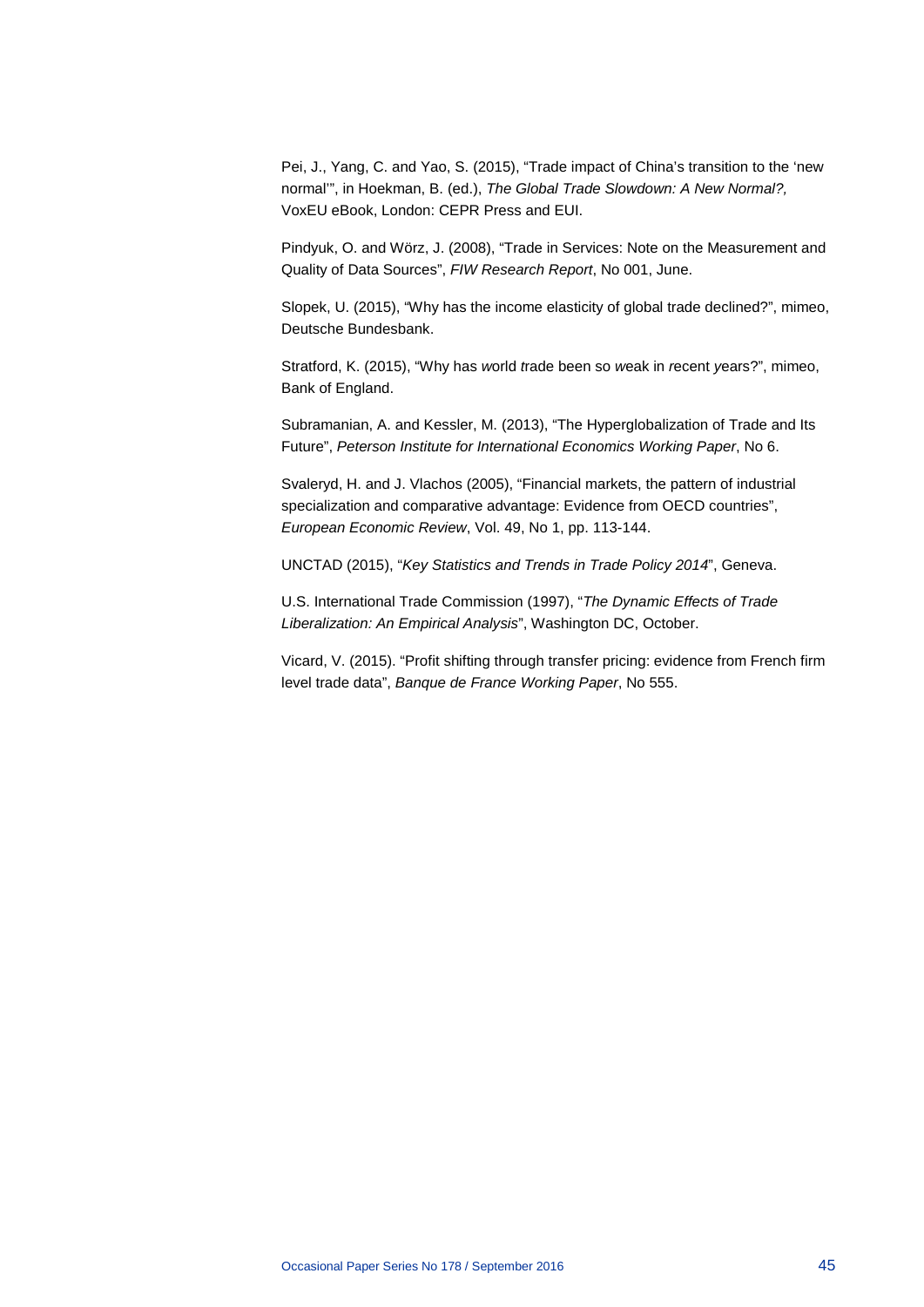#### <span id="page-46-0"></span>**Acknowledgements**

This paper was drafted by an ad hoc Task Force on "Understanding the Weakness in Global Trade: What is the New Normal?" of the International Relations Committee (IRC) of the European System of Central Banks. The Task Force was chaired by Bruno Cabrillac. The editing of the report was carried out by Alexander Al-Haschimi, Martin Gächter, David Lodge and Walter Steingress. The paper benefited from helpful comments by A. Aslam, J. Francois, S. Makrydakis, F. Moss, B. Schnatz and A. van Riet, as well as from participants at a workshop at the Banque de France and members of the IRC.

**Task Force of the International Relations Committee of the European System of Central Banks**

The full list of members of the Task Force authoring this paper is as follows:

**Bruno Cabrillac** *(Chairman) Banque de France;* email[: bruno.cabrillac@banque-france.fr](mailto:bruno.cabrillac@banque-france.fr)

**Alexander Al-Haschimi** *(Secretary) European Central Bank;* email: [alexander.al-haschimi@ecb.europa.eu](mailto:alexander.al-haschimi@ecb.europa.eu)

#### **Oxana Babecká-Kucharčuková**

*Česká Národní Banka;* email: [oxana.babecka-kucharcukova@cnb.cz](mailto:oxana.babecka-kucharcukova@cnb.cz)

**Alessandro Borin** *Banca d'Italia;* email: [alessandro.borin@bancaditalia.it](mailto:alessandro.borin@bancaditalia.it)

**Matthieu Bussière** *Banque de France;* email: [matthieu.bussiere@banque-france.fr](mailto:matthieu.bussiere@banque-france.fr)

**Raphael Cezar** *Banque de France;* email: [rafael.cezar@banque-france.fr](mailto:rafael.cezar@banque-france.fr)

**Alexis Derviz** *Česká Národní Banka;* email: [alexis.derviz@cnb.cz](mailto:alexis.derviz@cnb.cz)

#### **Dimitra Dimitropoulou**

*Bank of Greece;* email: [ddimitropoulou@bankofgreece.gr](mailto:ddimitropoulou@bankofgreece.gr)

**Laurent Ferrara** *Banque de France;* email: [laurent.ferrara@banque-france.fr](mailto:laurent.ferrara@banque-france.fr)

#### **Martin Gächter**

*European Central Bank;* email: [martin.gaechter@ecb.europa.eu](mailto:martin.gaechter@ecb.europa.eu)

**Guillaume Gaulier** *Banque de France;* [guillaume.gaulier@banque-france.fr](mailto:guillaume.gaulier@banque-france.fr)

**Juhana Hukkinen** *Suomen Pankki – Finlands Bank;* email: [juhana.hukkinen@bof.fi](mailto:juhana.hukkinen@bof.fi)

**Mary Keeney** *Central Bank of Ireland;* email: [mary.keeney@centralbank.ie](mailto:mary.keeney@centralbank.ie)

**David Lodge** *European Central Bank;* email: [david.lodge@ecb.europa.eu](mailto:david.lodge@ecb.europa.eu)

**Michele Mancini** *Banca d'Italia;* email: [michele.mancini@bancaditalia.it](mailto:michele.mancini@bancaditalia.it)

**Clement Marsilli** *Banque de France;* email: [clement.marsilli@banque-france.fr](mailto:clement.marsilli@banque-france.fr)

**Jaime Martínez-Martin** *Banco de España;* email: [jaime.martinezm@bde.es](mailto:jaime.martinezm@bde.es)